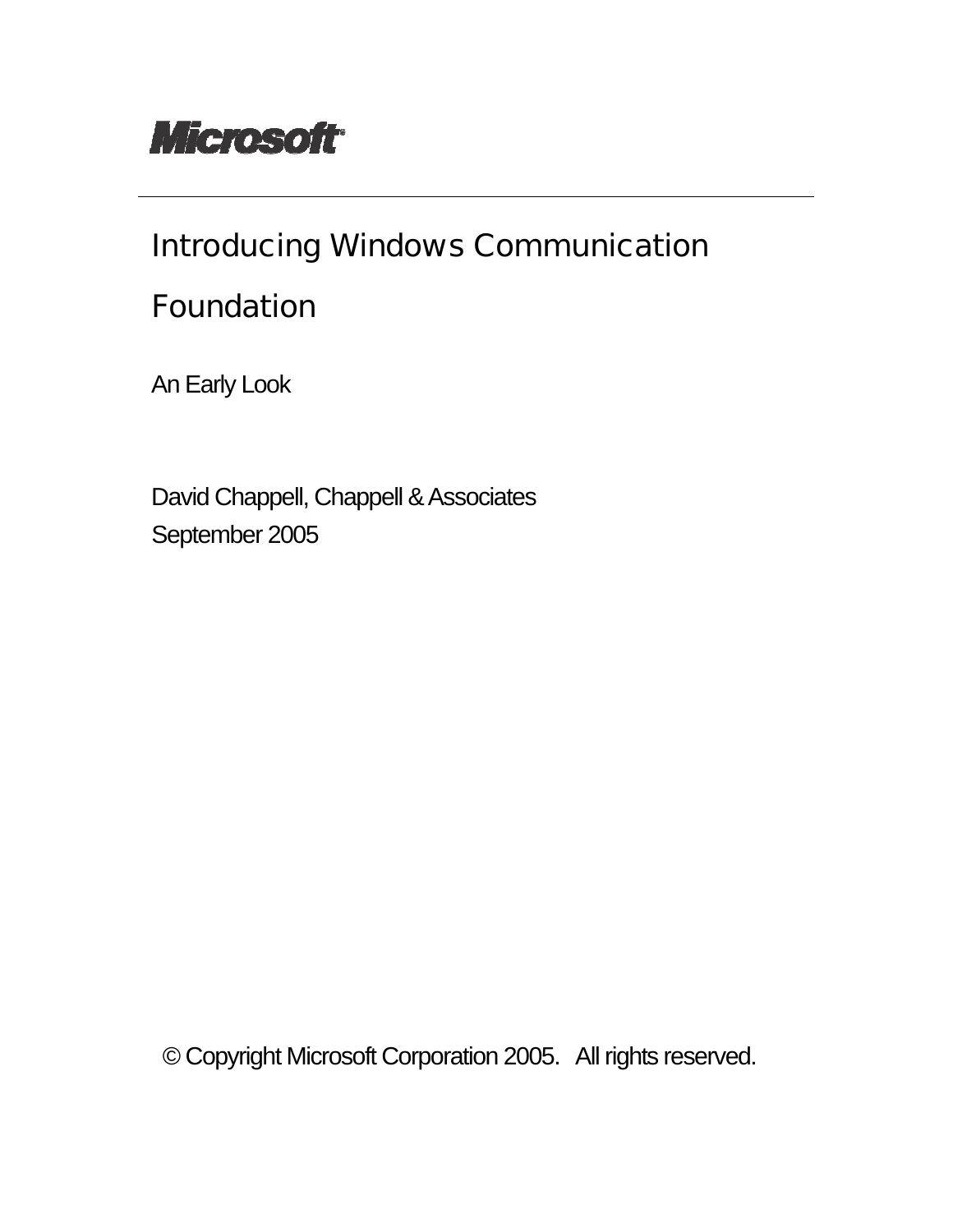## **Contents**

## $\overline{\mathbf{2}}$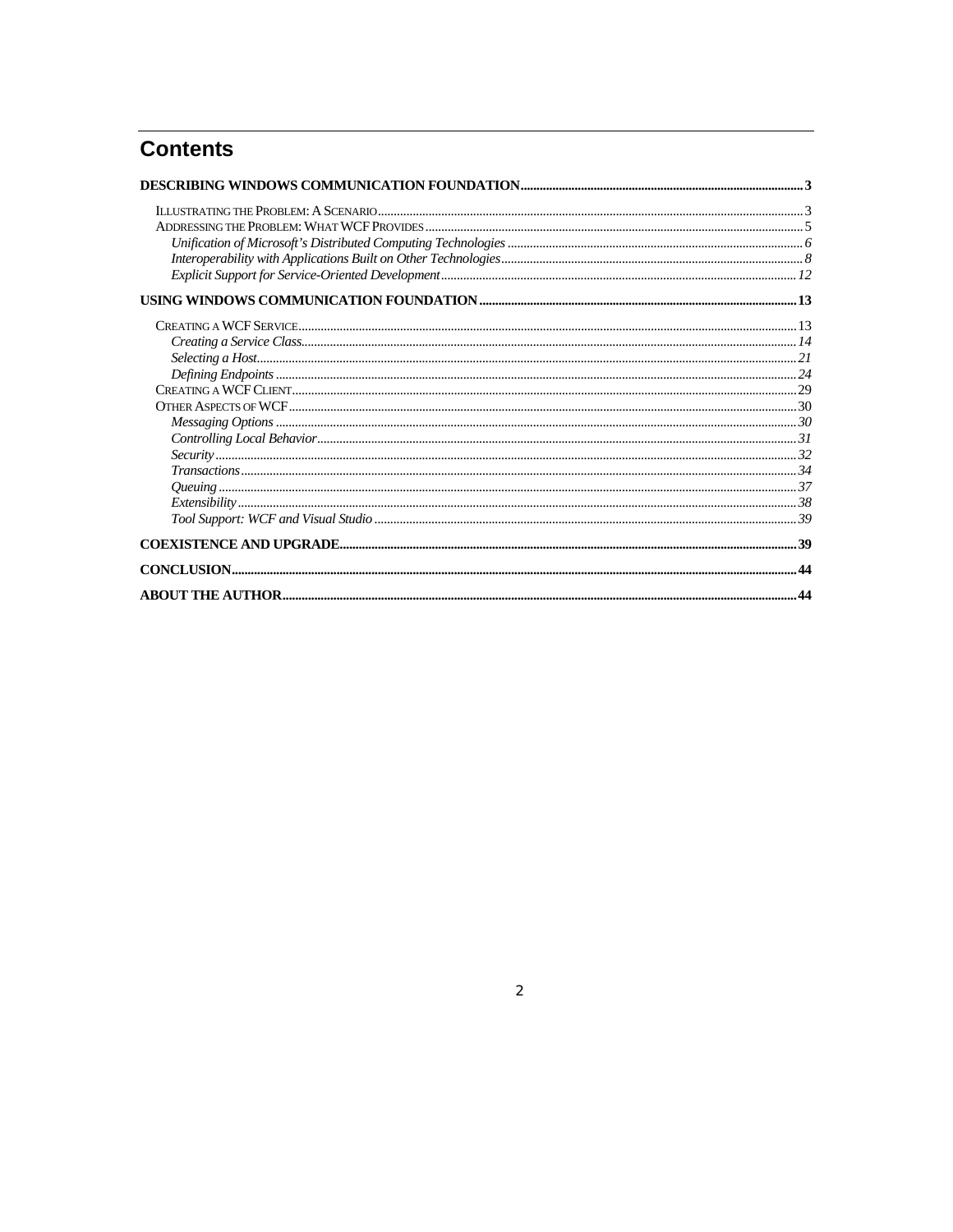## Describing Windows Communication Foundation

The global embrace of Web services—standard protocols for application-to-application communication—has changed software development. The functions that Web services can now provide, including effective security, distributed transactions, and reliable communication, enable this single technology family to address what were once separate problems. And the new view of services as a distinct software abstraction provides a solid foundation for the service-oriented architecture (SOA) that many organizations are putting in place.

Software development environments must keep pace with these changes. The benefits Web services bring should be reflected in the tools and technologies that developers use. Going forward, a simpler approach to distributed computing, broad interoperability, and direct support for service-orientation will be fundamental for developers. Windows Communication Foundation (WCF), Microsoft's forthcoming technology for serviceoriented applications, is designed to address these requirements. Originally code-named "Indigo", WCF is implemented in managed code as an extension of the Microsoft .NET Framework 2.0. Once it's available, this technology is intended to be the foundation for creating service-oriented applications on Windows<sup>1</sup>.

#### Illustrating the Problem: A Scenario

l

To get a sense of the problems that WCF addresses, suppose that a car rental firm decides to create a new application for reserving cars. Since this application will run on Windows, the firm chooses to build it on version 2.0 of the .NET Framework. The architects of this rental car reservation application know that the business logic it implements will need to be accessible by other software running both inside and outside their company. Accordingly, they decide to build it in a service-oriented style, with the application's logic exposed to other software through a well-defined set of services. To implement these services, and thus communicate with other software, the new application will use WCF.

<sup>&</sup>lt;sup>1</sup> This paper is a revised and expanded version of the white paper originally published at http://msdn.microsoft.com/library/default.asp?url=/library/en-us/dnlong/html/introWCFv1-0.asp.

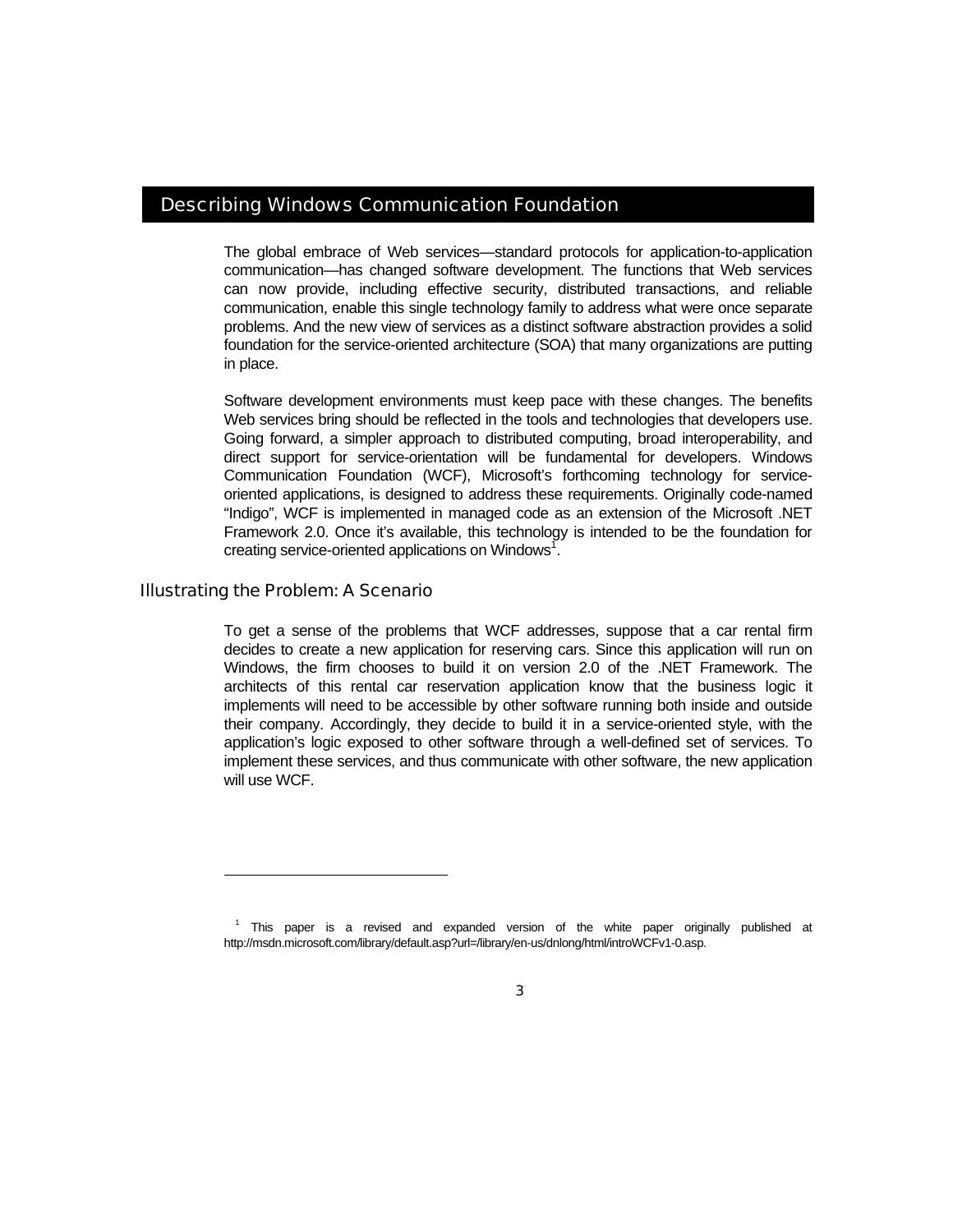

Over its lifetime, the rental car reservation application will likely be accessed by a range of other applications. When it's designed, however, the architects of the rental car reservation application know that its business logic will be accessed, as shown in the figure above, by three other kinds of software:

A call center client application running on Windows desktops that will be used by employees in the organization's call center. Created specifically for the new reservations system, this application will also be built using the .NET Framework and WCF. (In some sense, this application isn't truly distinct from the new rental car reservation application, since its only purpose is to act as a client for the new system. Still, from a service-oriented perspective, it's just another client for the reservation system's business logic.)

An existing reservation application built on a J2EE server running on a non-Windows system. Due to a recent merger with another car rental firm, this existing system must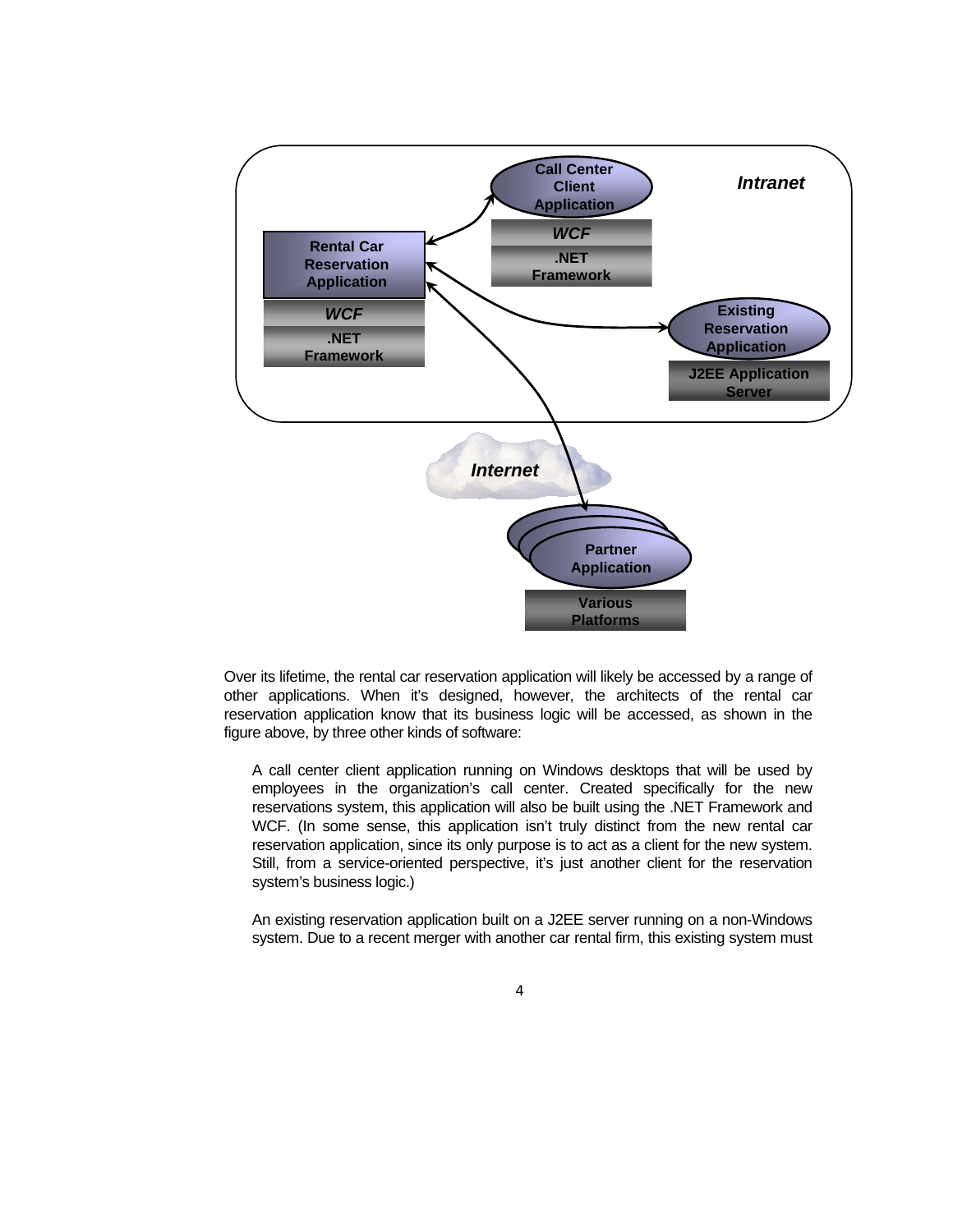be able to access the new application's logic to provide customers of the merged firms with a unified experience.

Partner applications running on a variety of platforms, each located within a company that has a business arrangement with the car rental firm. Partners might include travel agencies, airlines and others that have a business requirement to make car rental reservations.

The diverse communication requirements for the new rental car reservation application aren't simple. For interactions with the call center client application, for instance, performance is paramount, while interoperability is straightforward, since both are built on the .NET Framework. For communication with the existing J2EE-based reservation application and with the diverse partner applications, however, interoperability becomes the highest goal. The security requirements are also quite different, varying across local Windows-based applications, a J2EE-based application running on another operating system, and a variety of partner applications coming in across the Internet. Even transactional requirements might vary, with only the internal applications being allowed to make transactional requests. How can these diverse business and technical requirements be met without exposing the creators of the new application to unmanageable complexity?

The answer to this question is WCF. Designed for exactly this kind of diverse but realistic scenario, WCF will be the default technology for Windows applications that expose and access services. This paper provides an introduction to WCF, examining what it provides and showing how it's used. Throughout this introduction, the scenario just described will serve as an example. The goal is to make clear what WCF is, show what problems it solves, and illustrate how it solves those problems.

#### Addressing the Problem: What WCF Provides

The foundation for new Windows-based applications is the .NET Framework. Accordingly, WCF is implemented primarily as a set of classes on top of the .NET Framework's Common Language Runtime (CLR). Because it extends their familiar environment, WCF allows developers who create object-oriented applications using the .NET Framework today to also build service-oriented applications in a familiar way.

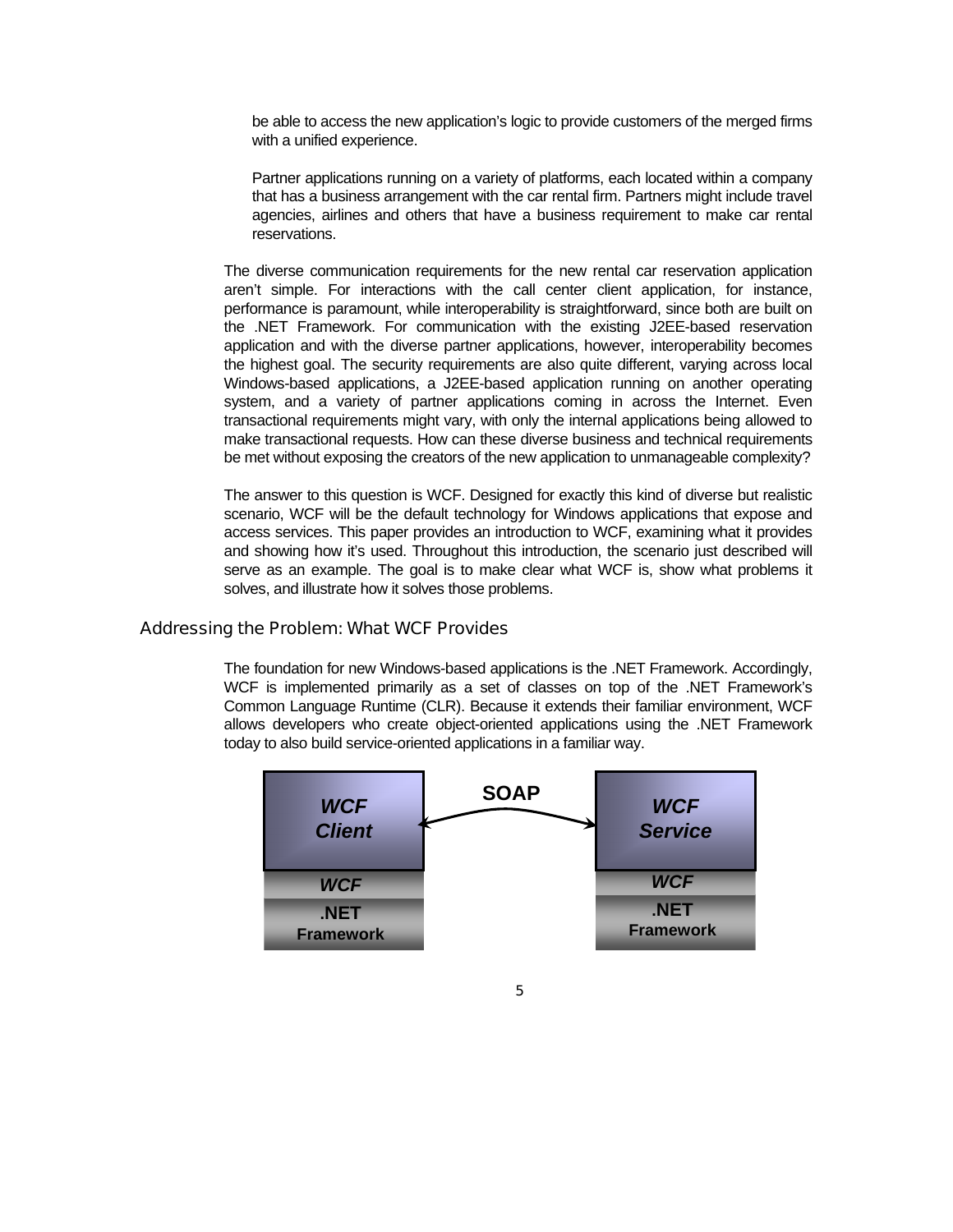The figure above shows a simple view of a WCF client and service. The two interact via SOAP, WCF's native protocol, so even though the figure shows both parties built on WCF, this certainly is not required. WCF is built on version 2.0 of the .NET Framework, which is scheduled for release in late 2005. WCF itself will ship as part of the WinFX developer platform included with Windows Vista and scheduled for release in 2006. WinFX, including WCF, will also be made available on Windows XP and Windows Server 2003.

As the scenario described earlier suggests, WCF addresses a range of problems for communicating applications. Three things stand out, however, as WCF's most important aspects:

Unification of existing .NET Framework communication technologies

Support for cross-vendor interoperability, including reliability, security, and transactions

Explicit service orientation

The following sections describe what WCF offers in each of these areas.

#### Unification of Microsoft's Distributed Computing Technologies

Think about the team of developers implementing the rental car reservation application described earlier. In the absence of WCF, this team would need to choose the right distributed technology from the multiple choices offered by the .NET Framework. Yet given the diverse requirements of this application, no single technology would fit the bill. Instead, the application would probably use multiple existing .NET technologies. For example:

*ASMX*, also called ASP.NET Web Services, would be an option for communicating with the J2EE-based existing reservation application and with the partner applications across the Internet. Given that basic Web services are supported today on most platforms, this would likely be the most direct way to achieve cross-vendor interoperability.

*.NET Remoting* is a natural choice for communication with the call center application, since both are built on the .NET Framework. Remoting is designed expressly for .NET-to-.NET communication, so it would offer the best performance for this situation.

*Enterprise Services* (the successor to COM+) might be used by the rental car reservation application for things such as managing object lifetimes and defining distributed transactions. These functions could be useful in communicating with any of the other applications in this scenario, but Enterprise Services supports only a limited set of communication protocols.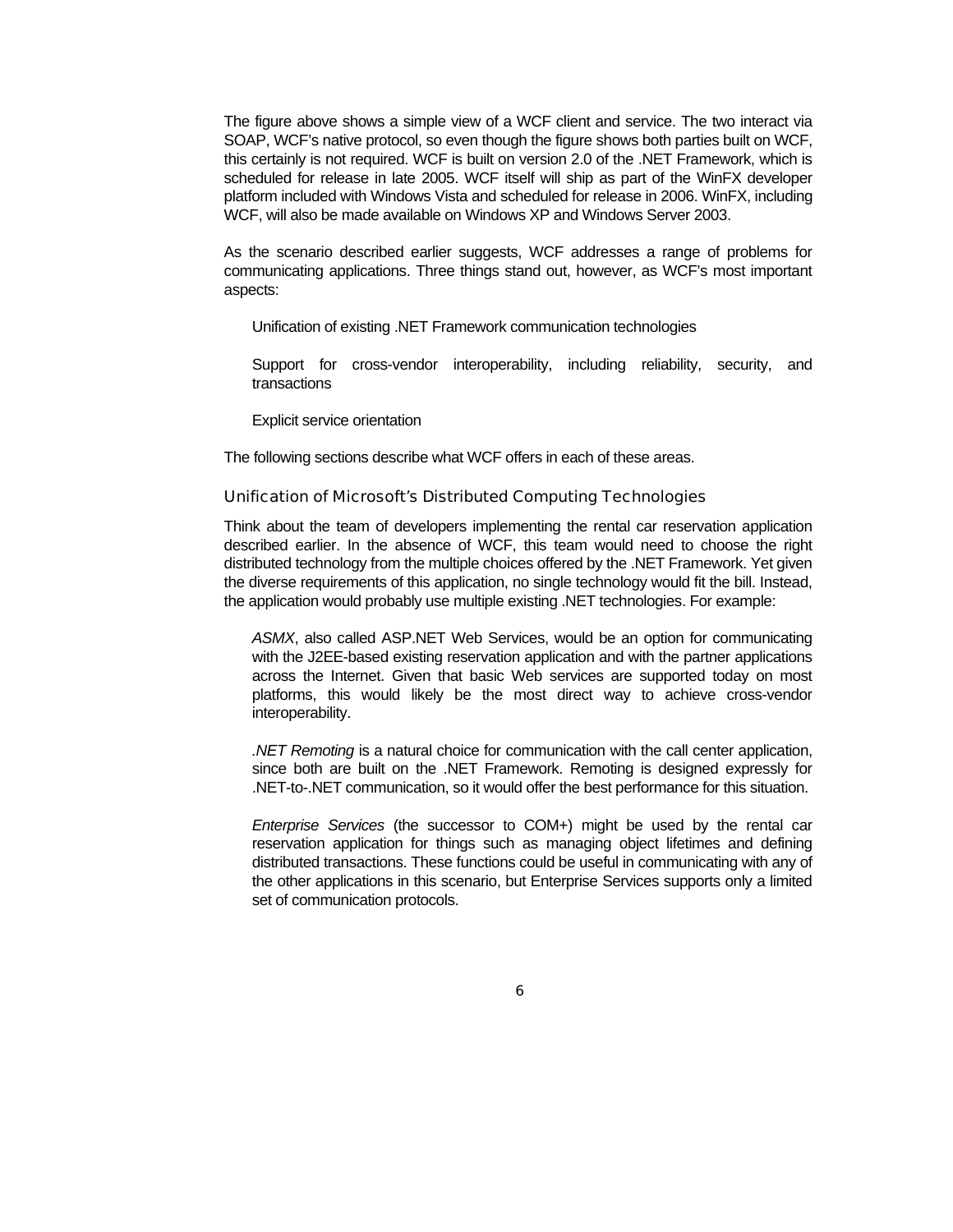*Web Services Enhancements (WSE)* could be used along with ASMX to communicate with the J2EE-based reservation application and with the partner applications. Because it implements more recently defined Web services agreements, known collectively as the *WS-\* specifications*, WSE can allow better security and more, as long as all applications involved support compatible versions of these new specifications.

*Microsoft Message Queuing (MSMQ)* could be used to communicate with Windowsbased partner applications that weren't always available. The persistent queuing that MSMQ provides is typically the best solution for intermittently connected applications.

If it were built on today's .NET Framework, the rental car reservation application would need to use more than one of these communication technologies, and maybe even all five, to meet its requirements. Although this is technically possible, the resulting application would be complex to implement and challenging to maintain. A better solution is needed.

|                                           | <b>ASMX</b> | .NET<br><b>Remoting</b> | <b>Enterprise</b><br><b>Services</b> |   | <b>WSE MSMQ</b> | <b>WCF</b> |
|-------------------------------------------|-------------|-------------------------|--------------------------------------|---|-----------------|------------|
| Interoperable<br><b>Web Services</b>      | X           |                         |                                      |   |                 | X          |
| .NET-.NET<br><b>Communication</b>         |             | X                       |                                      |   |                 |            |
| <b>Distributed</b><br>Transactions, etc.  |             |                         |                                      |   |                 |            |
| Support for WS-*<br><b>Specifications</b> |             |                         |                                      | X |                 | X          |
| Queued<br><b>Messaging</b>                |             |                         |                                      |   | X               |            |

With WCF, this solution is at hand. As the figure above shows, WCF can be used for all the situations described above. Accordingly, the rental car reservation application can use this single technology for all its application-to-application communication. Here's how WCF addresses each of these requirements:

Because WCF can communicate using Web services, interoperability with other platforms that also support SOAP, such as the leading J2EE-based application servers, is straightforward.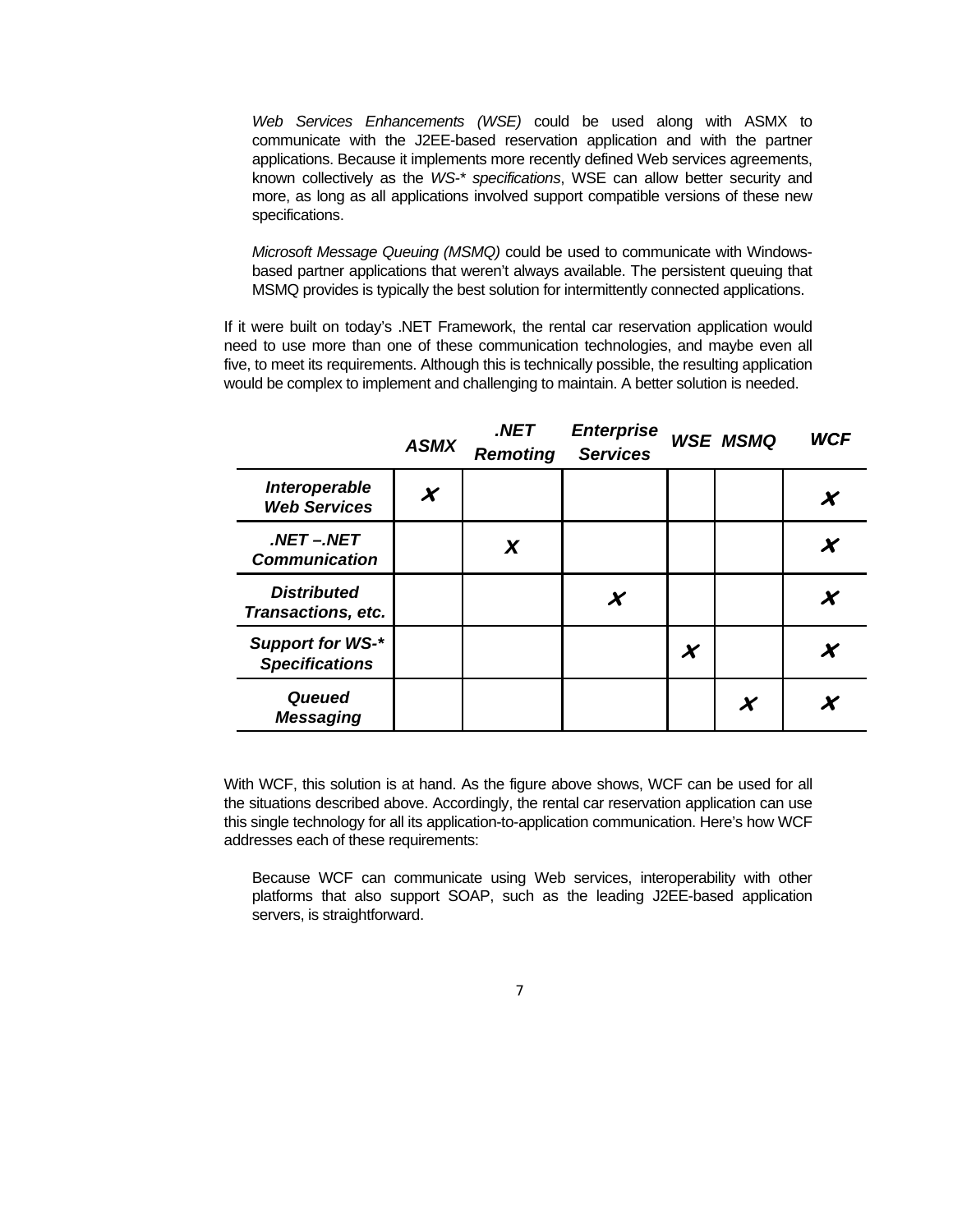To allow optimal performance when both parties in a communication are built on WCF, the wire encoding used in this case is an optimized binary version of SOAP. Messages still conform to the data structure of a SOAP message, referred to as its *Infoset*, but their encoding uses a binary representation of that Infoset rather than the standard angle-brackets-and-text format of XML. Using this option would make sense for communicating with the call center client application, since it's also built on WCF, and performance is a paramount concern.

Managing object lifetimes, defining distributed transactions, and other aspects of Enterprise Services are now provided by WCF. They are available to any WCF-based application, which means that the rental car reservation application can use them with any of the other applications it communicates with.

Because it supports a large set of the WS-\* specifications, WCF helps provide reliability, security, and transactions when communicating with any platform that also supports these specifications.

WCF's option for queued messaging, built on MSMQ, allows applications to use persistent queuing without needing to use another set of application programming interfaces.

The result of this unification is greater functionality and significantly reduced complexity. Because WCF allows an application to address all the communication requirements listed earlier, it can easily support scenarios that were difficult (or even impossible) with the collection of technologies that preceded it. While Microsoft will still support these earlier technologies, most new applications that would previously have used any of them will instead be built on WCF.

#### Interoperability with Applications Built on Other Technologies

While WCF introduces a new development environment for distributed applications, it's designed to interoperate well with the non-WCF world. There are two important aspects to WCF interoperability: interoperability with platforms created by other vendors, and interoperability with the Microsoft technologies that preceded WCF. The following section describes both.

#### *Interoperability with Other Web Services Platforms*

Enterprises today typically have systems and applications that were purchased from a range of vendors. In the rental car application, for instance, communication is required with various other software applications written in various languages and running on various operating systems. This kind of diversity is the reality in most organizations, and it will remain so for the foreseeable future.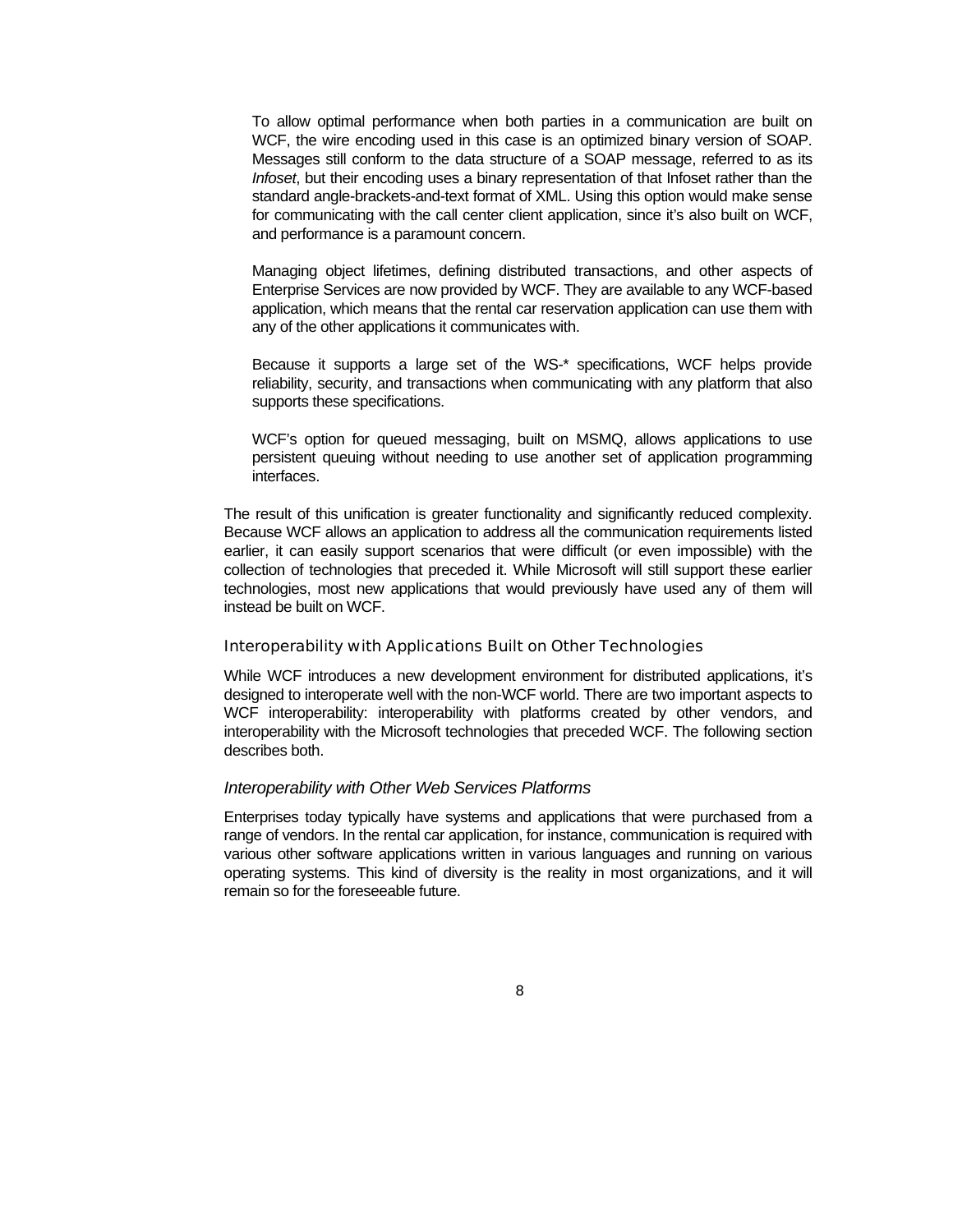Because WCF's fundamental communication mechanism is SOAP, WCF-based applications can communicate with other software running in a variety of contexts. As shown in the figure below, an application built on WCF can interact with all of the following:

WCF-based applications running in a different process on the same Windows machine

WCF-based applications running on another Windows machine

Applications built on other technologies, such as J2EE application servers, that support standard Web services. These applications can be running on Windows machines or on machines running other operating systems, such as Sun Solaris, IBM z/OS, or Linux.



**Windows**

To allow more than just basic communication, WCF implements Web services technologies defined by the WS-\* specifications. All of these specifications were originally defined by Microsoft, IBM, and other vendors working together. As the specifications become stable, ownership often passes to standards bodies such as the Organization for the Advancement of Structured Information Standards (OASIS). As the figure on the next page shows, these specifications address several areas, including basic messaging, security, reliability, transactions, and working with a service's metadata.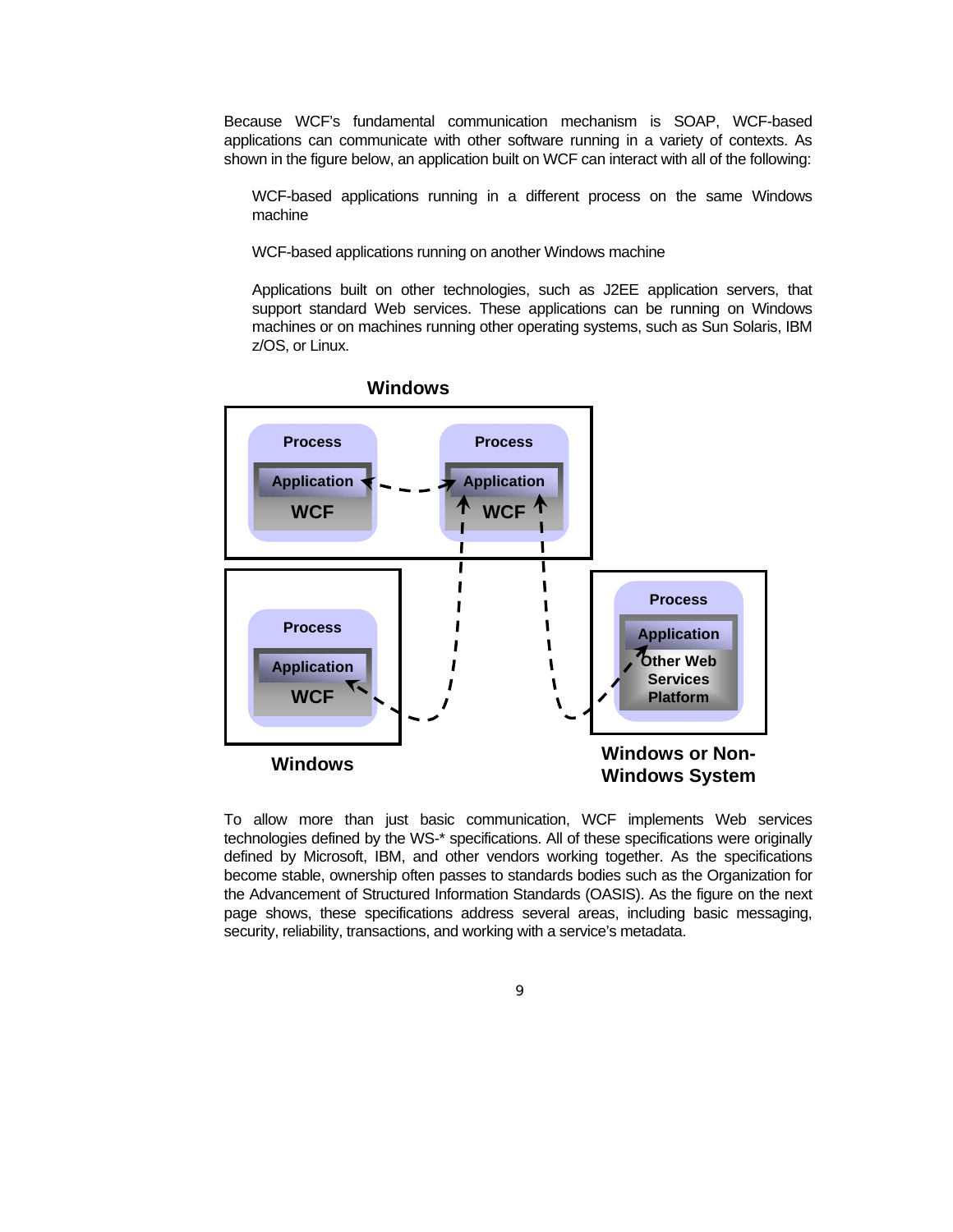| Security:<br><b>WS-Security</b><br><b>WS-Trust</b><br><b>WS-Secure</b><br>Conversation | <b>Reliability:</b><br><b>WS-Reliable</b><br><b>Messaging</b> | <b>Transactions:</b><br><b>WS-AtomicTransaction</b><br><b>WS-Coordination</b> | ω |  |  |
|----------------------------------------------------------------------------------------|---------------------------------------------------------------|-------------------------------------------------------------------------------|---|--|--|
| Messaging: SOAP, WS-Addressing, MTOM                                                   |                                                               |                                                                               |   |  |  |

WCF supports all the specifications shown in this figure. Grouped by function, those specs are:

*Messaging*: SOAP is the foundation protocol for Web services, defining a basic envelope containing a header and a body. WS-Addressing defines additions to the SOAP header for addressing SOAP messages, which frees SOAP from relying on the underlying transport protocol, such as HTTP, to carry addressing information. The Message Transmission Optimization Mechanism (MTOM) defines an optimized transmission format for SOAP messages based on the XML-binary Optimized Packaging (XOP) specification.

*Metadata*: The Web Services Description Language (WSDL) defines a standard language for specifying services and various aspects of how those services can be used. WS-Policy allows specification of more dynamic aspects of a service's behavior that cannot be expressed in WSDL, such as a preferred security option. WS-MetadataExchange allows a client to directly request descriptive information about a service, such as its WSDL and its policies, via SOAP.

*Security*: WS-Security, WS-Trust and WS-SecureConversation all define additions to SOAP messages for providing authentication, data integrity, data privacy and other security features.

*Reliability*: WS-ReliableMessaging defines additions to the SOAP header that allow reliable end-to-end communication, even when one or more SOAP intermediaries must be traversed.

*Transactions*: Built on WS-Coordination, WS-AtomicTransaction allows using twophase commit transactions with SOAP-based exchanges.

The rental car reservation application would likely use several of these more advanced technologies. For example, WS-Addressing is essential whenever SOAP is running over a protocol other than HTTP, which might be the case for communication with the .NET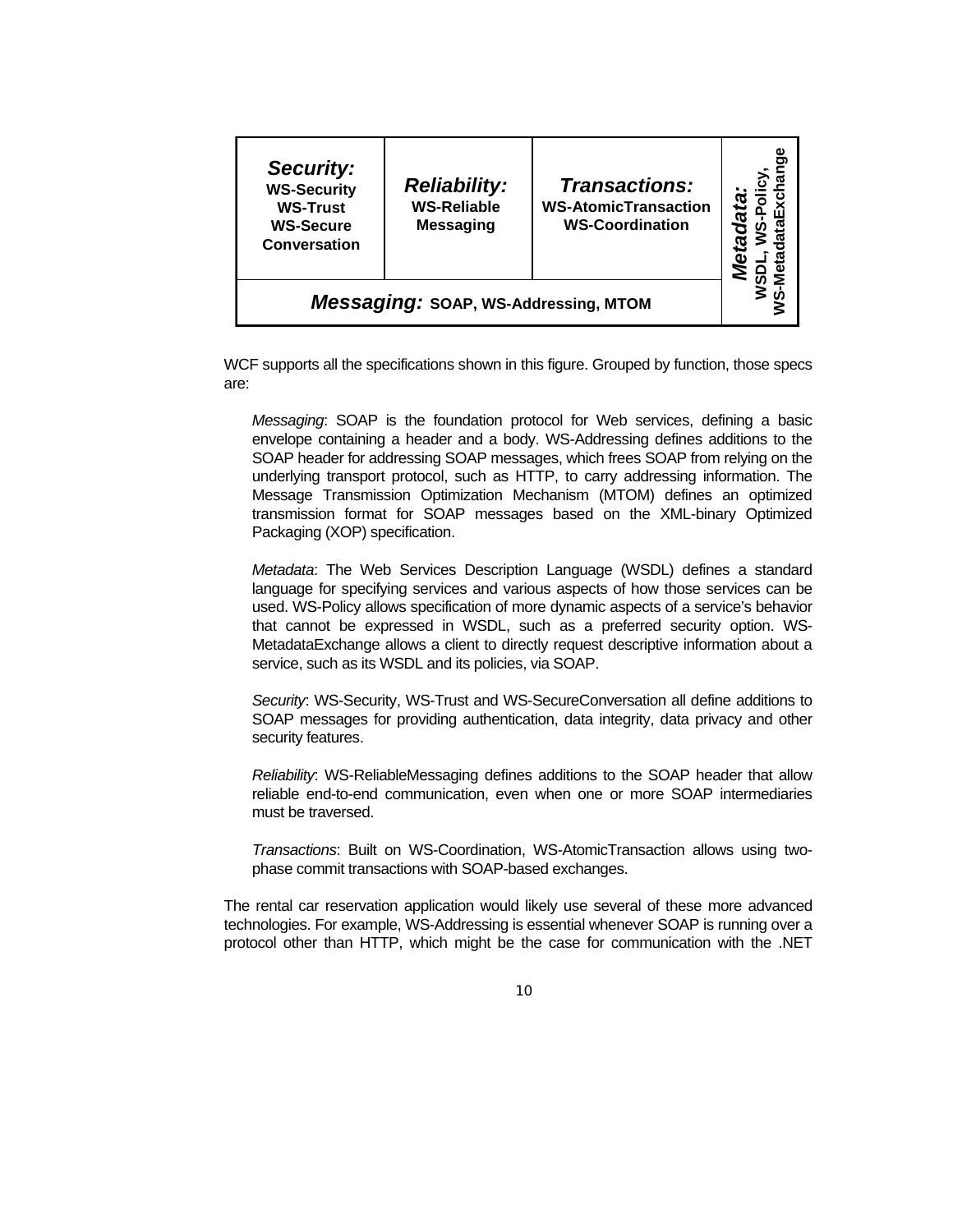Framework-based call center client application. WCF relies on WS-Policy and WS-MetadataExchange to discover whether the system it's communicating with is also using WCF and for other things. Reliable communication is essential for most situations, so it's likely that WS-ReliableMessaging would be used to interact with many of the other applications in this scenario. Similarly, WS-Security and the related specifications might also be used for communication with one or more of the applications, since all would require some kind of security. For the applications that are allowed to use transactions with the rental car reservation system, WS-AtomicTransaction would be essential. Finally, MTOM could be used whenever an optimized wire format made sense, and both sides of the communication supported this option.

The key point is that WCF implements interoperable Web services, complete with crossplatform security, reliability, transactions, and more. To avoid paying an unnecessary performance penalty, WCF-to-WCF communication is optimized, but all other communication uses standard Web services protocols on the wire. In fact, as described later, it's possible — easy, even — for a single application to expose its services to both kinds of clients.

#### *Interoperability with Microsoft's Pre-WCF Technologies*

Many of Microsoft's customers have made significant investments in the .NET Framework technologies that WCF subsumes. Protecting those investments was a fundamental goal of WCF's designers. Installing WCF doesn't break existing technology, so there's no requirement that organizations change existing applications to use it. A clear upgrade path is provided, however, and wherever possible, WCF interoperates with those earlier technologies.

For example, both WCF and ASMX use SOAP, so WCF-based applications can directly interoperate with those built on ASMX. Existing Enterprise Services applications can also be wrapped with WCF interfaces, allowing them to interoperate with applications built on WCF. And because WCF's persistent queuing relies on MSMQ, WCF-based applications can interoperate directly with non-WCF-based applications built using native MSMQ interfaces such as System.Messaging. In the rental car reservations application, software built using any of these earlier technologies could directly connect to and use the new system's WCF-based services.

Interoperability isn't always possible, however. For example, even though WSE 1.0 and WSE 2.0 implement some of the same WS-\* specifications as WCF, these earlier technologies implement earlier versions of the specs. Version 3.0 of WSE 3.0 does allow interoperability with WCF, but earlier versions do not. For more on interoperability with existing .NET Framework technologies, see the section "Coexistence and Upgrade" later in this paper.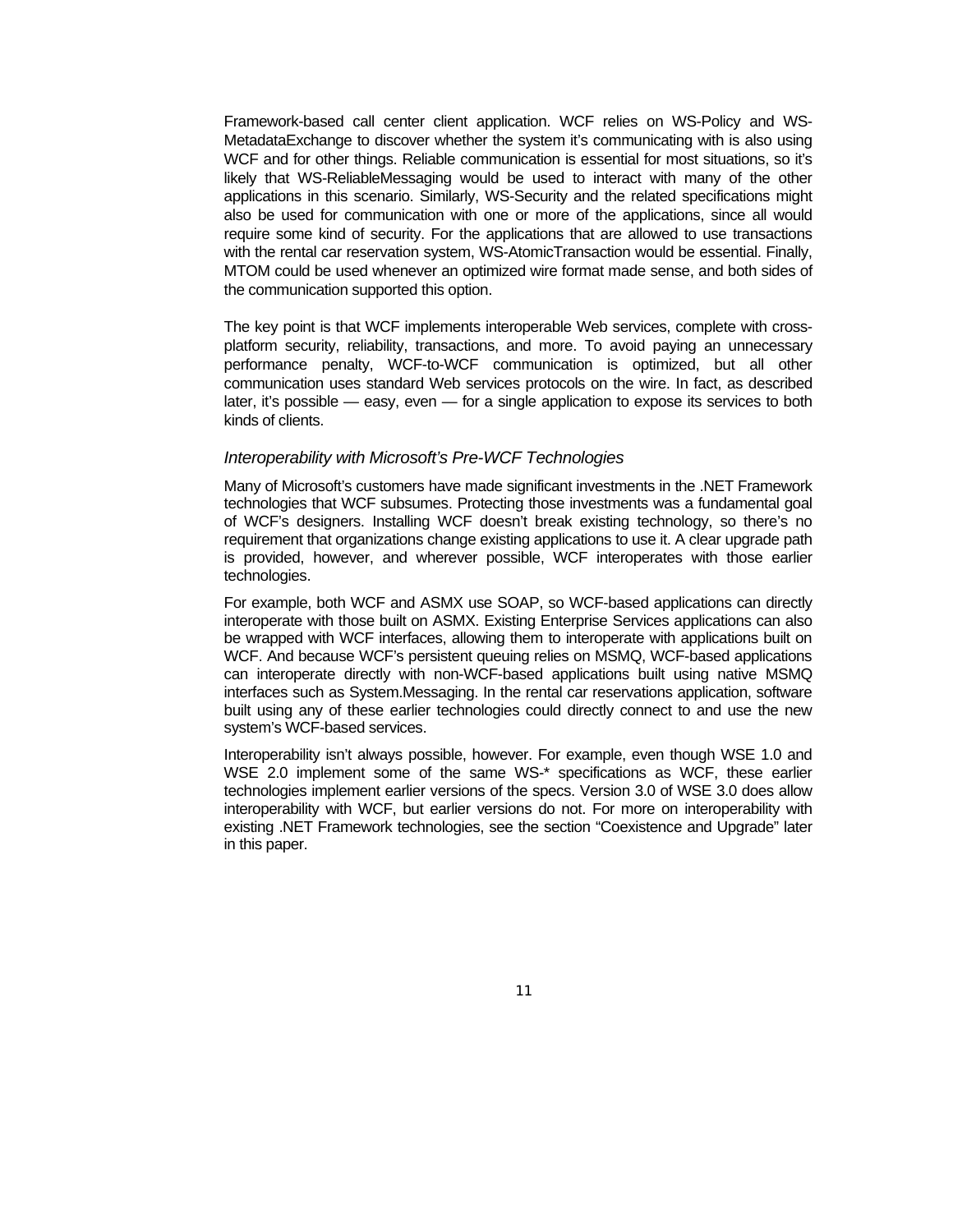## *WCF and BizTalk Server 2004*

WCF uses Web services to provide direct interoperability between applications running on diverse platforms. A significant number of today's applications support Web services, including both custom and packaged software, and even more will do so in the future. Still, while they're often the right approach, direct interconnections via Web services aren't always a complete solution for application interoperability.

Some software, for example, doesn't support Web services, which means that some kind of adapter is required to communicate with it. Also, different applications frequently use different formats for the same kind of message, such as a purchase order, and so connecting these applications requires translating between those formats. Classic integration problems like these aren't addressed by WCF. Instead, meeting this kind of challenge is the role of BizTalk Server 2004. By providing a large set of adapters, tools for mapping between different message formats, and more, BizTalk Server 2004 addresses the larger problem of application integration. Through its support for graphically defined orchestrations and the Business Process Execution Language (BPEL), business activity monitoring (BAM), and business rules, BizTalk Server 2004 also provides a platform for business process management (BPM).

While each has value on its own, BizTalk Server 2004 and WCF are also complementary technologies. For example, a WCF adapter will let BizTalk orchestrations communicate via Web services while using BizTalk functions such as data mapping to perform translations. While they might seem similar at first glance, WCF and BizTalk Server 2004 actually play quite different roles.

## Explicit Support for Service-Oriented Development

Over the next few years, creating applications in a service-oriented style will become the norm. For this to happen, the platforms on which those applications are built must provide the right support for creating service-oriented software. Achieving this is one of WCF's most important goals.

Thinking of an application as providing and consuming services is hardly a new idea. What is new is a clear focus on services as distinct from objects. Toward this end, WCF's creators kept four tenets in mind during the design of this technology:

*Share schema, not class*. Unlike older distributed object technologies, services interact with their clients only through a well-defined XML interface. Behaviors such as passing complete classes, methods and all, across service boundaries aren't allowed.

*Services are autonomous*. A service and its clients agree on the interface between them, but are otherwise independent. They may be written in different languages, use different runtime environments, such as the CLR and the Java Virtual Machine, execute on different operating systems, and differ in other ways.

*Boundaries are explicit*. A goal of distributed object technologies such as Distributed COM (DCOM) was to make remote objects look as much as possible like local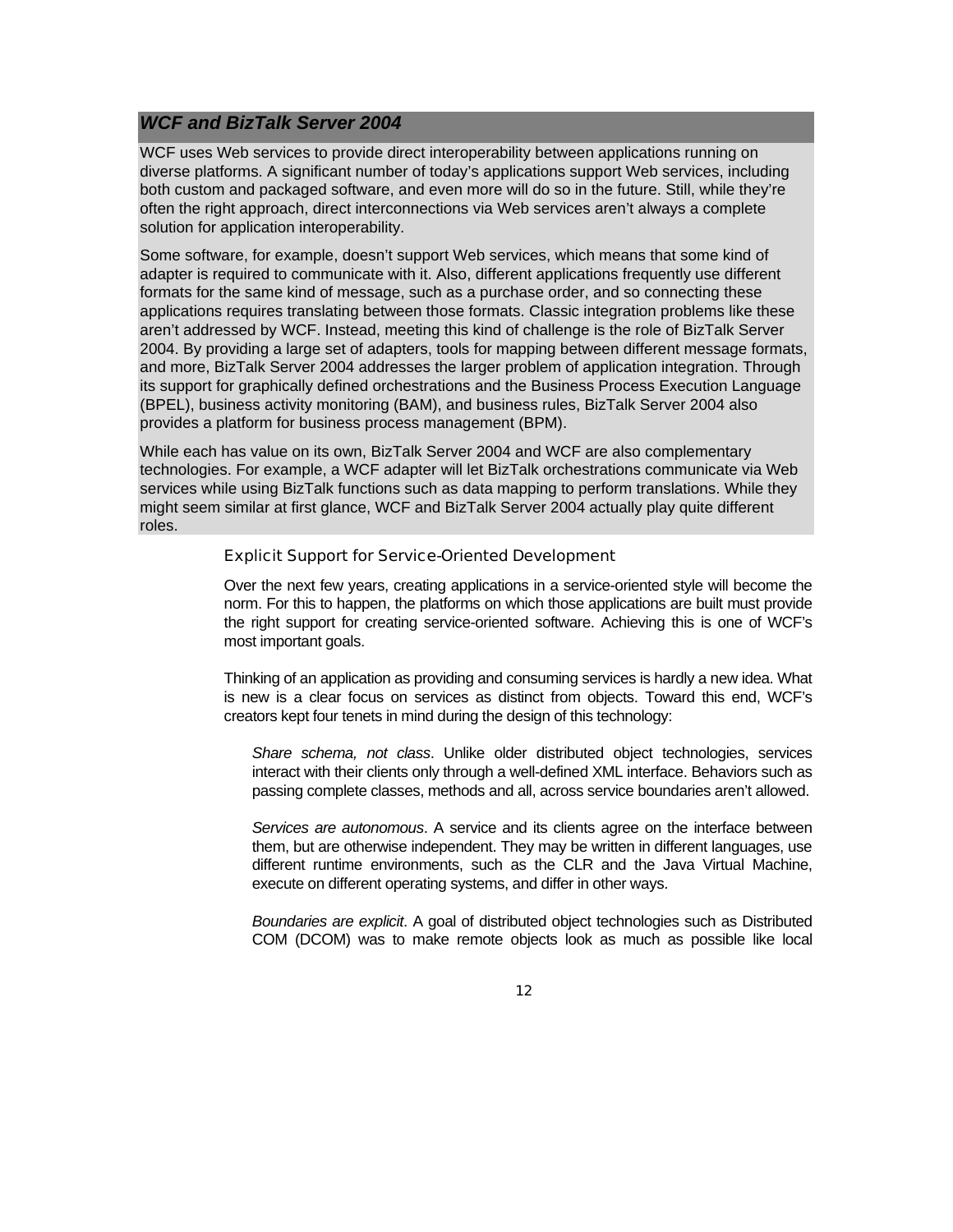objects. While this approach simplified development in some ways by providing a common programming model, it also hid the inescapable differences between local objects and remote objects. Services avoid this problem by making interactions between services and their clients more explicit. Hiding distribution is not a goal.

*Use policy-based compatibility*. When possible, determining which options to use between systems should rely on mechanisms defined in languages such as WSDL and WS-Policy. The ability for a client to consume a service is based on the intersection of what the client supports and what the service supports.

Service-oriented applications are the successor to the multi-tier applications of the past ten years. As the architectural style spreads, this approach will become the default for a majority of new enterprise software. Because WCF will be the foundation for serviceoriented applications built on the .NET Framework, it will become a mainstream technology for Windows-based software.

## Using Windows Communication Foundation

The best way to understand what it's like to use WCF is to dive in and look at the code. This section shows what's required to create and consume a simple WCF service. Once again, the service used as an example is drawn from the rental car reservation application described earlier.

## Creating a WCF Service

As the figure on the next page shows, every WCF service is constructed from three things:

A *service class*, implemented in C# or Visual Basic or another CLR-based language, that implements one or more methods

A *host* environment — an application domain and process — in which the service runs

One or more *endpoints* that allow clients to access the service. All communication with a WCF service happens via the service's endpoints.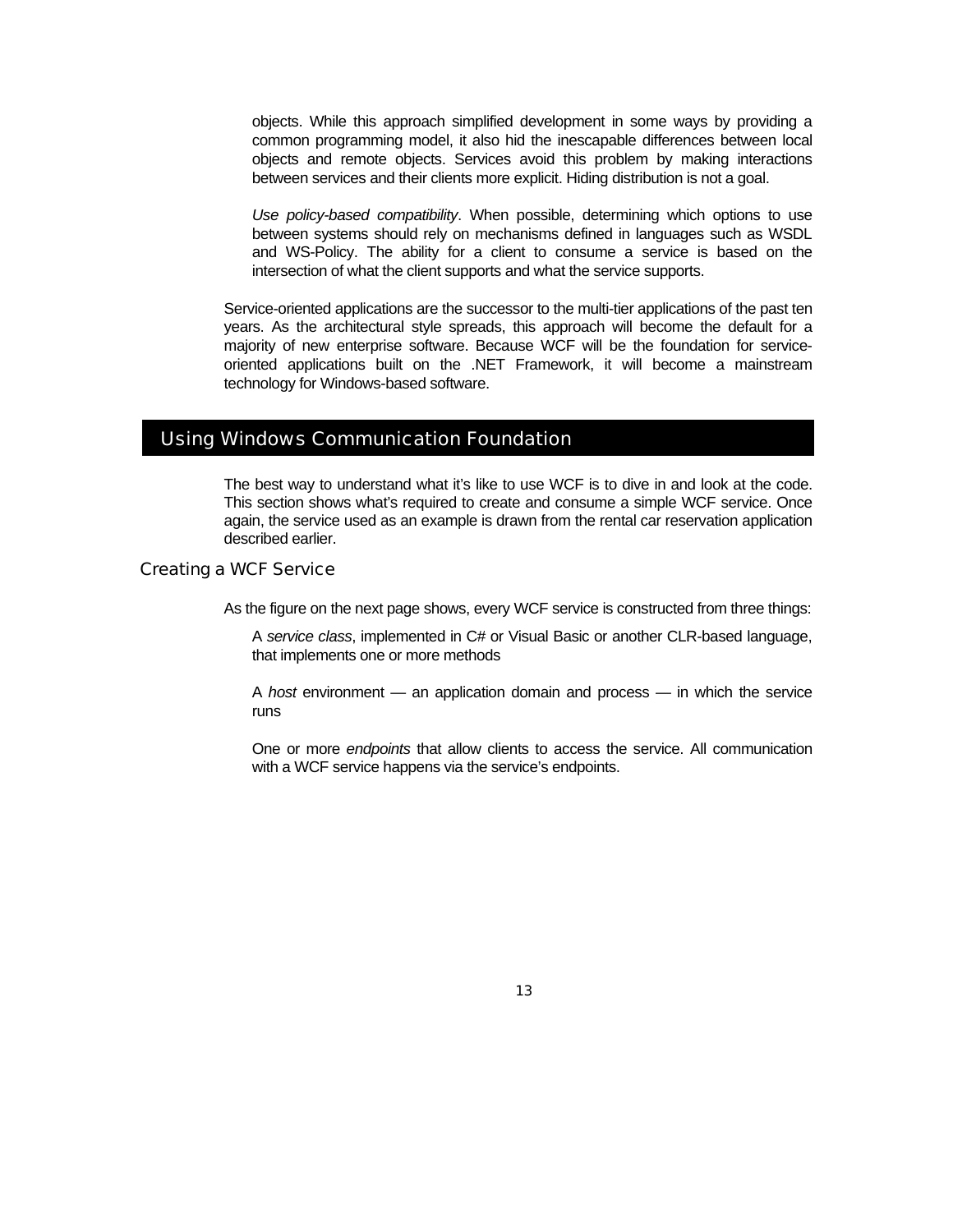

Understanding WCF requires grasping all these concepts. This section describes each one, beginning with service classes.

#### Creating a Service Class

A WCF service class is a class like any other, but it has a few additions. These additions allow the class's creator to define one or more *contracts* that this class implements. Each WCF service class implements at least one *service contract*, which defines the operations this service exposes. A service class might also provide an explicit *data contract*, which defines the data those operations convey. This section looks at both, beginning with service contracts.

#### *Defining Service Contracts*

Every WCF service class implements methods for its clients to use. The creator of a service class determines which of its methods are exposed as client-callable operations by specifying that they are part of some service contract. Defining service contracts—in fact, working explicitly with services in general—is largely a new idea for the .NET world. WCF's designers needed to find a way to graft this idea on top of the CLR and the programming languages built on it. Fortunately, the CLR's creators anticipated the need for extensions like this, so they provided support for *attributes*. As seen by a developer, attributes are character strings, perhaps with associated properties, that can appear before a class definition, a method definition, and in other places. Wherever an attribute appears, it changes some aspect of the behavior of the thing it is associated with.

The .NET Framework has used attributes for various things since its initial release. For example, to mark a method as a SOAP-callable Web service in the Framework's ASMX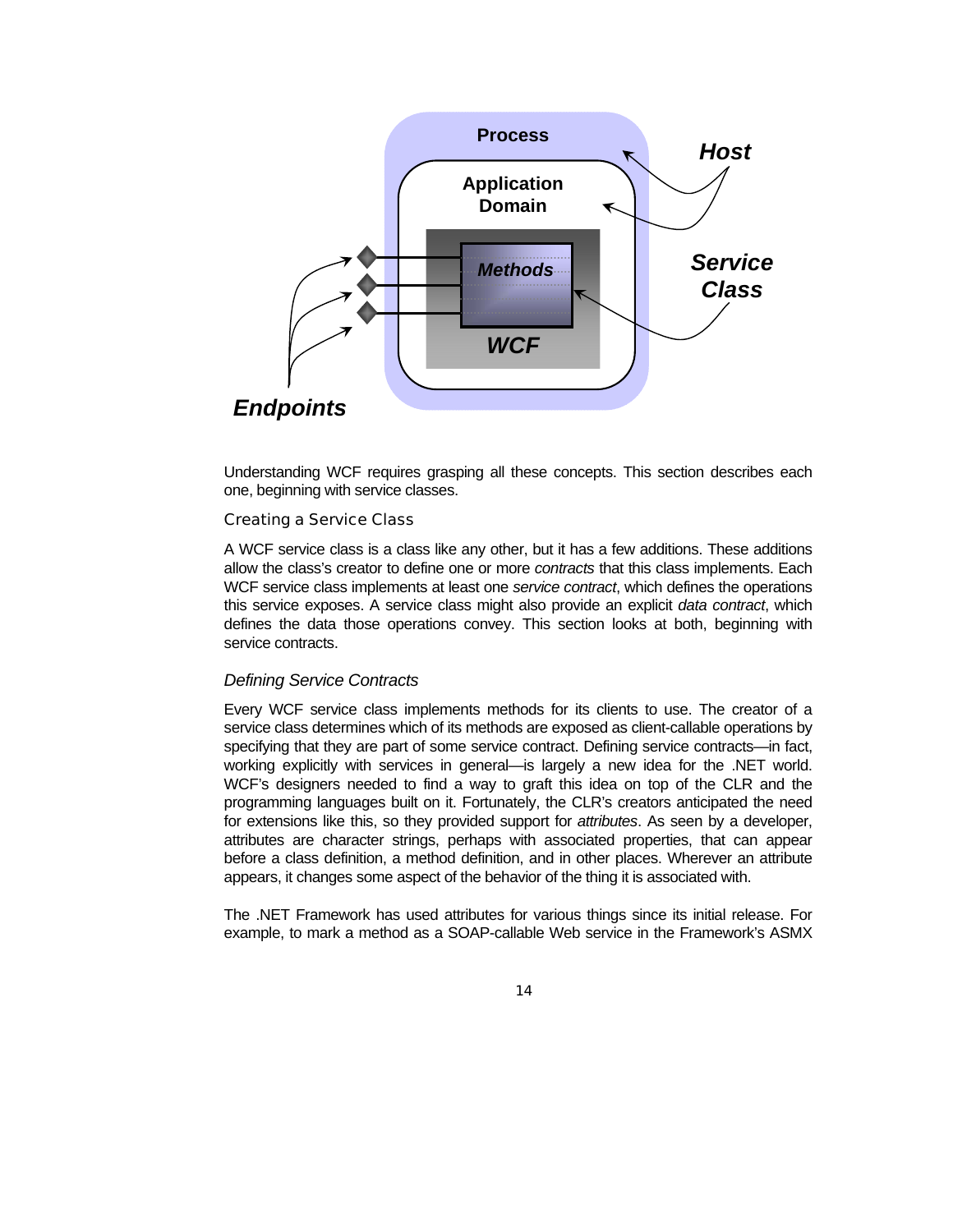technology, that method is preceded by the WebMethod attribute. Similarly, Enterprise Services uses the Transaction attribute to indicate that a method requires a transaction. WCF applies this idea to services, defining a group of attributes to define and control services.

The most fundamental attribute in WCF is ServiceContract. In fact, a WCF service class is just a class that either is itself marked with the ServiceContract attribute or implements an interface marked with this attribute. Both options make sense in different situations, and both will be described shortly.

First, however, here's a short description of the class, called RentalReservations, that will be used as an example throughout this section. It's an implementation of the basic functions in the car rental reservation application described earlier, and it has four methods:

Check, which allows a client to determine the availability of a particular vehicle class at a certain location on specific dates. This method returns a Boolean value indicating whether there is availability.

Reserve, which allows a client to reserve a particular class of vehicle at a certain location on specific dates. This method returns a confirmation number.

Cancel, which allows a client to cancel an existing reservation by providing its confirmation number. This method returns a Boolean value indicating whether the cancellation succeeded.

GetStats, which returns a count of how many reservations currently exist. Unlike the other methods in this class, GetStats can only be invoked by a local administrator, not by clients of the service.

With this in mind, here's an abbreviated C# example that uses the class-based approach to define RentalReservations as a WCF service class:

```
using System.ServiceModel;
```

```
[ServiceContract]
```
**class RentalReservations** 

**{** 

 **[OperationContract]** 

```
 public bool Check(int vehicleClass, int location, string dates)
```
 **{** 

15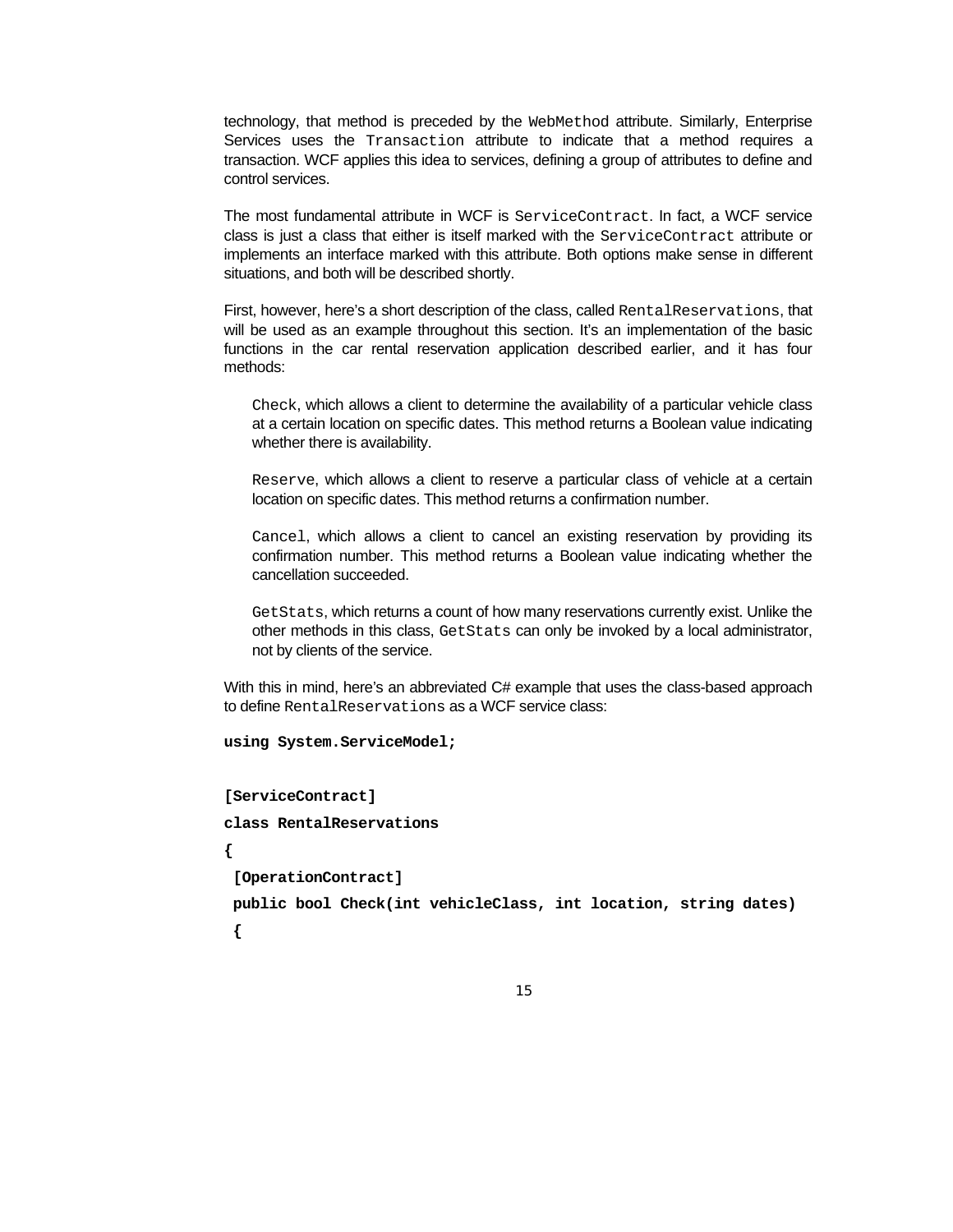```
 bool availability; 
    // logic to check availability goes here 
    return availability; 
  } 
  [OperationContract] 
  private int Reserve(int vehicleClass, int location, 
                        string dates) 
  { 
    int confirmationNumber; 
    // logic to reserve rental car goes here 
    return confirmationNumber; 
  } 
  [OperationContract] 
  private bool Cancel(int confirmationNumber) 
  { 
    bool success; 
    // logic to cancel reservation goes here 
    return success; 
  } 
  public int GetStats() 
  { 
    int numberOfReservations; 
    // logic to get the current number of reservations goes here 
    return numberOfReservations; 
  } 
}
```

```
16
```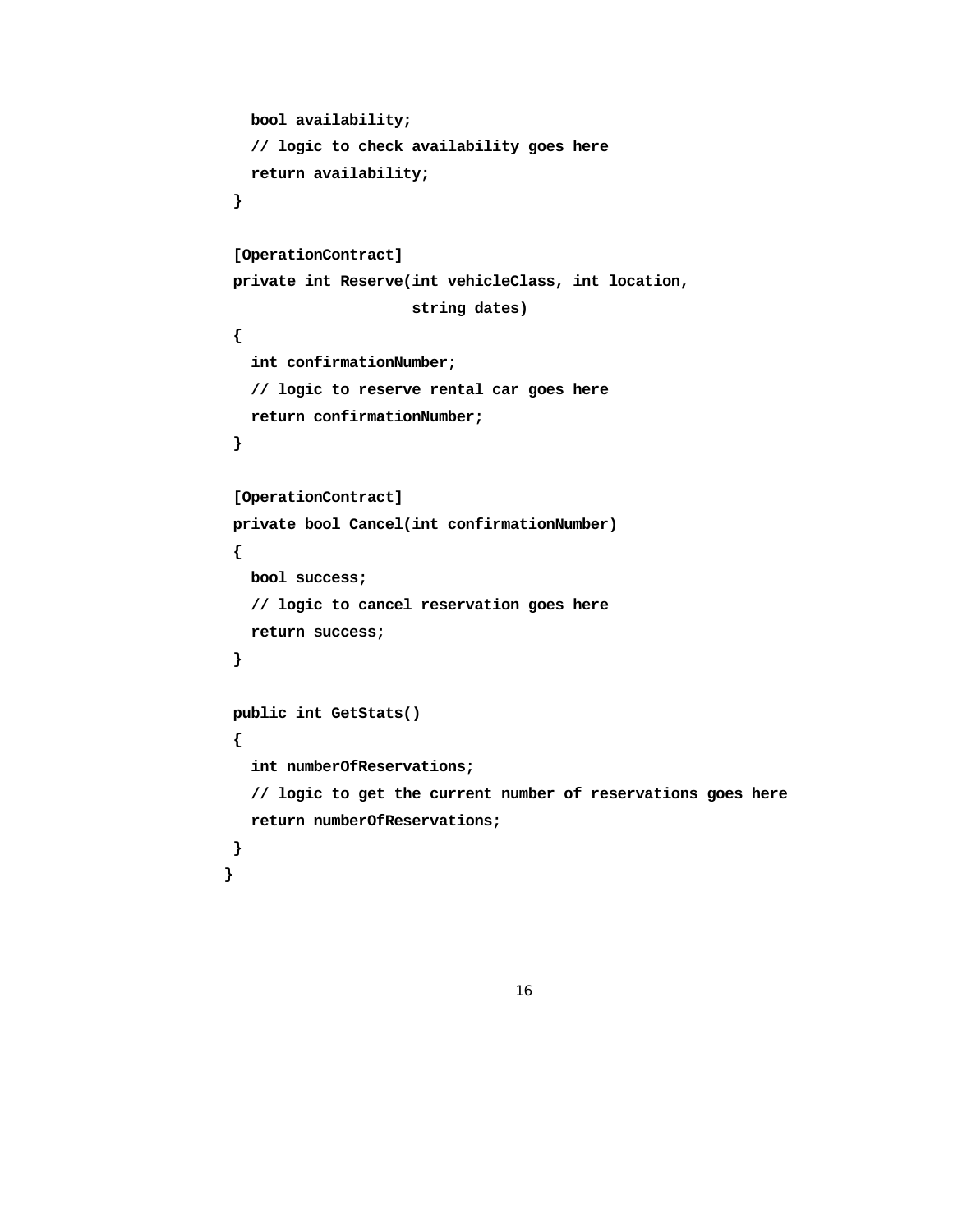The ServiceContract attribute and all the other attributes that this example uses are defined in the System.ServiceModel namespace, so the code begins with a using statement that references this namespace. Each method in a service class that can be invoked by a client must be marked with another attribute named OperationContract. All the methods in a service class that are preceded by the OperationContract attribute are automatically exposed by WCF as SOAP-callable operations. In this example, Check, Reserve, and Cancel are all marked with this attribute, so all three are exposed to clients of this service. Any methods in a service class that aren't marked with OperationContract, such as GetStats in the example above, aren't included in the service contract, and so can't be called by clients of this WCF service.

## *Services and Objects in WCF*

Two quite separate abstractions, services and objects, come together in WCF. It's important to understand that both rely on contracts, either explicitly or implicitly, to define what they expose to the outside world. An object, specified by some class, effectively defines a contract that determines which of its methods can be invoked by another object in the same application. Access to these methods is controlled by language keywords such as public and private. In the RentalReservations class shown above, for example, other objects in the same application can call Check and GetStats, this class's two public methods. The object contract this class exposes contains only these two methods.

Using WCF's attributes, RentalReservations also defines a service contract containing three methods: Check, Reserve, and Cancel. Whether a method can be invoked by a client of this WCF service is controlled by the OperationContract attribute, not the public and private keywords. Because this attribute appears only on these three methods, only they can be called by clients of this service. The class's object contract and its service contract are completely distinct from one another, which is why methods such as Reserve and Cancel can be private while still carrying the OperationContract attribute.

At first glance, this can look odd. Marking a method with private is meant to restrict access only to callers within that method's class, and so it seems almost contradictory to allow marking a private method with OperationContract. The truth, however, is that this may well be the most common case. To see why, look again at the RentalReservations class above. Suppose that for this application, it makes sense to allow the Check method to be invoked either directly by local administration software running within the same process or by clients of this service. Accordingly, this method is public and it is also marked with the OperationContract attribute. But suppose that Reserve and Cancel, both of which make permanent changes to the database this application uses, have more stringent security requirements. In this case, it makes sense to require all callers, whether they are inside the application or remote clients of the service, to go through whatever security requirements the service places on them. The only way to do this is by making all callers access these two methods as services. Making both methods private, and then marking them with OperationContract is the way to do this.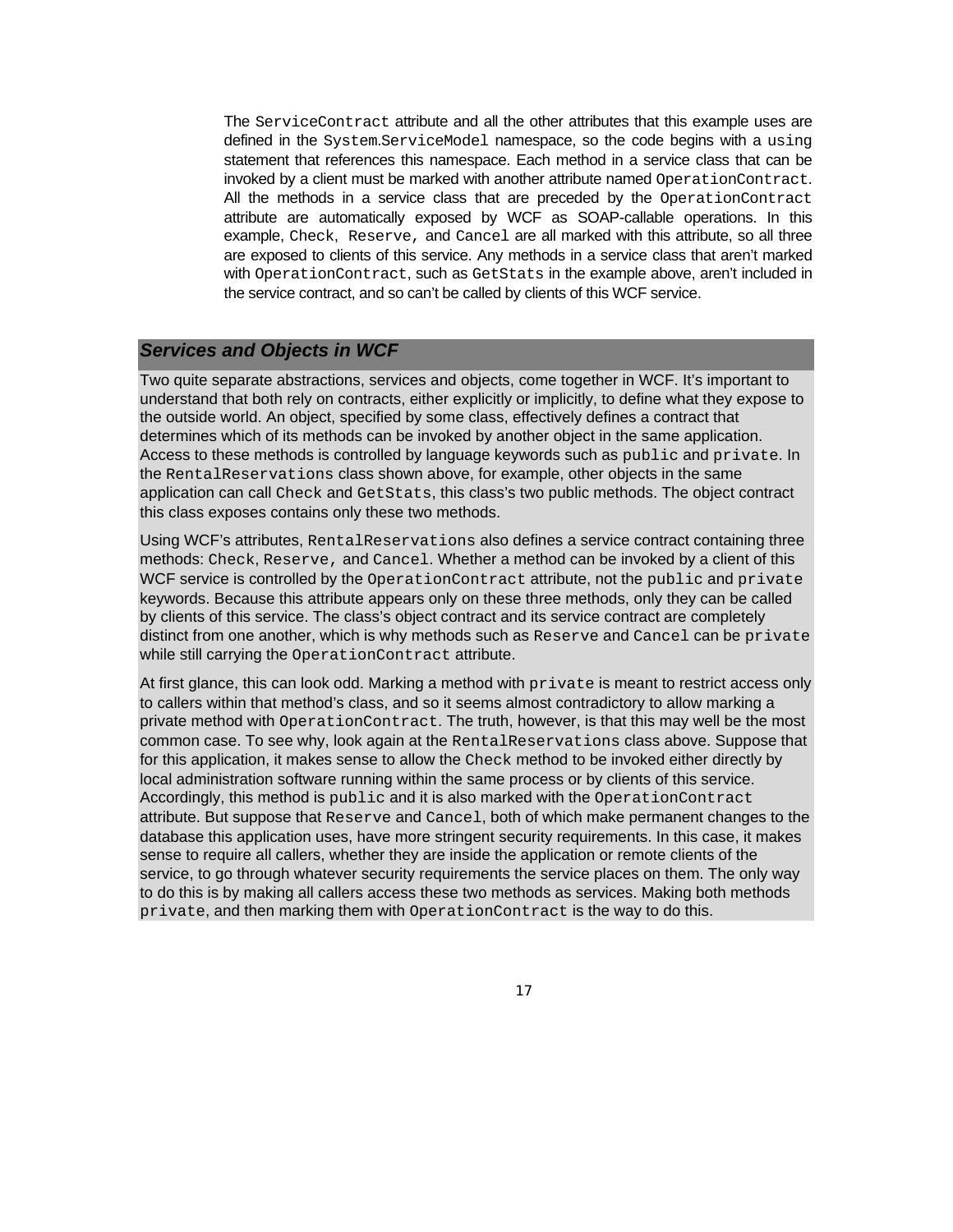In fact, experience suggests that the best way to expose an application's services is not to arbitrarily mark particular methods in that application's classes with OperationContract. A better approach is to create a group of classes whose methods are explicitly intended to expose services, and then have these methods call the application's internal classes as required. Sometimes referred to as a *facade* pattern, this approach might well wind up making all methods marked with OperationContract private. Since they are meant to be called only by clients of this service, doing this would make sense.

> The example shown above illustrates the simplest way to create a WCF service class: marking a class directly with ServiceContract. When this is done, the class's service contract is implicitly defined to consist of all methods in that class that are marked with OperationContract. It's also possible (and often better) to specify service contracts explicitly using a language's interface type. Using this approach, the RentalReservations class might look like this:

```
using System.ServiceModel;
```

```
[ServiceContract] 
interface IReservations 
{ 
  [OperationContract] 
  bool Check(int vehicleClass, int location, string dates); 
  [OperationContract] 
  int Reserve(int vehicleClass, int location, string dates); 
  [OperationContract] 
  bool Cancel(int confirmationNumber); 
} 
class RentalReservations : IReservations 
{ 
  public bool Check(int vehicleClass, int location, string dates) 
  { 
    bool availability; 
    // logic to check availability goes here
```

```
18
```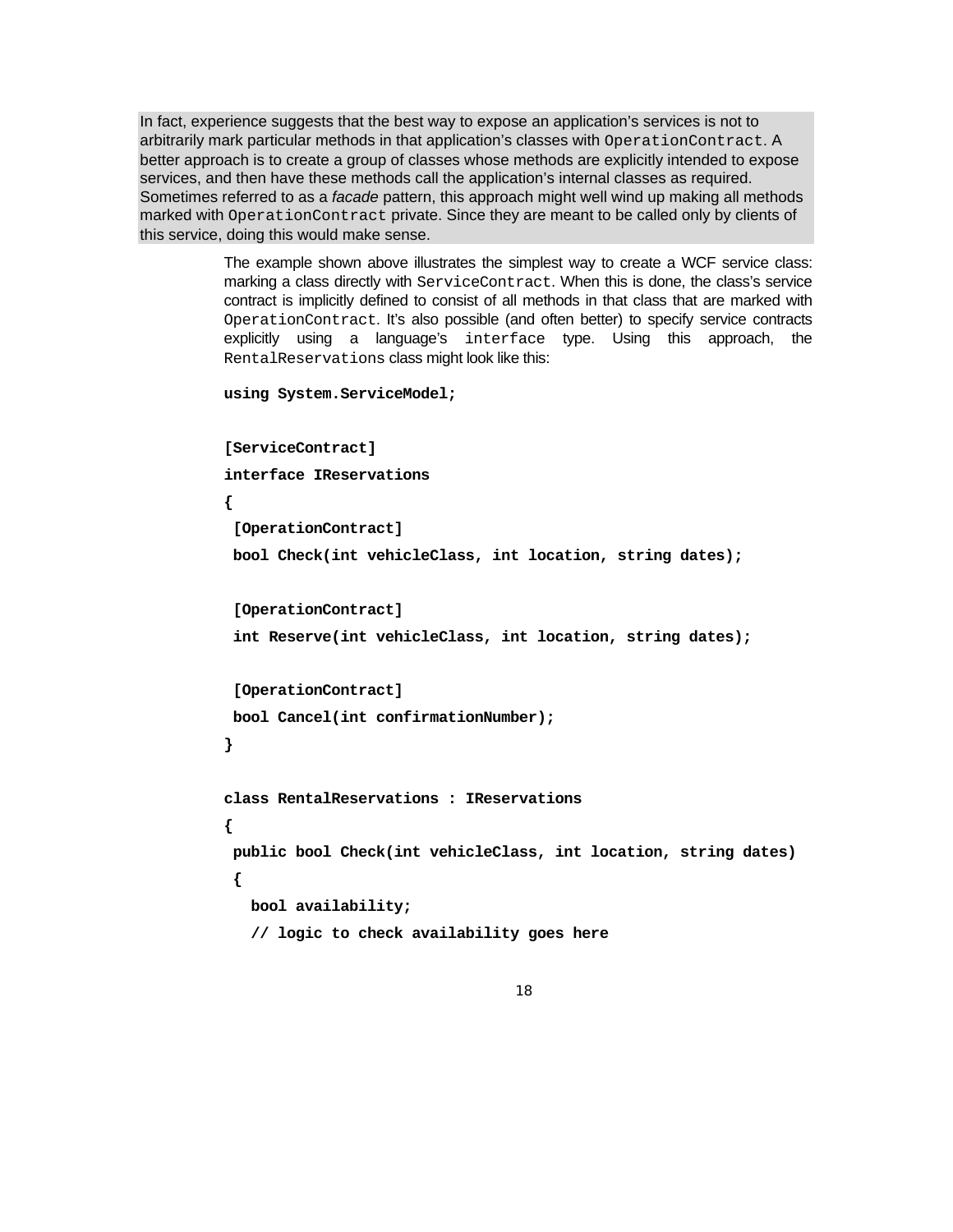```
 return availability; 
  } 
  public int Reserve(int vehicleClass, int location, string dates) 
  { 
    int confirmationNumber; 
    // logic to reserve rental car goes here 
    return confirmationNumber; 
  } 
  public bool Cancel(int confirmationNumber) 
  { 
    bool success; 
    // logic to cancel reservation goes here 
    return success; 
  } 
  public int GetStats() 
  { 
    int numberOfReservations; 
    // logic to determine the current number of reservations goes 
here 
    return numberOfReservations; 
  }
```

```
}
```
In this example, the ServiceContract and OperationContract attributes are assigned to the IReservations interface and the methods it contains rather than to the RentalReservations class itself. The result is the same, however, so this version of the service exposes the same service contract as the previous one. It's worth noting that the object contract this class exposes is not the same, however. Because interfaces can't generally contain private methods, all the methods defined in the interface, including Reserve and Cancel, are public.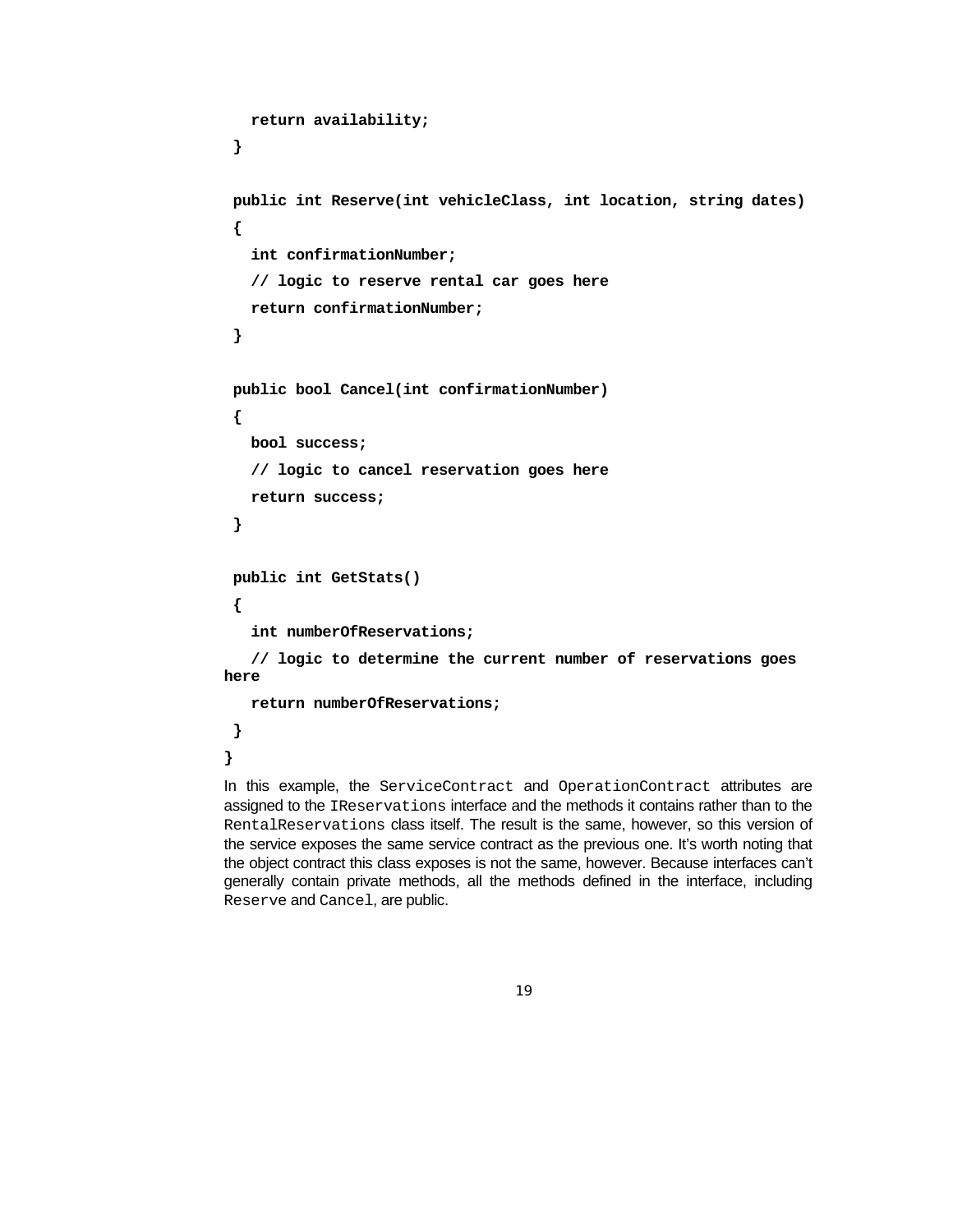Using explicit interfaces like this is slightly more complicated, but it allows more flexibility. For example, a class can implement more than one interface, which means that it can also implement more than one service contract. By exposing multiple endpoints, each with a different service contract, a service class can present different groups of services to different clients.

Marking a class or interface with ServiceContract and one or more of its methods with OperationContract also allows automatically generating service contract definitions in WSDL. Accordingly, the externally visible definition of every WCF service contract can be accessed as a standard WSDL document specifying the operations in that contract. This style of development, commonly called *code-first*, allows creating a standard interface definition directly from types defined in programming languages such as C# or Visual Basic.

An alternative approach is *contract-first* development, an option that WCF also supports. In this case, a developer typically starts with a WSDL document describing the interface (i.e., the contract) that a service class must implement. Using a tool called *svcutil*, which is described later in this paper, a developer can generate a skeleton service class directly from a WSDL document. This approach is especially useful for implementing externally defined WSDL interfaces, such as those created by industry organizations.

#### *Defining Data Contracts*

A WCF service class specifies a service contract that defines which of its methods are exposed to clients of that service. Each of those operations will typically convey some data, which means that a service contract also implies some kind of data contract describing the information that will be exchanged. In some cases, this data contract is defined implicitly as part of the service contract. For example, in the RentalReservations classes shown above, all the methods have parameters and return values of simple types, such as integer, string, and Boolean. For services similar to this one, where every operation uses only simple types, it makes sense to define the data aspects of their contract implicitly within the service contract. There's no need for anything else.

But services can also have parameters of more complex types, such as structures. In cases like this, an explicit data contract is required. Data contracts define how in-memory types are converted to a form suitable for transmission across the wire, a process known as *serialization*. In effect, data contracts are a mechanism for controlling how data is serialized.

In a WCF service class, a data contract is defined using the DataContract attribute. A class, structure, or other type marked with DataContract can have one or more of its members preceded by the DataMember attribute, indicating that this member should be included in a serialized value of this type. For example, suppose the parameter lists of Check and Reserve in the RentalReservations class were changed to be a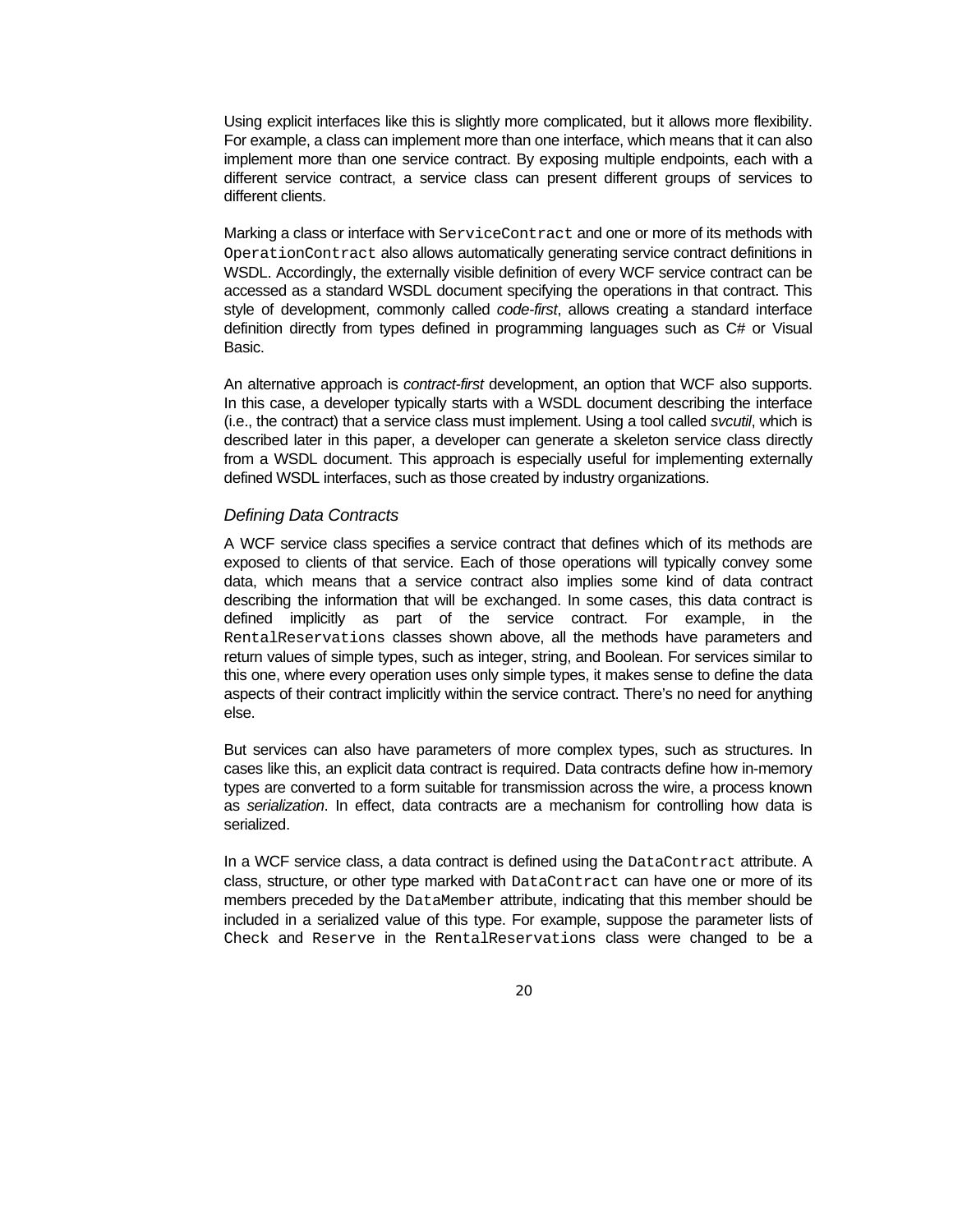structure containing the same information. To pass this structure as a parameter using WCF requires defining it as a data contract, like this:

```
using System.Runtime.Serialization;
```
**[DataContract] struct ReservationInfo { [DataMember] public int vehicleClass; [DataMember] public int location; [DataMember] public string dates; }** 

Unlike the attributes shown so far, those used for data contracts are defined in the System.Runtime.Serialization namespace. Accordingly, this simple type definition begins with a using statement for this namespace. When an instance of the ReservationInfo type shown here is passed as a parameter in a method marked with OperationContract, all the fields marked with the DataMember attribute — which in this case is all three of them — will be passed. If any of the fields were not marked with this attribute, they would not be transmitted when this type was passed as a parameter.

Whether a field is labeled as public or private has no effect on whether it is serialized. Just as with methods, the public and private keywords are part of the contract defining how this type can be accessed by other objects in the same application. DataMember, like OperationContract, defines how the type can be accessed by clients of the service this class implements. Once again, the two are completely distinct.

One final point worth emphasizing about WCF contracts is that nothing becomes part of either a service contract or a data contract by default. Instead, a developer must explicitly use the ServiceContract and DataContract attributes to indicate which types have WCF-defined contracts, and then explicitly specify which parts of those types are exposed to clients of this service using the OperationContract and DataMember attributes. One of WCF's design tenets was that services should have explicit boundaries, so WCF is an opt-in technology. Everything a service makes available to its clients is expressly specified in the code.

### Selecting a Host

A class implementing a WCF service is typically compiled into a library. By definition, all libraries need a host application domain and Windows process to run in. WCF provides two main options for hosting libraries that implement services. One is to use a host application domain and process provided by either Internet Information Services (IIS) or a related technology in Windows Vista called the Windows Activation Service (WAS). The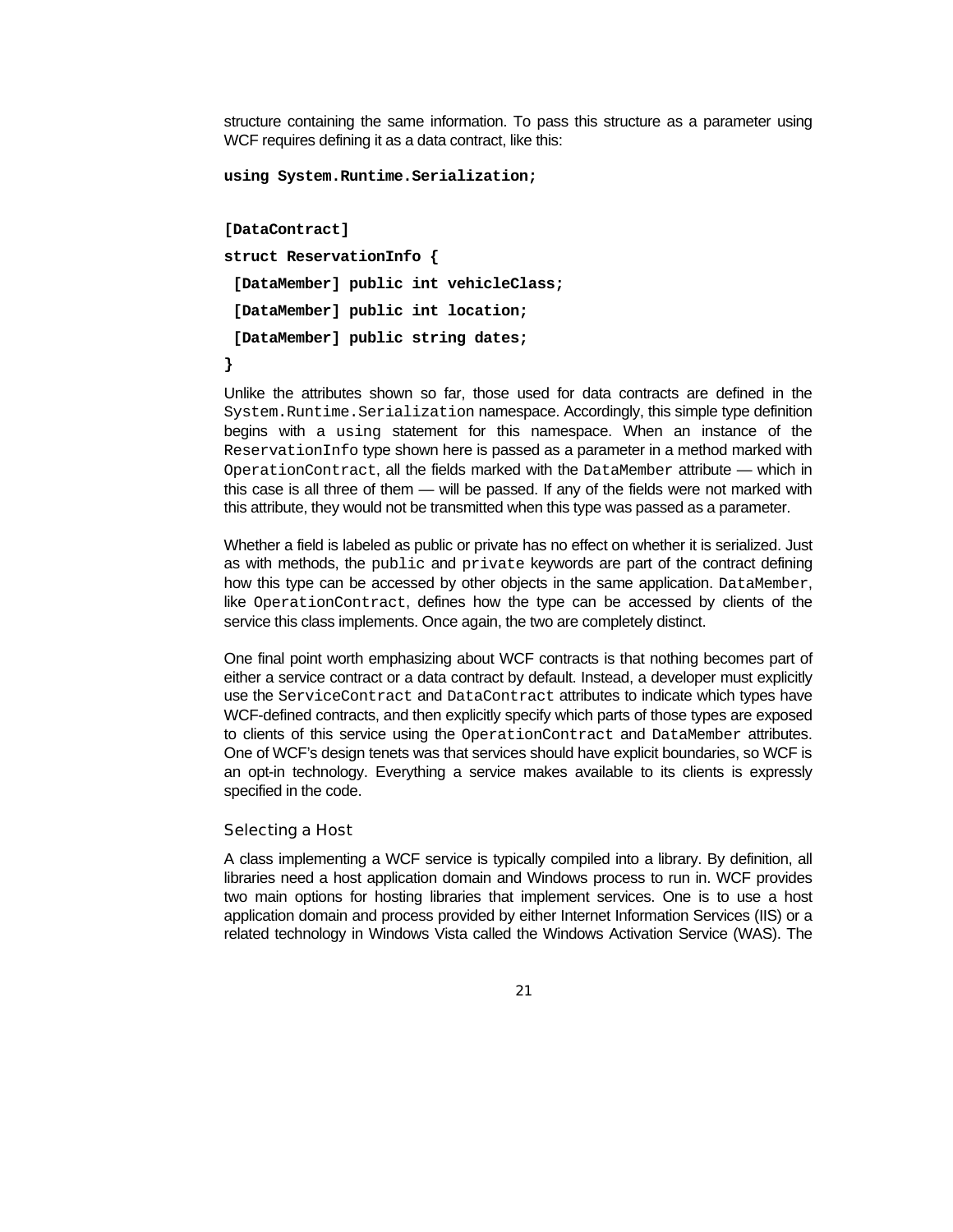other allows a service to be hosted in any application domain running in an arbitrary process. The following section describes both options, beginning with the IIS/WAS approach

## *Hosting a Service Using Internet Information Services or the Windows Activation Service*

The simplest way to host a WCF service is to rely on IIS or WAS. Both rely on the notion of a *virtual directory*, which is just a shorter alias for an actual directory path in the Windows file system.

To see how hosting with IIS and WAS works, suppose either of the RentalReservations classes shown earlier was compiled into the library reserve.dll, then placed in the virtual directory *reservation* on a system running Windows Server 2003. To indicate that the WCF service implemented in reserve.dll should be hosted by IIS or WAS, a developer creates a file in the reservation virtual directory with the extension .svc (which stands, of course, for "service"). For our simple example, this file might be called reserve.svc, and its entire contents could be:

#### **<%@Service language=c# class="RentalReservations" %>**

Once this has been done and an endpoint has been defined as shown in the next section, a request from a client to one of the RentalReservations service's methods will automatically create an instance of this class to execute the specified operation. That instance will run in an application domain created within the standard process that IIS or WAS provides.

Because it provides a standalone activation service, WAS allows hosting WCF services without running a full-blown web server. And while hosting WCF services in IIS looks just like hosting them in WAS, as shown above, there are a couple of significant differences:

IIS-hosted WCF services can only be accessed using SOAP over HTTP. No other transport protocols are supported.

Although WAS doesn't require a Web server to be installed on the system, WCF services hosted in IIS obviously do.

Whatever choice is made, both WAS and IIS provide WCF services with a range of support, such as the ability to configure automatic process recycling.

#### *Hosting a Service in an Arbitrary Process*

Relying on IIS or WAS to provide a process for hosting a WCF service is certainly the simplest choice. Yet applications often need to expose services from their own process rather than relying on one provided by Windows. Fortunately, this isn' t hard to do. The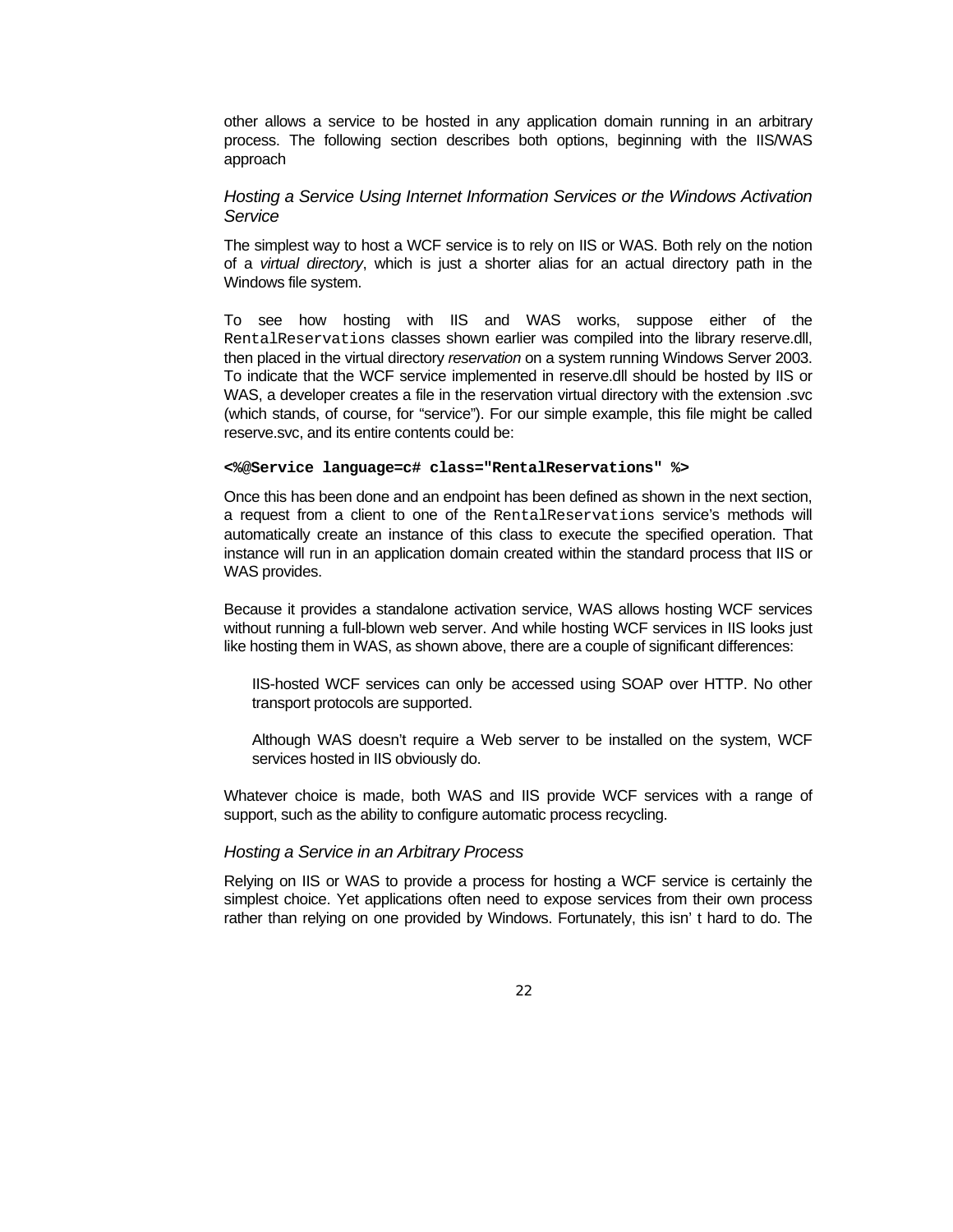following example shows how to create a simple console application that hosts either of the RentalReservations classes defined earlier:

```
using System.ServiceModel; 
public class ReservationHost 
{ 
   public static void Main() 
   { 
     ServiceHost s = 
       new ServiceHost(typeof(RentalReservations)); 
     s.Open(); 
     Console.Writeline("Press ENTER to end service"); 
     Console.Readline(); 
     s.Close(); 
   } 
}
```
Since the class ReservationHost includes a Main method, it will run as a distinct process. To host the example RentalReservations service, this method must create a new instance of the class ServiceHost, passing in the type of RentalReservations. Once an instance of this class is created, the only thing required to make the service available is to call the Open method on that instance. WCF will now automatically direct requests from clients to the appropriate methods in the RentalReservations class.

To allow a WCF service to process requests from its clients, the process that hosts it must remain running. With WAS-hosted services, the standard process ensures the host remains running, but a hosting application must solve this problem on its own. In this simple example, the process is kept running through the straightforward mechanism of waiting for input from a console user. In a more realistic case, a WCF service hosted in this way would be running in a Windows service, allowing it to be started when a system boots, or be hosted in a GUI application, such as those built with Windows Forms or the forthcoming Windows Presentation Foundation.

In the example above, the service is explicitly closed by calling ServiceHost's Close method. That isn't required in this simple case, since the service will be automatically closed when the process ends. In a more complex situation, however, such as a process that hosts multiple WCF services, it might make sense to explicitly close individual services when they're no longer needed.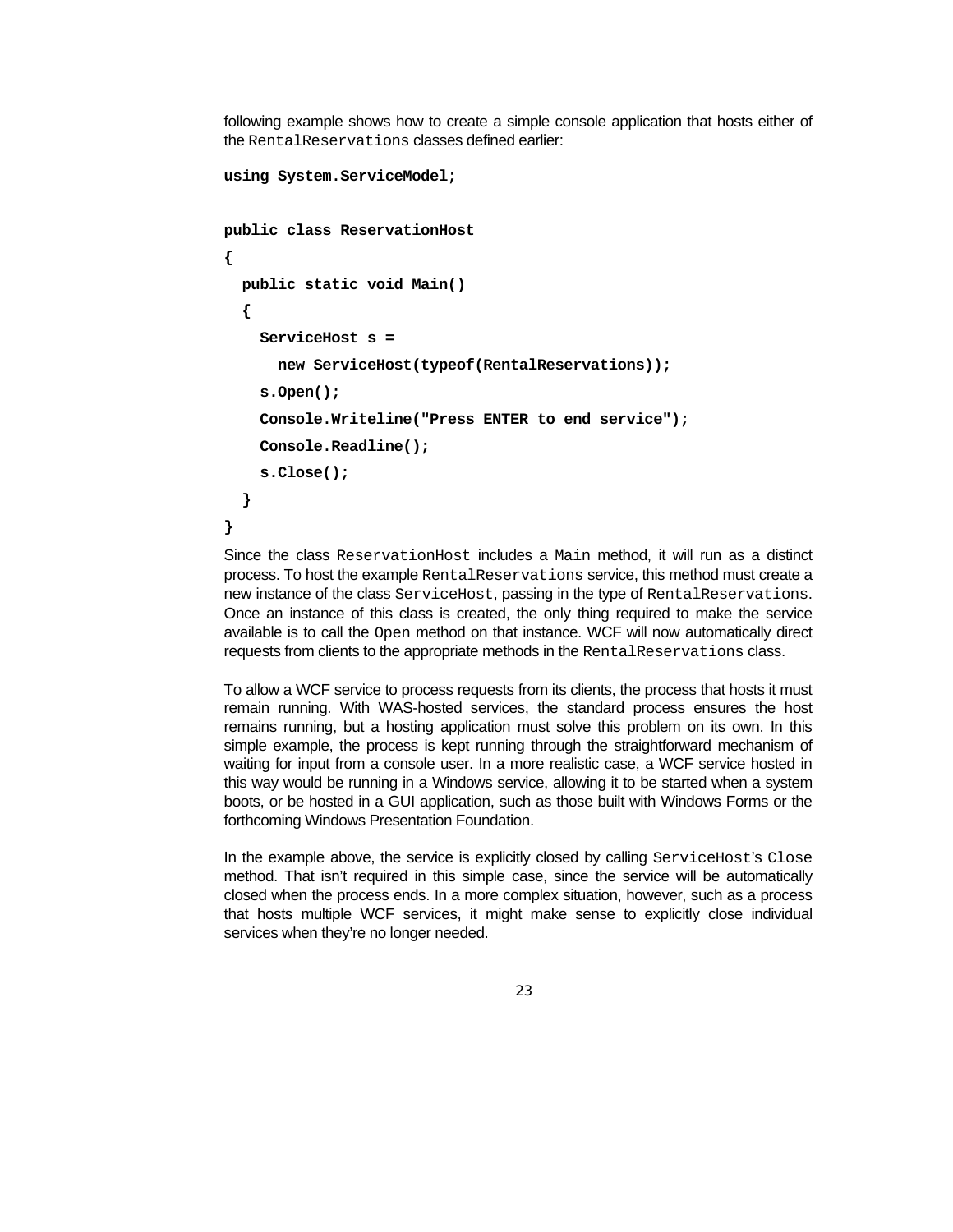#### Defining Endpoints

Along with defining operations in a WCF service class and specifying a host process to run those operations, a WCF service must also expose one or more endpoints. Every endpoint specifies the following three things:

A *contract* name indicating which service contract this WCF service class exposes via this endpoint. A class marked with ServiceContract that implements no explicit interfaces, such as RentalReservations in the first example shown earlier, can expose only one service contract. In this case, all its endpoints will expose the same contract. If a class explicitly implements two or more interfaces marked with ServiceContract, however, different endpoints can expose different contracts, each defined by a different interface.

An *address* indicating where this endpoint can be found. Addresses are URLs that identify a machine and a particular endpoint on that machine.

A *binding* determining how this endpoint can be accessed. The binding determines what protocol combination can be used to access this endpoint along with other things, such as whether the communication is reliable and what security mechanisms can be used.

Bindings are a critical part of how communication is accomplished. Suppose, for instance, that a service's creator wishes to allow clients to access that service using either SOAP over HTTP or SOAP over TCP. Each of these is a distinct binding, so the service would need to expose two endpoints, one with a SOAP-over-HTTP binding and the other with a SOAP-over-TCP binding.

To make bindings easier to use, WCF includes a set of predefined bindings, each of which specifies a particular group of options. Developers can configure these standard bindings if necessary, and they can also create wholly new custom bindings that provide exactly what a particular situation requires. Still, most applications will use one or more of the standard bindings that WCF provides. Along with a few more, this set includes the following:

BasicHttpBinding: Conforms to the Web Services Interoperability Organization (WS-I) Basic Profile 1.0, which specifies SOAP over HTTP. This binding can also be configured to use HTTPS as specified by the WS-I Basic Security Profile 1.0. It can also be configured to send either standard text or the optimized form defined by MTOM.

WsHttpBinding: Uses SOAP over HTTP, like BasicProfileBinding, but also supports reliable message transfer with WS-ReliableMessaging, security with WS-Security, and transactions with WS-AtomicTransaction. This binding allows interoperability with other Web services implementations that also support these specifications.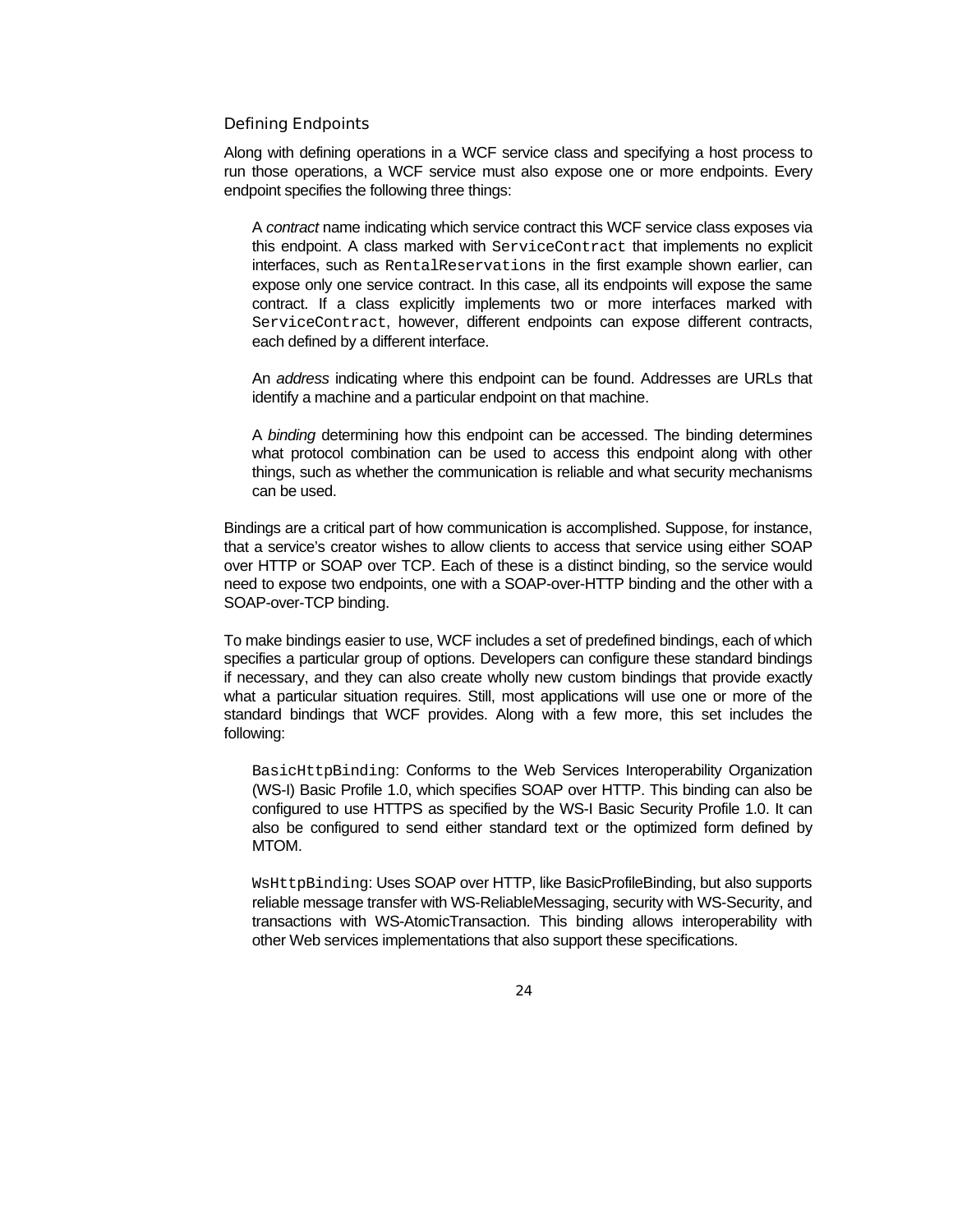NetTcpBinding: Sends binary-encoded SOAP, including support for reliable message transfer, security, and transactions, directly over TCP. This binding can be used only for WCF-to-WCF communication.

NetNamedPipesBinding: Sends binary-encoded SOAP over named pipes. This binding is only usable for WCF-to-WCF communication between processes on the same Windows-based machine.

NetMsmqBinding: Sends binary-encoded SOAP over MSMQ, as described later in this paper. This binding can only be used for WCF-to-WCF communication.

Unlike attributes, which are part of a service's source code, bindings can be different for different deployments of the same service. There are a few situations where this could be problematic, however. As described later, for instance, whether a service can join an existing transaction passed to it by a client is controlled using bindings. This distinction makes sense, since different deployments of the same service might need to set this value differently. But what if a particular service class always requires this behavior? To make sure that it's available, a developer can mark the class with the BindingRequirements attribute, specifying that the ability to flow transactions must be provided by all bindings this class uses. If the BindingRequirements attribute is present, WCF will check at runtime to make sure that the service's bindings provide the required behavior.

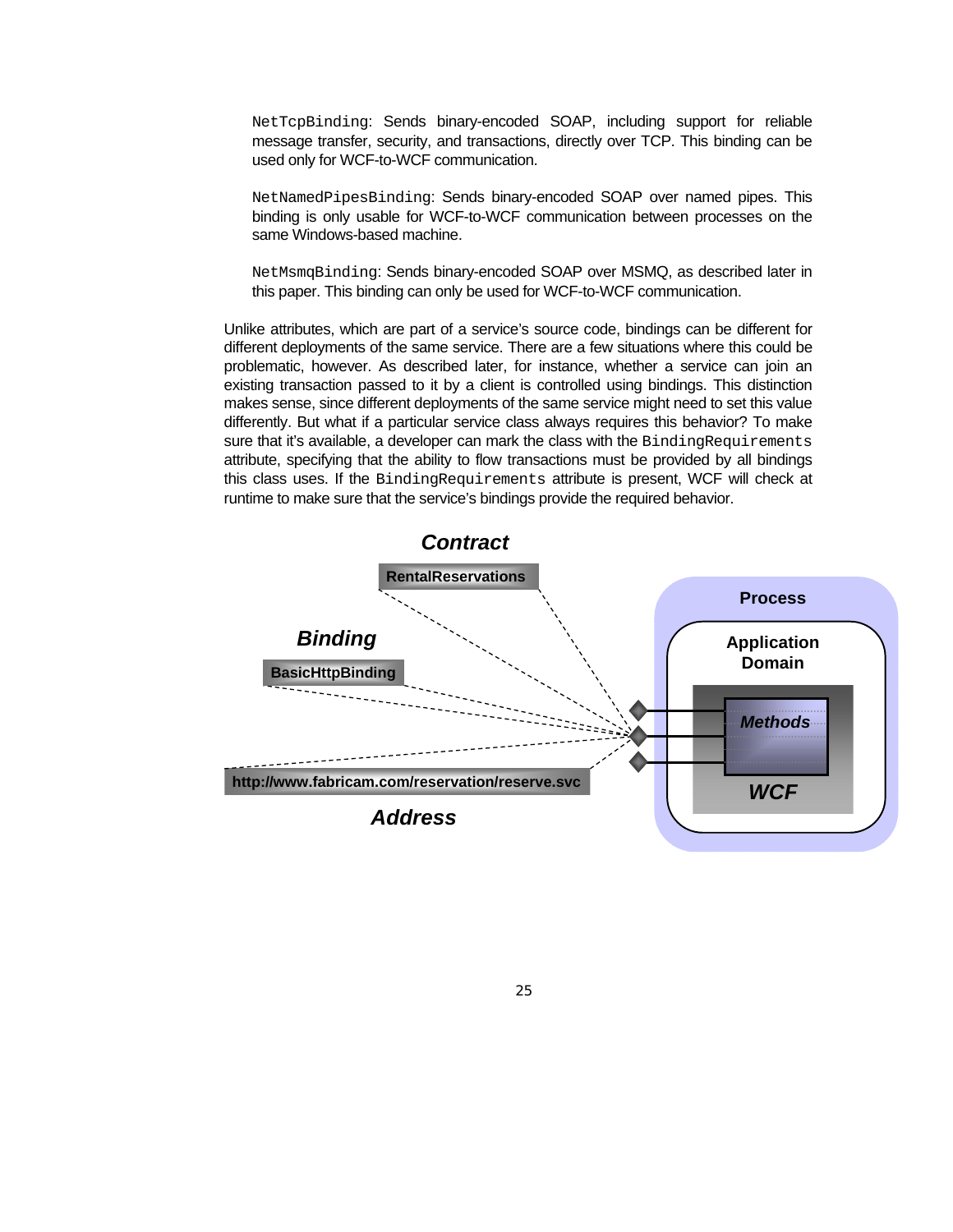The figure on the previous page shows example values for each of the three elements<sup>2</sup> in an endpoint for the first RentalReservations service shown earlier. The name of the service's contract is RentalReservations, which is the name of the class that implements this service, and the binding is BasicHttpBinding. Assuming this service is hosted using either IIS or WAS, installed in the virtual directory reservation as described earlier, and running on a machine named fabricam.com, its address might be http://www.fabricam.com/reservation/reserve.svc.

#### *Specifying Endpoints*

l

Unlike contracts, endpoints aren't defined using attributes. It can sometimes be useful to specify endpoints in code, however, so WCF provides a way to do this. A service that is explicitly hosted in a ServiceHost object, for instance, can use this object's AddEndpoint method to create an endpoint. If this were done in the example shown earlier, the Main method might now look like this:

```
public static void Main()
```

```
 { 
   ServiceHost s = 
     new ServiceHost(typeof(RentalReservations)); 
   s.AddEndpoint(typeof(RentalReservations), 
     new BasicHttpBinding(), 
     "http://www.fabricam.com/reservation/reserve.svc"); 
   s.Open(); 
   Console.Writeline("Press ENTER to end service"); 
   Console.Readline(); 
   s.Close(); 
 }
```
The three parameters to AddEndpoint are the contract, binding and address of the new endpoint.

Even though defining endpoints programmatically is possible, the most common approach will probably be to use a configuration file associated with the service. Endpoint definitions embedded in code are difficult to change when a service is deployed, yet some endpoint characteristics, such as the address, are very likely to differ in different deployments.

<sup>2</sup> An easy way to remember what's required for WCF communication is to think of the *ABCs* of endpoints: address, binding, contract.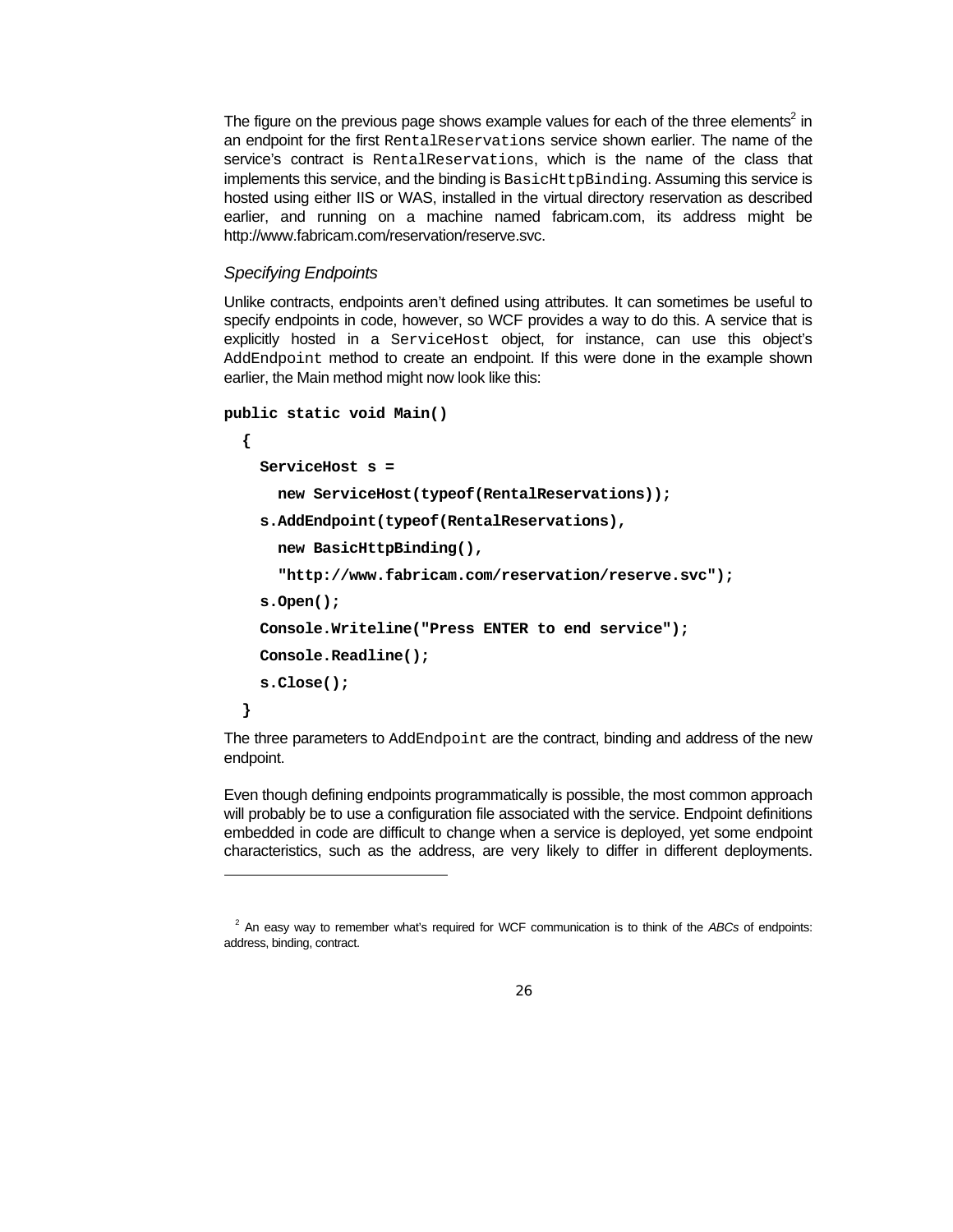Defining endpoints in config files makes them easier to change, since it doesn't require modifying and recompiling the source code for the service class. For services hosted in IIS or WAS, endpoints can be defined in the web.config file, while those hosted independently use the configuration file associated with the application they're running in (commonly referred to as app.config, although the actual filename varies). If used solely for the first RentalReservations service class shown earlier, this configuration file might look like this:

#### **<configuration>**

```
 <system.serviceModel>
```

```
 <services>
```
 **<service type="RentalReservations,RentalApp">** 

 **<endpoint** 

 **contract="RentalReservations,RentalApp"** 

 **binding="basicHttpBinding"** 

 **address=** 

 **"http://www.fabricam.com/reservation/reserve.svc"/>** 

 **</service>** 

```
 </services>
```
 **</system.serviceModel>** 

#### **</configuration>**

The configuration information for all services implemented by a WCF-based application is contained within the system.serviceModel element. This element contains a services element that can itself contain one or more service elements. This simple example has only a single service, so there is just one occurrence of service. The type attribute of the service element identifies the service class that implements the service this configuration applies to, which in this case is RentalReservations. It also specifies the name of the .NET assembly that implements this service, which here is RentalApp. Each service element can contain one or more endpoint elements, each of which specifies a particular endpoint through which the WCF service can be accessed. In this example, the service exposes only a single endpoint, so only one endpoint element appears. The name of the endpoint's contract is RentalReservations, which is the name of the class that implements it, and the assembly name is once again included here. If this configuration file were for the second RentalReservations service class shown earlier, which defined its service contract using an explicit interface, the value of the type attribute would remain the same, but the value of contract would instead be IReservations, the name of this explicit interface, rather than RentalReservations. The binding specified here is basicHttpBinding, as shown earlier. And assuming RentalReservations is hosted using IIS or WAS, an address is created automatically, so there's no need to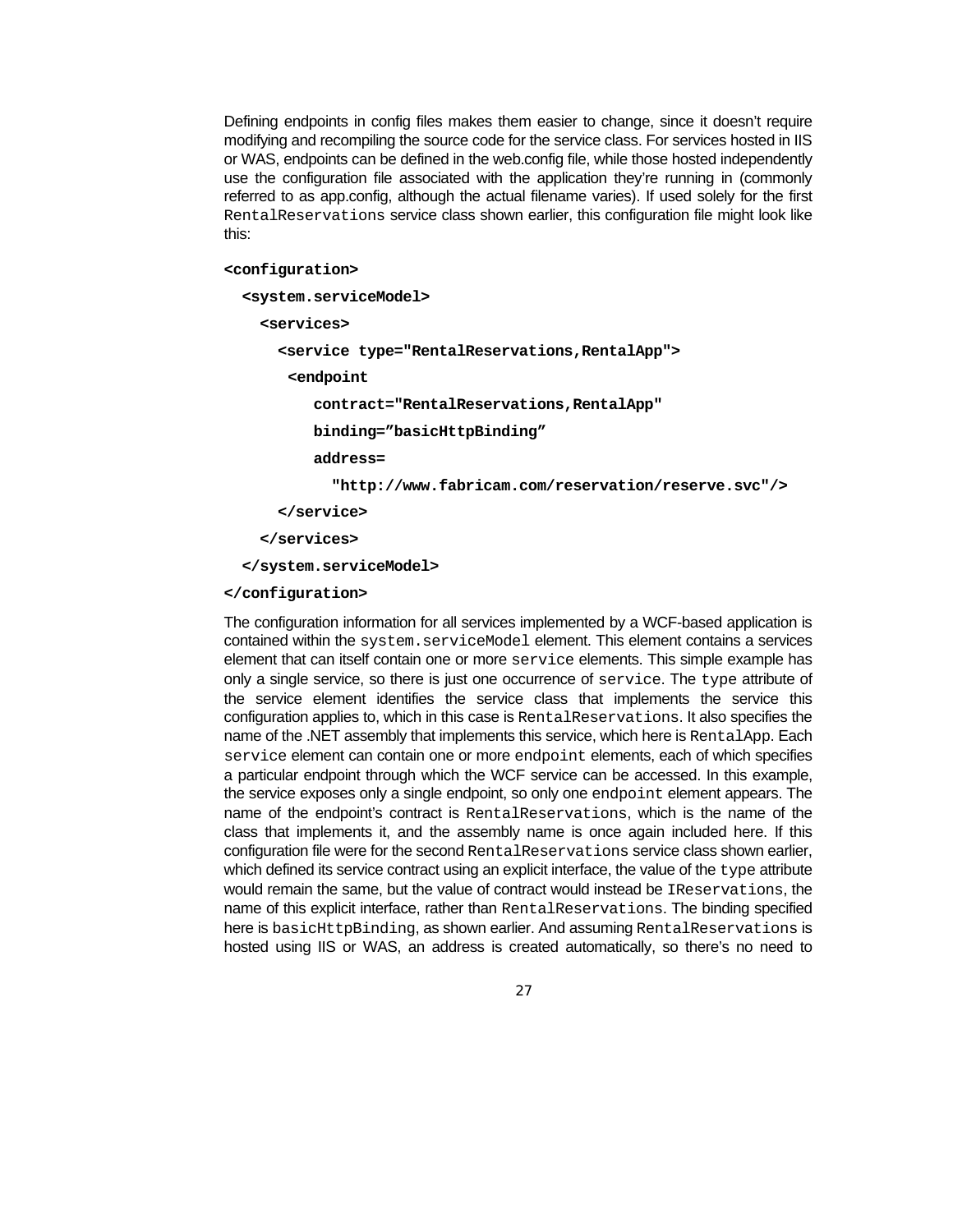specify one in this config file. Explicitly including it is legal, however, as this example shows.

#### *Using Endpoints: An Example*

To get a more concrete sense of how endpoints can be used, think once more about the rental car reservation application. To meet the diverse communication requirements of its clients, this application, implemented in the RentalReservations service class, will probably choose to expose several endpoints, each with a different binding:

For communication with the call center client application, high performance and full functionality including strong security and transactions are required. Since both the RentalReservations class and the call center client are built on WCF, a good binding option for the endpoint this client accesses would be NetTcpBinding. It's the most efficient choice, and it also provides a full set of communication behaviors, including reliable transfer, strong security, and transactions.

For communication with the existing J2EE-based reservation application, a binding that uses standard SOAP on the wire is required. If the application and the platform it runs on support some or all of the WS-\* specifications, the endpoint used by this client might choose WsHttpBinding. This would allow reliable, secure, and transactional communication between the two applications. If this application and the platform it runs on support only standard SOAP matching the WS-I Basic Profile, however, the endpoint it uses to access the rental car reservation application would use BasicHttpBinding. If transport security is required, this binding could be configured to use HTTPS instead of plain HTTP. How this is done is shown later in this paper.

For communication with the various partner applications, different endpoints might be used, depending on the binding requirements. For example, the most basic Web services client could access an endpoint that used BasicHttpBinding, while one that also supported transport security might use this same binding configured to use HTTPS. A partner application that was capable of using the WS-\* technologies could instead use an endpoint with WsHttpBinding. It's worth pointing out, however, that even a partner application built on WCF and the .NET Framework 2.0 would find the NetTcpBinding problematic to use across the Internet. Communication with this binding uses a port other than port 80, so traffic using it cannot get through most firewalls.

For this simple application, all of these endpoints would specify the same service contract, because all provide the same set of exposed services. Each endpoint would typically have its own unique address, however, since each one must be explicitly identified by the clients that use it.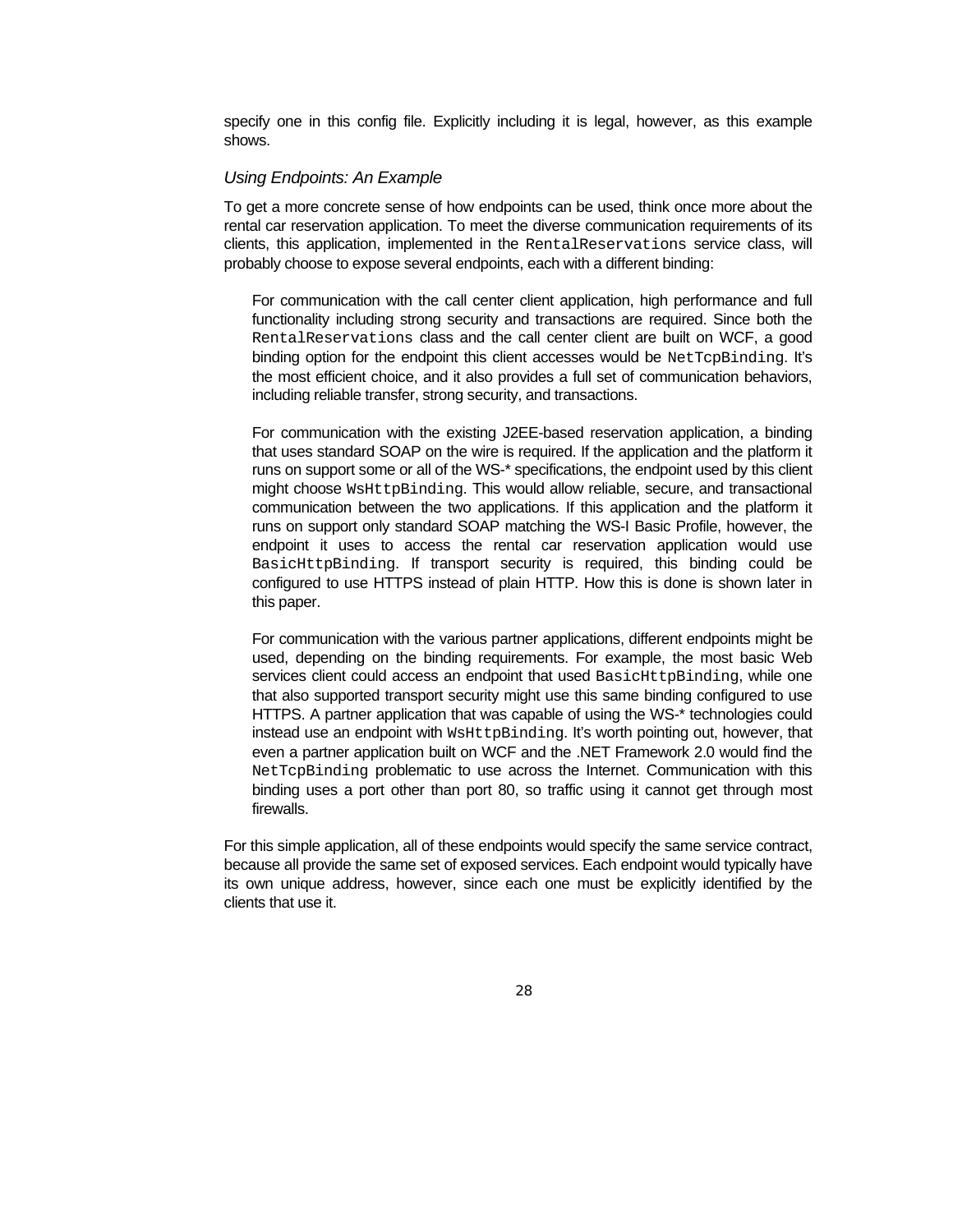## Creating a WCF Client

Creating a basic WCF service isn't especially complicated. Creating a WCF client is even simpler. All that's required is to create a local stand-in for the service, called a *proxy*, that's connected to a particular endpoint on the target service, and then invoke the service's operations via the proxy. The figure below shows how this looks.



Creating a proxy requires knowing exactly what contract is exposed by the target endpoint, and then using the contract's definition to generate the proxy. In WCF, this process can be performed by a tool called *svcutil*. If the service is implemented using WCF, svcutil can access the service's DLL to learn about the contract and generate a proxy. If only the service's WSDL definition is available, svcutil can read this to produce a proxy. If only the service itself is available, svcutil can access it directly using either WS-MetadataExchange or a simple HTTP GET to acquire the service's WSDL interface definition, and then generate the proxy.

However it's generated, the client can create a new instance of the proxy, and then invoke the service's methods using it. Following is a simple example of how a client of the RentalReservations class might make a reservation for a compact car at Heathrow Airport in the autumn of 2005:

```
using System.ServiceModel; 
public class RentalReservationsClient 
{ 
   public static void Main() 
   {
```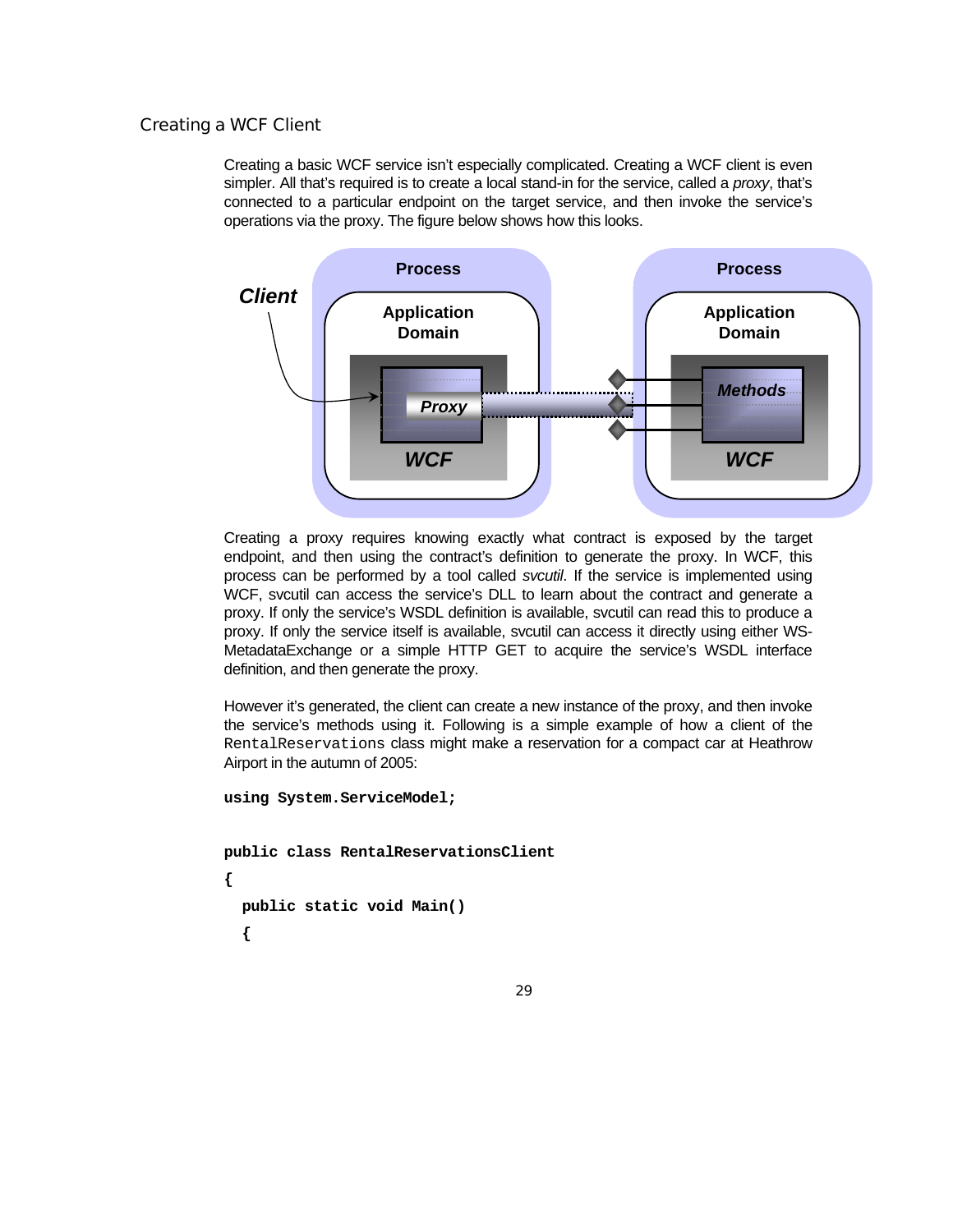```
 int confirmationNum;
```

```
 RentalReservationsProxy p = new RentalReservationsProxy(); 
     if (p.Check(1, 349, "9/30/05-10/10/05")) { 
       confirmationNum = p.Reserve(1, 349, "9/30/05-10/10/05"); 
    } 
     p.Close(); 
   } 
}
```
In this simple example, the code for compact cars is 1, the location Heathrow Airport is designated as 349, and dates are given in the American style. All that is required is to verify availability by calling the Check method on the proxy, and then make the reservation by calling Reserve. The final call to the proxy's Close method is not strictly required in this simple case, but it is good programming practice to explicitly clean up the communications infrastructure that has been created. In fact, a proxy actually creates a communication path called a channel with a specific service endpoint, and closing the proxy tears down this channel. For clients that require more direct control over their communication, it's also possible to no use proxies at all and instead work directly with channels.

One more thing remains to be specified by the client: the exact endpoint it wishes to invoke operations on. Like a service, the client must specify the endpoint's contract, its binding and its address, and this is typically done in a config file. In fact, if enough information is available, svcutil will automatically generate an appropriate client configuration file for the target service.

## Other Aspects of WCF

The basics of services and clients are fundamental to every WCF application. Most of those applications will also use other aspects of this technology, however. This section describes some of these additional features.

## Messaging Options

The simple examples shown so far all assume a synchronous remote procedure call (RPC) approach to client/service interaction. WCF supports this option, but it's not the only choice. SOAP is a message-oriented protocol, which means that it can support a variety of programming models. WCF supports several possibilities along with traditional RPC, including the following:

Asynchronous RPC, with non-blocking paired calls carrying lists of typed parameters.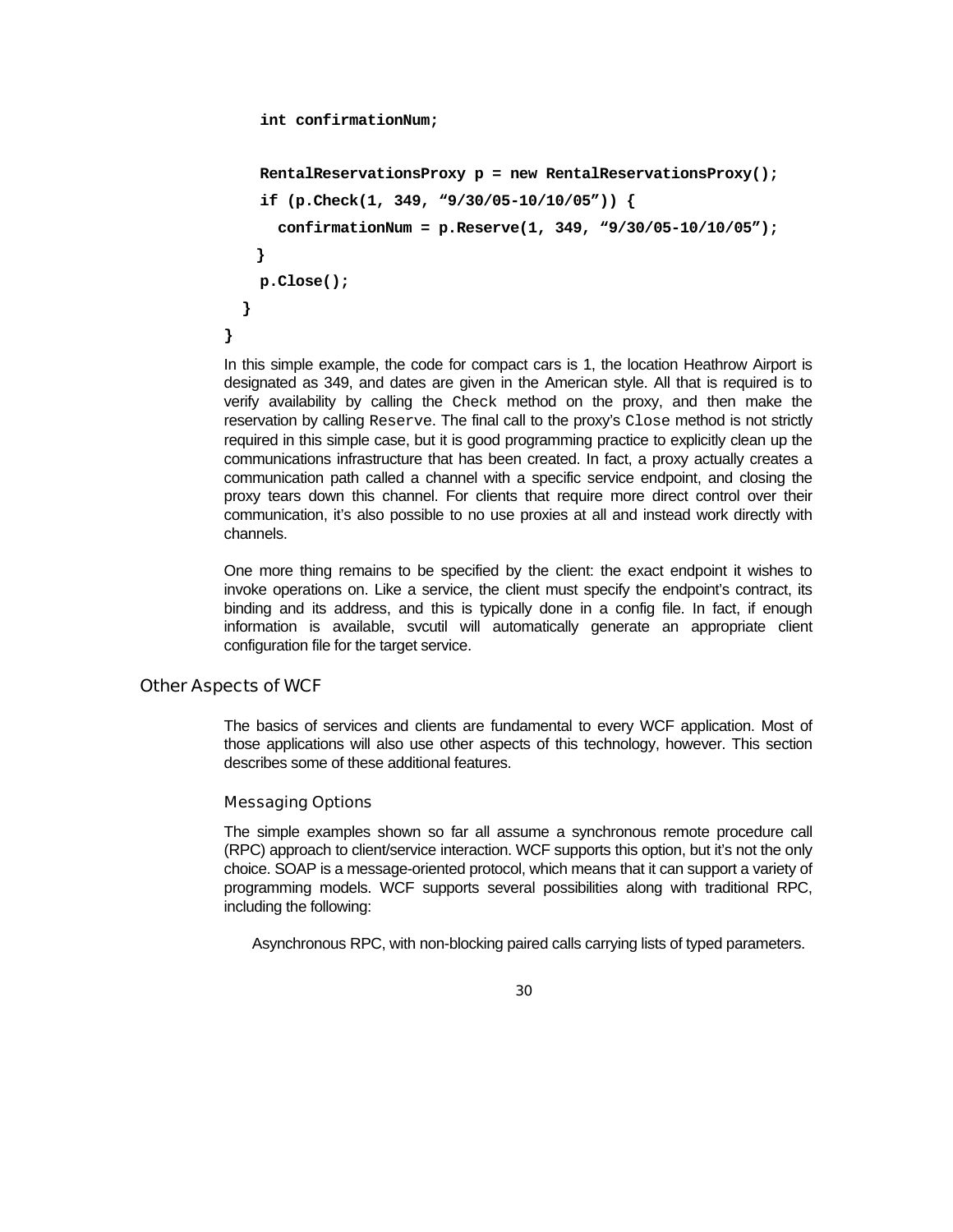Traditional messaging, with non-blocking calls carrying a single message parameter. Each channel provides a Send and Receive method, and WCF defines a standard Message class that can be used to directly work with XML messages.

Direct manipulation of SOAP messages using the WCF-defined attribute MessageContract. Using two related attributes, MessageHeader and MessageBody, an application can explicitly access the contents of the SOAP message's header and body.

To allow creating a method that sends information but doesn't block waiting for a response, the OperationContract attribute has a property called IsOneWay. Methods marked with this attribute and property can have only input parameters and must return void. Here's an example:

```
[OperationContract(IsOneWay=true)]
```

```
void CarAvailableNow(int vehicleClass, int location);
```
With this method, the caller gets nothing in return—it's one-way communication. One-way methods like this are useful, for instance, as a way to send unsolicited events. Suppose, for instance, that the call center client application wished to be informed whenever a car had become available in a previously sold-out location. That client might implement a WCF service contract containing the CarAvailableNow method, and then let the rental car reservation application invoke it as new cars became available.

It's also possible to link together calls to methods, whether one-way or normal two-way methods, allowing both sides of the communication to act as client and service. To do this, each side implements a contract that's linked with its partner, resulting in what are called *duplex* contracts. WCF provides special bindings for handling this case, such as WsDualHttpBinding for duplex contracts that use standard interoperable SOAP.

#### Controlling Local Behavior

Many aspects of WCF, such as contracts, bindings and more, are related to communication between a service and its clients. Yet there are also parts of a service's behavior that are essentially local. How is concurrent access to a service instance managed, for example, and how is that instance's lifetime controlled? To allow developers to set local behaviors like these, WCF defines two primary attributes, both of which have a number of properties. One of these attributes, ServiceBehavior, can be applied to classes that are also marked with the ServiceContract attribute. The other, OperationBehavior, can be applied to methods in a service class that are also marked with the OperationContract attribute.

The ServiceBehavior attribute has various properties that affect the behavior of the service as a whole. For example, a property called ConcurrencyMode can be used to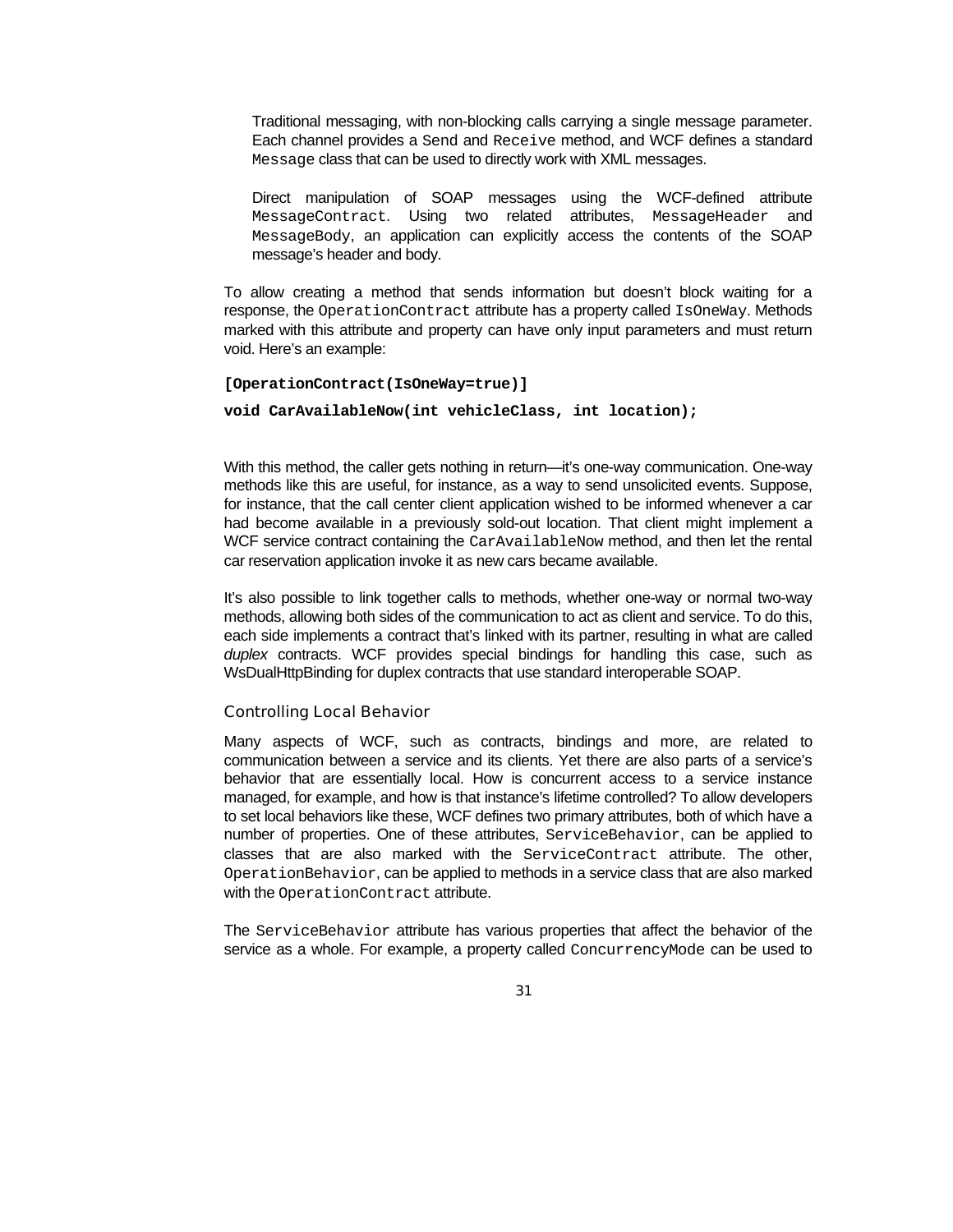control concurrent access to the service. If set to Single, WCF will deliver only one client request at a time to this service, i.e., the service will be single-threaded. If this property is set to Multiple, WCF will deliver more than one client request at a time to the service, each running on a different thread. Similarly, ServiceBehavior's InstanceMode property can be used to control how instances of a service are created and destroyed. If InstanceMode is set to PerCall, a new instance of the service will be created to handle each client request, and then destroyed when the request is completed. If it's set to PrivateSession, however, the same instance of the service will be used to handle all requests from a particular client. (Doing this also requires setting ServiceContract's Session attribute to true and choosing a binding that supports sessions.)

Suppose, for example, that the developer decided that the RentalReservations class should be multi-threaded and use the same instance for each call from a particular client. The class's definition would then look like this:

```
using System.ServiceModel;
```

```
[ServiceContract(Session=true)]
```

```
[ServiceBehavior(
```

```
 ConcurrencyMode=Multiple,
```

```
 InstanceMode=PrivateSession)]
```

```
class RentalReservations { ... }
```
Similarly, properties on the OperationBehavior attribute allow controlling the impersonation behavior of the method that implements this operation, its transactional requirements (described later), and other things.

## **Security**

Exposing services on a network, even an internal network, usually requires some kind of security. How can the service be certain of its client's identity? How can messages sent to and from a service be kept safe from malicious changes and prying eyes? And how can access to a service be limited to only those authorized to use it? Without some solution to these problems, it's too dangerous to expose many kinds of services. Yet building secure applications is difficult. Ideally, there should be straightforward ways to address common security scenarios, along with more fine-grained control for applications that need it.

To help achieve this, WCF provides the core security functions of authentication, message integrity, message confidentiality, and authorization. All of these depend fundamentally on the notion of identity: who is this user? Establishing an identity for a client or service requires supplying credentials such as a username and password, an X.509 certificate, or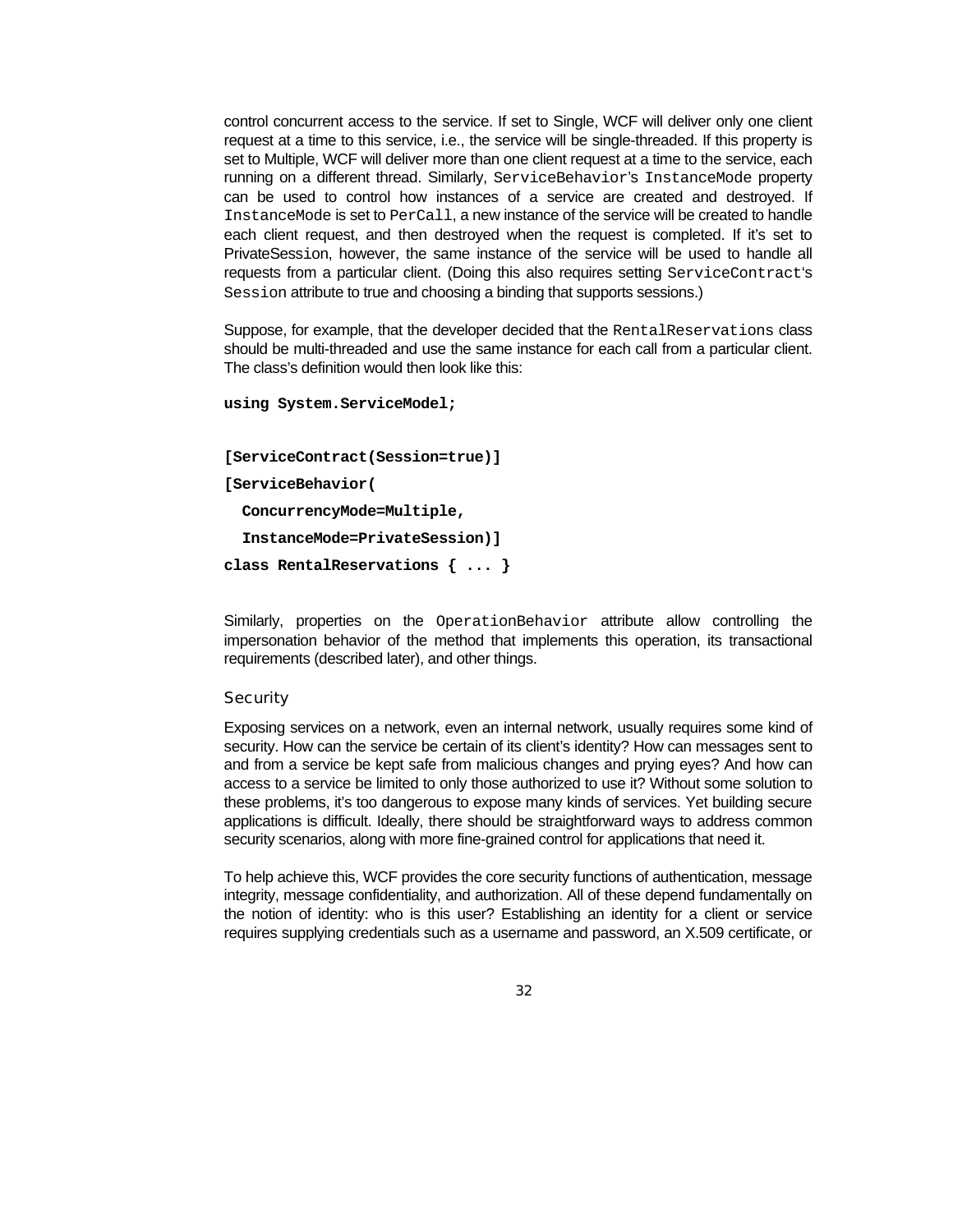something else. A client or service can do this by directly invoking a WCF function, by using a config file, or in other ways, such as by referencing a certificate store. However it is done, establishing an identity is an essential part of using WCF security.

Establishing identity for a client or service is relatively simple. Without a well-designed technology, however, other aspects of distributed security can get very complicated very fast. A primary goal of WCF's designers was to make building secure applications easy. To allow this, WCF's approach to authentication, data integrity and data privacy relies on bindings. Rather than require developers to insert the right attributes to secure each class and method, they can instead just use a binding that provides the right set of security services. A developer's choices include the following:

Use a standard binding that directly supports security. For example, applications that require end-to-end security for messages that go through multiple SOAP intermediaries can use a binding that supports WS-Security, such as WsHttpBinding.

Use a standard binding that optionally supports security, then configure it as needed. For example, applications that need only transport-based security can choose BasicHttpBinding, configuring it to use HTTPS rather than HTTP. It's also possible to customize other more-advanced security behaviors. For example, the authentication mechanism used by a binding such as WestttpBinding can be changed if desired.

Create a custom binding that provides exactly the security behavior a developer needs. Doing this is not for the faint of heart, but it can be the right solution for some advanced scenarios.

Use a standard binding that provides no support for security, such as BasicHttpBinding. While using no security is a risky thing to do, it can be the only option in some situations.

For example, suppose the RentalReservations service wished to expose an endpoint that used the BasicHttpBinding using HTTPS rather than HTTP. The configuration file that defined this endpoint would look like this:

```
<configuration>
```
 **<system.serviceModel> <services> <service type="RentalReservations,RentalApp" <endpoint**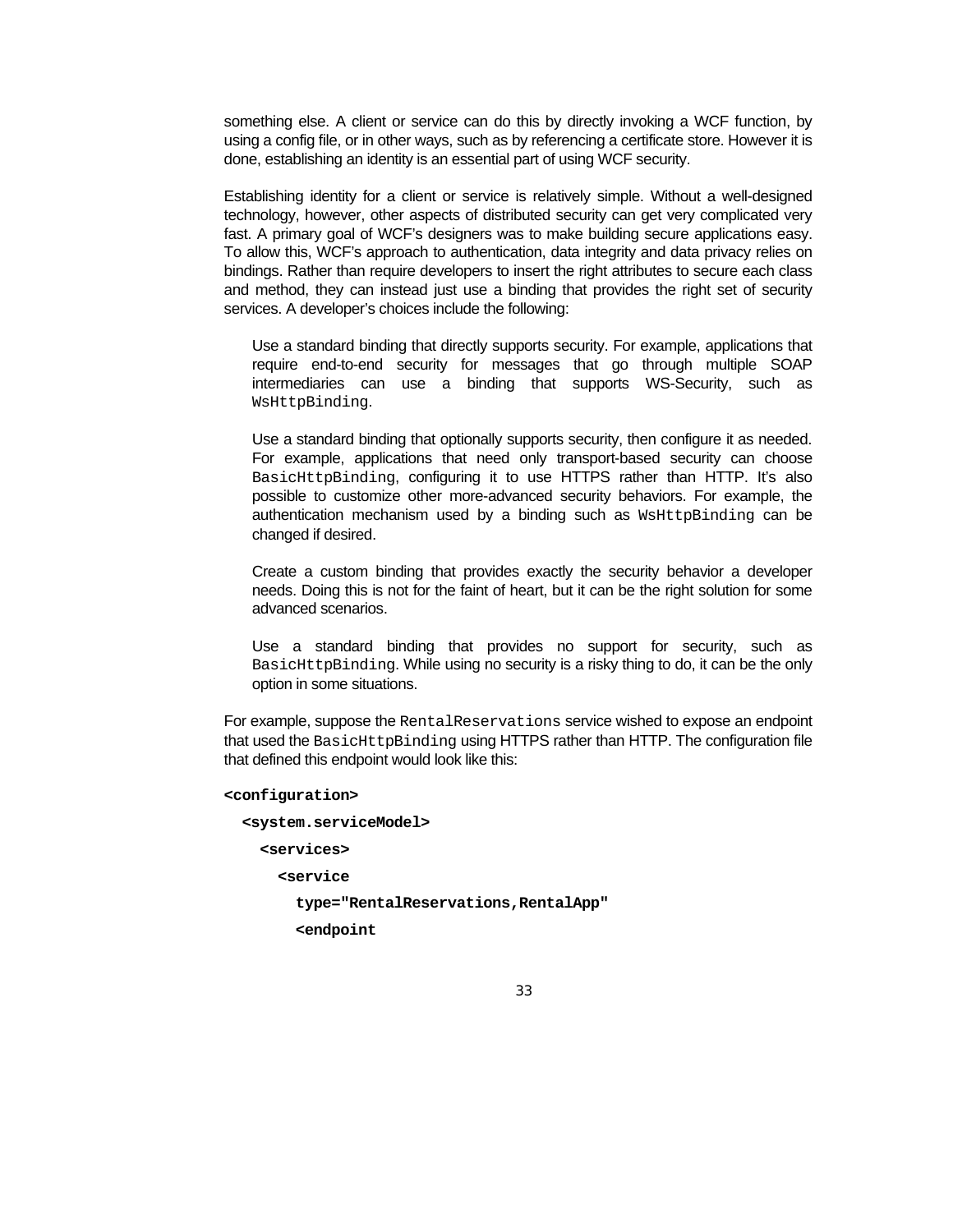**contract="RentalReservations,RentalApp"** 

 **binding="basicHttpBinding"** 

 **bindingConfiguration="UsingHttps"** 

 **address=** 

 **"http://www.fabricam.com/reservation/reserve.svc"/>** 

```
 </service>
```
 **</services>** 

 **<bindings>** 

 **<basicHttpBinding>** 

 **<binding** 

 **configurationName="UsingHttps"** 

 **securityMode="Https"/>** 

 **</basicHttpBinding>** 

 **</bindings>** 

 **</system.serviceModel>** 

#### **</configuration>**

Unlike the configuration file shown earlier, which used just the standard basicHttpBinding, this version includes the bindingConfiguration attribute in the endpoint element. The configuration this attribute references, here given the name UsingHttps, is defined later in the config file within its bindings element. This configuration sets basicHttpBinding's securityMode property to Https, causing all communication with this endpoint to use HTTPS rather than standard HTTP.

A WCF service can also control which clients are authorized to use its services. To do this, WCF just relies on existing authorization mechanisms in the .NET Framework. A service can use the standard PrincipalPermission attribute, for example, to define who is allowed to access it.

Helping developers build more secure applications without exposing them to overwhelming complexity has proved to be challenging in the past. By providing both a straightforward approach for the most common cases and fine-grained control for more complex situations, WCF aims at hitting this target in a usable and effective way.

## **Transactions**

Handling transactions is an important aspect of building many kinds of business logic. Yet using transactions in a service-oriented world can be problematic. Distributed transactions assume a high level of trust among the participants, so it often isn't appropriate for a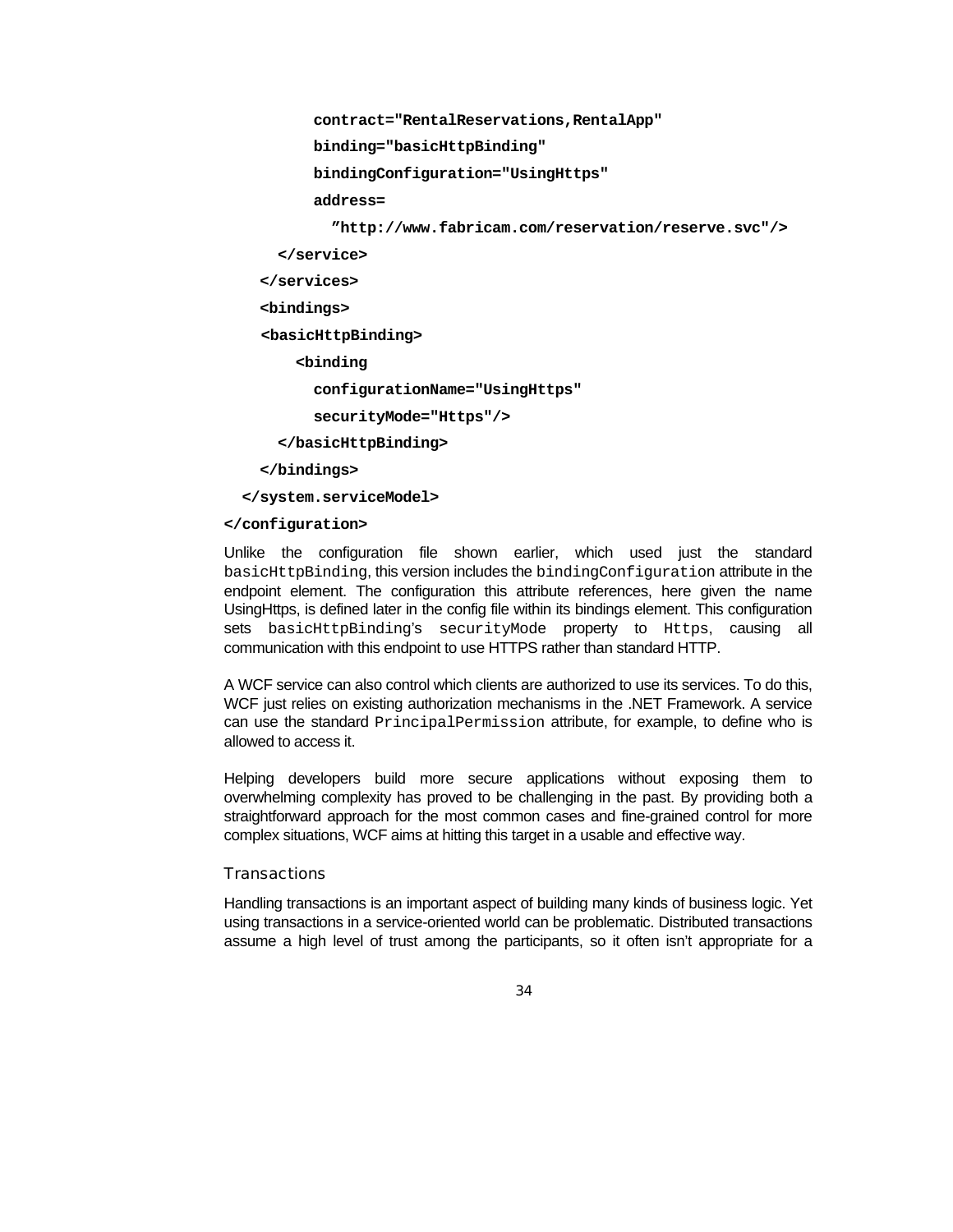transaction to span a service boundary. Still, since there are situations where combining transactions and services makes sense, WCF includes support for this important aspect of application design.

## *Transactions in the .NET Framework 2.0*

The transaction support in WCF builds on enhancements provided in version 2.0 of the .NET Framework. The forthcoming release includes System.Transactions, a new namespace focused solely on controlling transactional behaviors. Developers will most often use the services of System.Transactions in concert with an execution context, a construct that's new in version 2.0 of the .NET Framework. An execution context allows the specification of common information such as a transaction that applies to all code contained within a defined scope. Here's an example of how an application can use this approach to group a set of operations into a single transaction:

```
using System.Transactions;
```

```
using (TransactionScope ts =
```
 **new TransactionScope(TransactionScopeOption.Required)) {** 

```
 // Do work, e.g., update different DBMSs 
 ts.Complete();
```
#### **}**

All of the operations within the using block will become part of a single transaction, since they share the transactional execution context it defines. The last line in this example, calling the TransactionScope's Complete method, will result in a request to commit the transaction when the block is exited. This approach also provides built-in error handling, aborting the transaction if an exception is raised.

Specifying TransactionScopeOption.Required for the new TransactionScope, as this example does, means that this code will always run as part of a transaction: joining its caller's transaction if one exists, creating a new one if it does not. Much like Enterprise Services, other options, such as RequiresNew, can also be specified.

Unlike Enterprise Services and its predecessors Microsoft Transaction Services (MTS) and COM+, Systems.Transactions is focused entirely on controlling transactional behavior. There is no required connection between a transaction and the internal state of an object, for example. While Enterprise Services requires an object to be deactivated when it ends a transaction, Systems.Transactions makes no such demand. Since WCF builds on Systems.Transaction, WCF-based applications are also free to manage transactions and object state independently.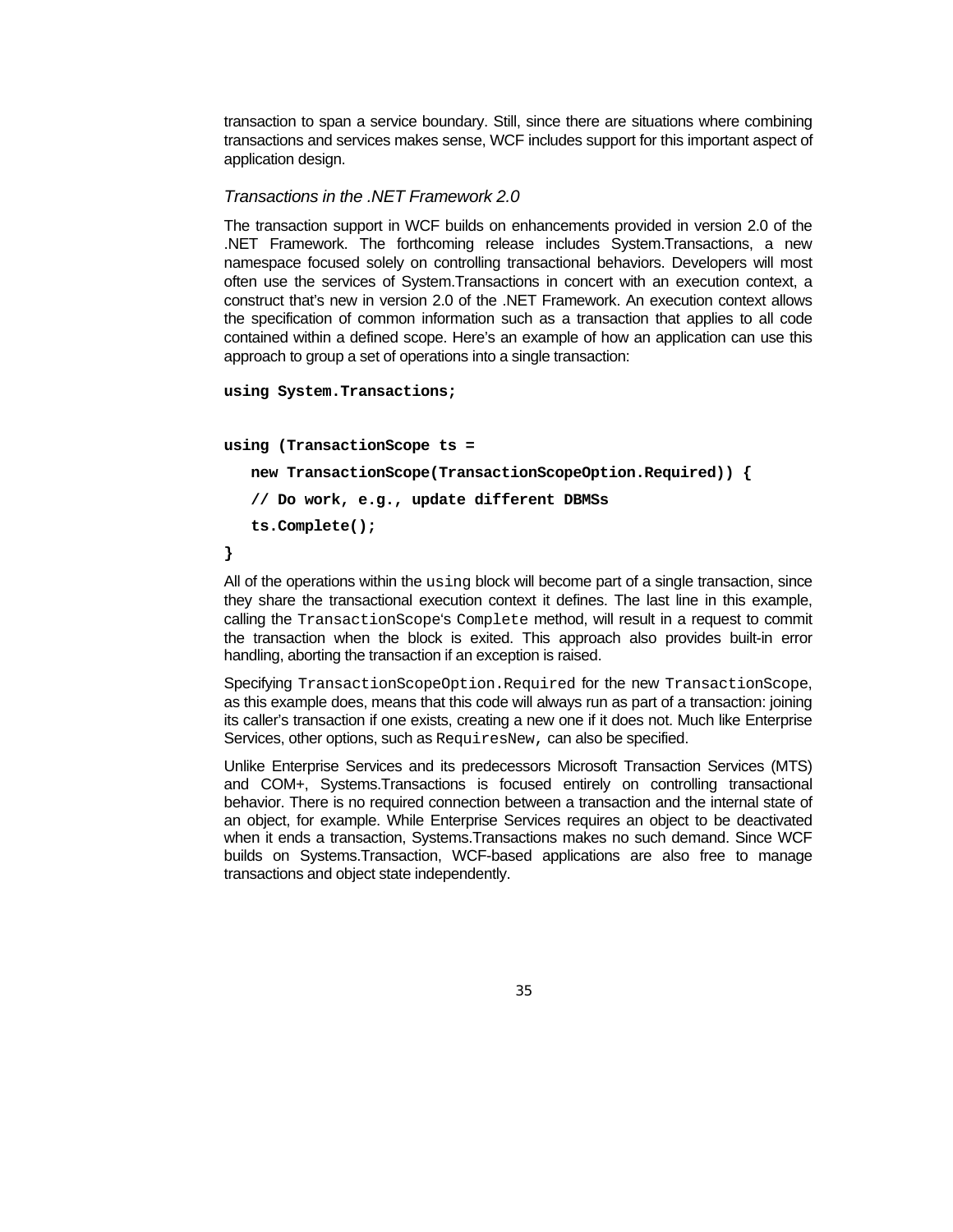## *Transactions in WCF*

WCF-based applications can use the types in System.Transactions directly, or they can control transactions using WCF-defined attributes that rely on System.Transactions under the covers. In the first option, a method marked with the OperationContract attribute might wrap its work in a transaction using TransactionScope, as just described. For example, this method might include a  $using$  statement that establishes a transaction scope, and then update two independent databases within that transaction.

Alternatively, a service's methods can control transactional behavior using an attribute. Rather than explicitly using System.Transactions, a service can use the OperationBehavior attribute described earlier. Suppose, for instance, that the work done by the Reserve method in the RentalReservations class was always transactional. This is certainly plausible, since creating a new reservation might require updating more than one database system. In this case, Reserve could be defined like this:

#### **[OperationContract]**

**[OperationBehavior(TransactionScopeRequired=true,** 

 **TransactionAutoComplete=true)]** 

**private int Reserve(int vehicleClass, int location, string dates) {** 

 **int confirmationNumber;** 

 **// logic to reserve rental car goes here** 

```
 return confirmationNumber;
```
**}** 

In this example, Reserve is now preceded by the OperationBehavior attribute with the TransactionScopeRequired property set to true. Because of this, all work done within this method will happen inside a transaction, just as if it were inside the transaction scope of the using block shown earlier. And because the TransactionAutoComplete property is also set to true, the transaction will automatically vote to commit if no exception is raised.

If the client invoking this method is not running inside a transaction, the Reserve method will run in its own transaction — there's no other choice. But suppose the client is already part of an existing transaction when it calls Reserve. Will the work done by the Reserve method join the client's transaction, or will it still run inside its own independent transaction? The answer depends on whether this service can accept a *transaction context* passed by the client, an option controlled using bindings. Some bindings, such as WsHttpBinding and NetTcpBinding, can be configured to include a transactionFlow element that determines whether a service can accept a transaction context passed by the client. If the binding used by the example service does this and the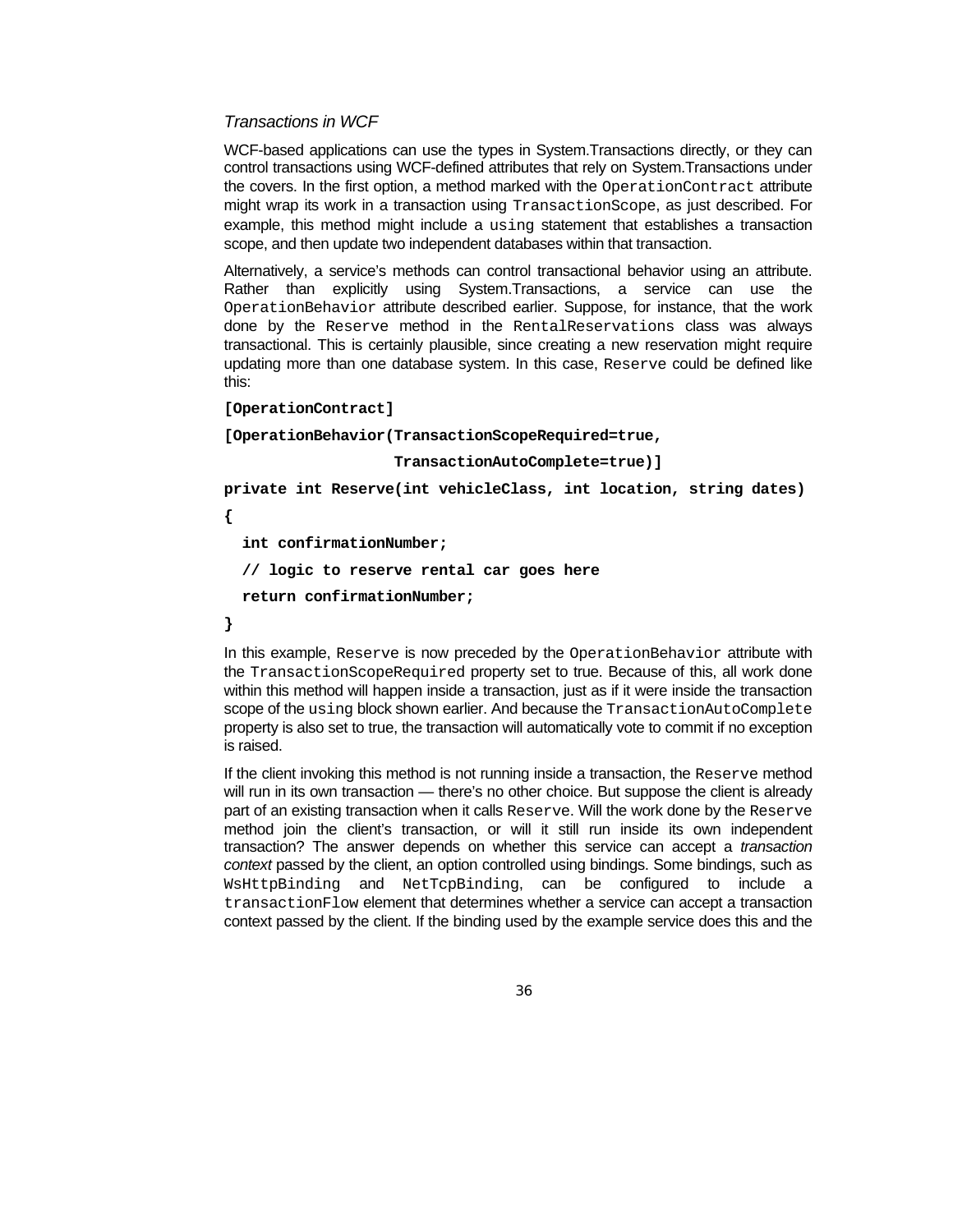client passes in a transaction context, the work done by Reserve will become part of the client's transaction. If not, this method's work will remain in its own transaction.

To see how this might be used, think once again about the rental car reservation application. The endpoint that the call center client application accesses would likely be configured to accept a transaction context flowed from the client, since this application is trusted enough to engage the reservation system's methods in a transaction. In fact, since this client is probably created by the same team producing the reservation application itself, it's safe to assume that it won't keep a transaction open — and thus lock the data that transaction uses — for too long. Similarly, the J2EE-based existing reservation application would access the rental car reservation system using an endpoint whose binding is configured to accept a transaction context flowed from the client. This application is also trusted to include the reservation system's methods in transactions, since it's controlled by the same company. But all the endpoints accessed by partner applications are likely to have bindings that will *not* accept a transaction context flowed from the client. Since these partner applications are owned by other organizations, they are unlikely to be trusted enough to engage the reservation application's methods in transactions.

Finally, it's worth emphasizing that applications built on WCF can participate in transactions that include applications running on non-WCF platforms. For example, a WCF-based application might start a transaction, update a record in a local SQL Server database, then invoke a Web service implemented on a J2EE-based application server that updates a record in another database. If this service is transactional and the platform it's running on supports the WS-AtomicTransaction specification, both database updates can be part of the same transaction. Like security and reliable messaging, WCF transactions work in the heterogeneous world that Web services make possible.

## **Queuing**

l

Using a binding such as WsHttpBinding, a WCF-based application can communicate reliably with another application built on WCF or any other Web services platform that implements WS-ReliableMessaging. But while the technology this specification defines guarantees reliable end-to-end delivery of a SOAP message, it does not address message queuing. With queuing, an application sends a message to a queue rather than directly to another application. When the receiving application is ready, it can read the message from the queue and process it. Allowing this kind of interaction is useful, for example, when the sender of a message and its receiver might not be running at the same time.

Accordingly, WCF provides support for message queuing. This support is built on top of  $MSMO<sup>3</sup>$ , which means that unlike most other aspects of WCF, such as reliable

 $^3$  By the time WCF is released, it will also support queuing using SQL Service Broker, part of SQL Server 2005.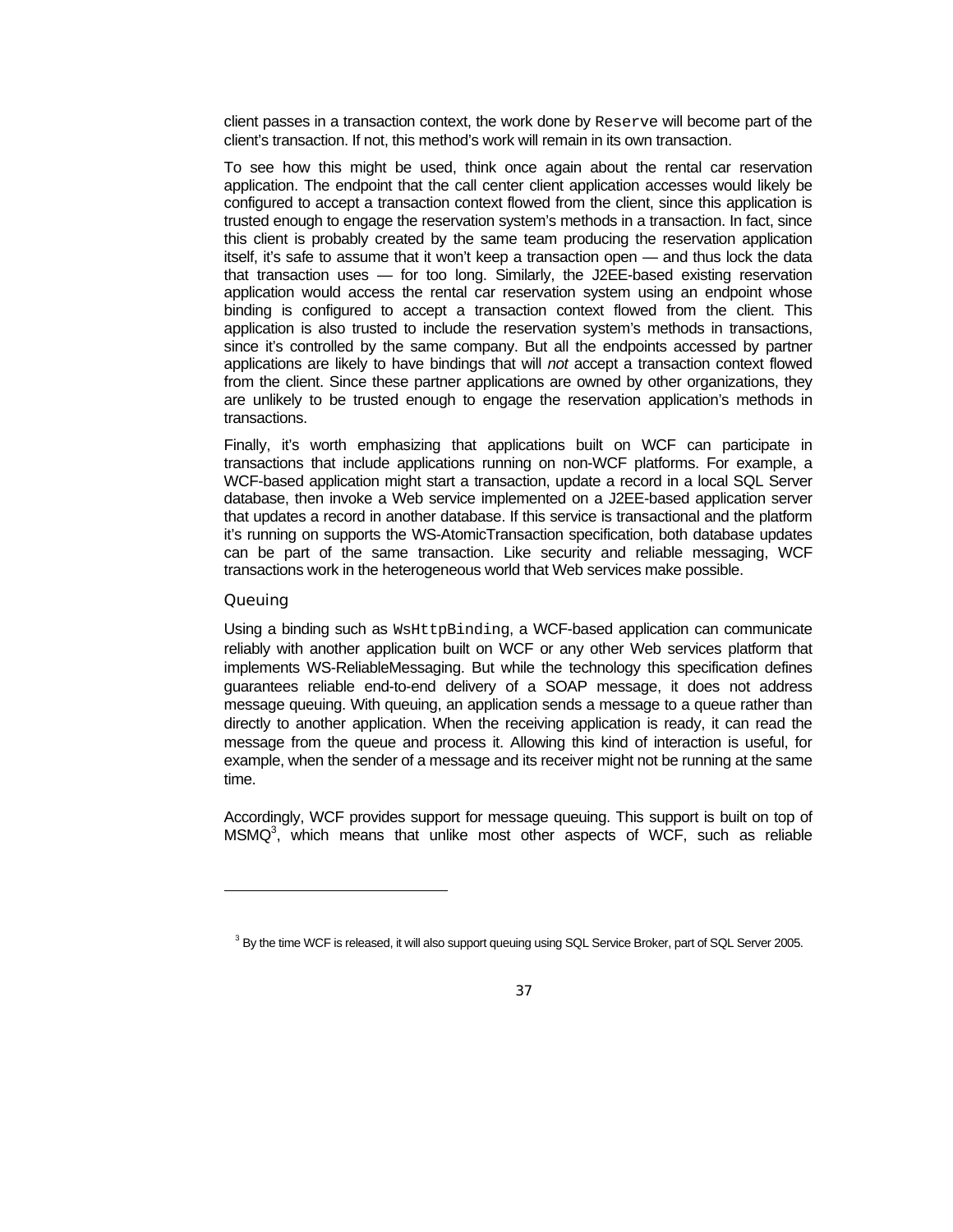messaging, security and transactions, WCF queuing does not interoperate directly across vendor boundaries (although an MSMQ-MQSeries bridge is available).

To use WCF queuing, a developer can create a standard WCF service class, marked as usual with ServiceContract. The operations in this class's service contract have some limitations, however. In particular, they must all be marked as one-way, which means that no response is returned. This isn't surprising, since invoking a queued operation sends a message into a queue rather than to its ultimate receiver, so waiting for an immediate response wouldn't make much sense. And like any other service class, queued WCFbased applications expose endpoints. These endpoints use bindings such as NetMsmqBinding, which allows communication with other queued WCF-based applications, or MsmqIntegrationBinding, which allows a queued WCF-based application to interoperate with a standard MSMQ application that doesn't use WCF. WCF queuing also supports other traditional aspects of queued environments, such as dead letter queues and handling of poison messages.

Queuing is the right approach for a significant set of distributed applications. WCF's support for this communication style allows developers to build queued applications without needing to learn an entirely separate queuing technology.

#### Extensibility

Most users will be perfectly happy with WCF's standard functionality. Advanced developers, however, will in some cases need to extend what WCF provides. To allow this, WCF offers several extensibility options.

For example, it's possible to create a *custom channel*. As described earlier, WCF clients and servers rely on channels to communicate (although clients will often hide the channel beneath a proxy). If necessary, a developer can create a channel that meets the specific requirements of her application. For example, suppose that a particular scenario requires an application to send SOAP messages over a protocol that isn't supported by WCF, such as SMTP or a proprietary message queuing product. By creating a custom channel, the standard WCF programming model could be used on top of this existing communication technology. It's also possible to directly insert information into the SOAP headers sent by WCF applications, such as custom elements for non-standard SOAP-based protocols.

Another extensibility option is to create a *validator*. Each validator defines an attribute and some associated code. That code is run every time an instance of a service that contains the attribute is started, giving the code the opportunity to check some aspect of the service. A validator might verify that a particular service has no endpoints that use bindings without security, for instance, or ensure that no duplex contracts are supported, or verify some other rule that's meaningful in a particular organization or application. If a validator indicates that the conditions it's checking are not met, the service will not execute. WCF itself actually uses this approach: the BindingRequirements attribute described earlier is implemented as a validator.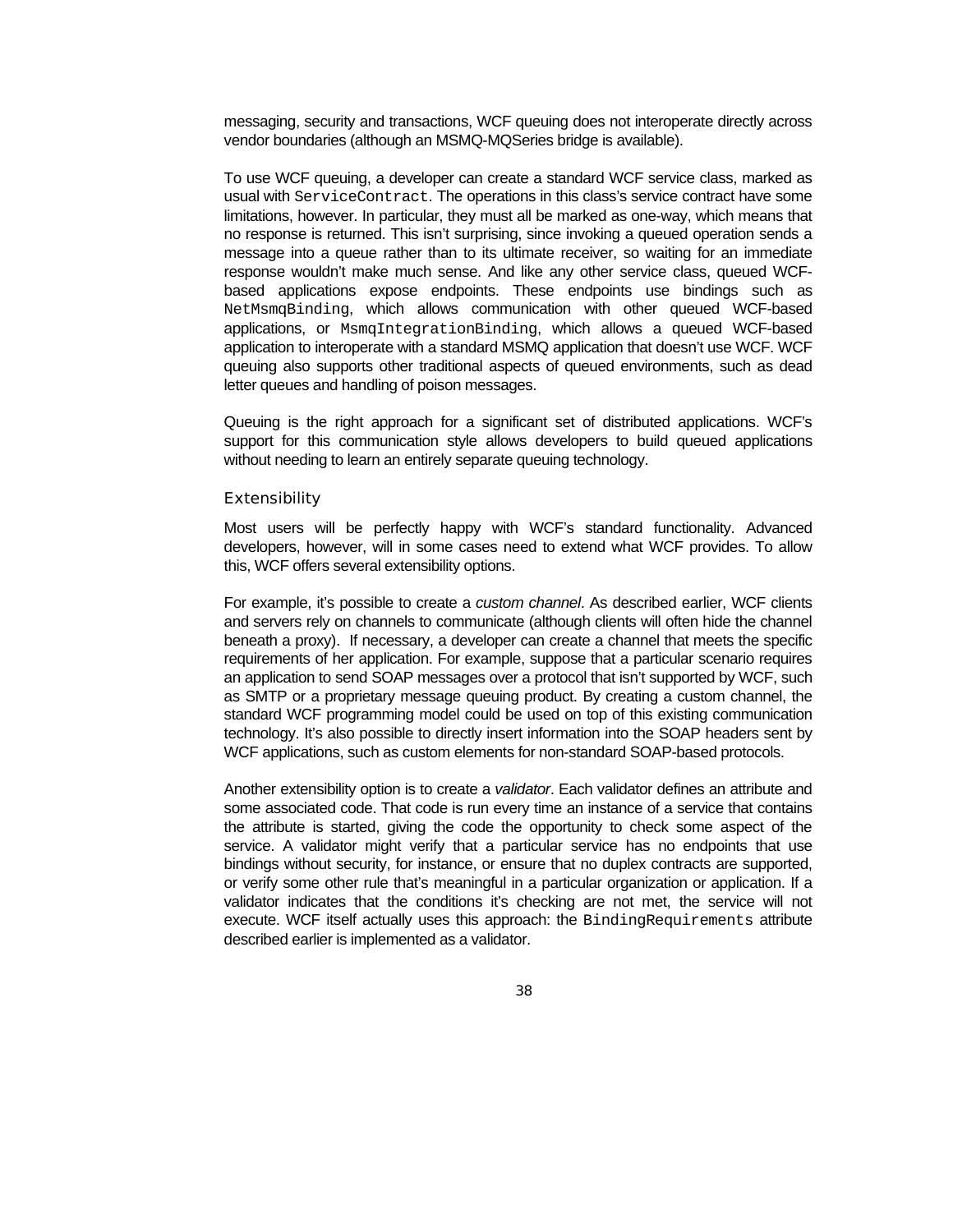WCF also contains a number of behaviors that can be customized or adjusted in various ways using either custom attributes or config files. It's possible to create an attribute that causes custom code to be executed whenever a message is sent or received, for instance, allowing WCF to be used in the style of aspect-oriented programming. It's also possible to customize behaviors in other ways, including things such as substituting a custom serializer in place of the serializers that WCF provides. For applications that require specialized behaviors, these options can be essential.

#### Tool Support: WCF and Visual Studio

Like the rest of the .NET Framework, WCF has a tight relationship with Visual Studio. WCF will ship after Visual Studio 2005 is released, but before the next version of Visual Studio, code-named *Orcas*, becomes available. Accordingly, an extension pack for Visual Studio 2005 is scheduled to be released that adds WCF-specific support to this standard development tool. In WCF's first beta release, the extension pack includes things such:

IntelliSense technology for WCF types, allowing automatic statement completion in C#, Visual Basic, and other .NET languages, just as with other .NET Framework technologies

IntelliSense for WCF configuration, allowing statement completion when creating XML elements in config files

Context-sensitive Help triggered by putting the cursor over any WCF type and hitting F1

Templates for creating a WCF service, a .svc file and more

An extension to the current Add Web Reference function that enables automatic generation of a WCF proxy to an existing Web service

More tool support is planned for the final release of WCF.

## Coexistence and Upgrade

WCF represents a modern approach to creating distributed applications in the era of reliable, security-enhanced, and transactional services. A key point to understand, however, is that installing WCF will not break any existing applications. Current code running on ASMX, .NET Remoting, and the other technologies whose functionality is subsumed by WCF will continue to run, so there is no requirement to upgrade to WCF. But for organizations with investments in current Microsoft technologies, an obvious question remains: What happens to existing code written using the technologies that preceded WCF?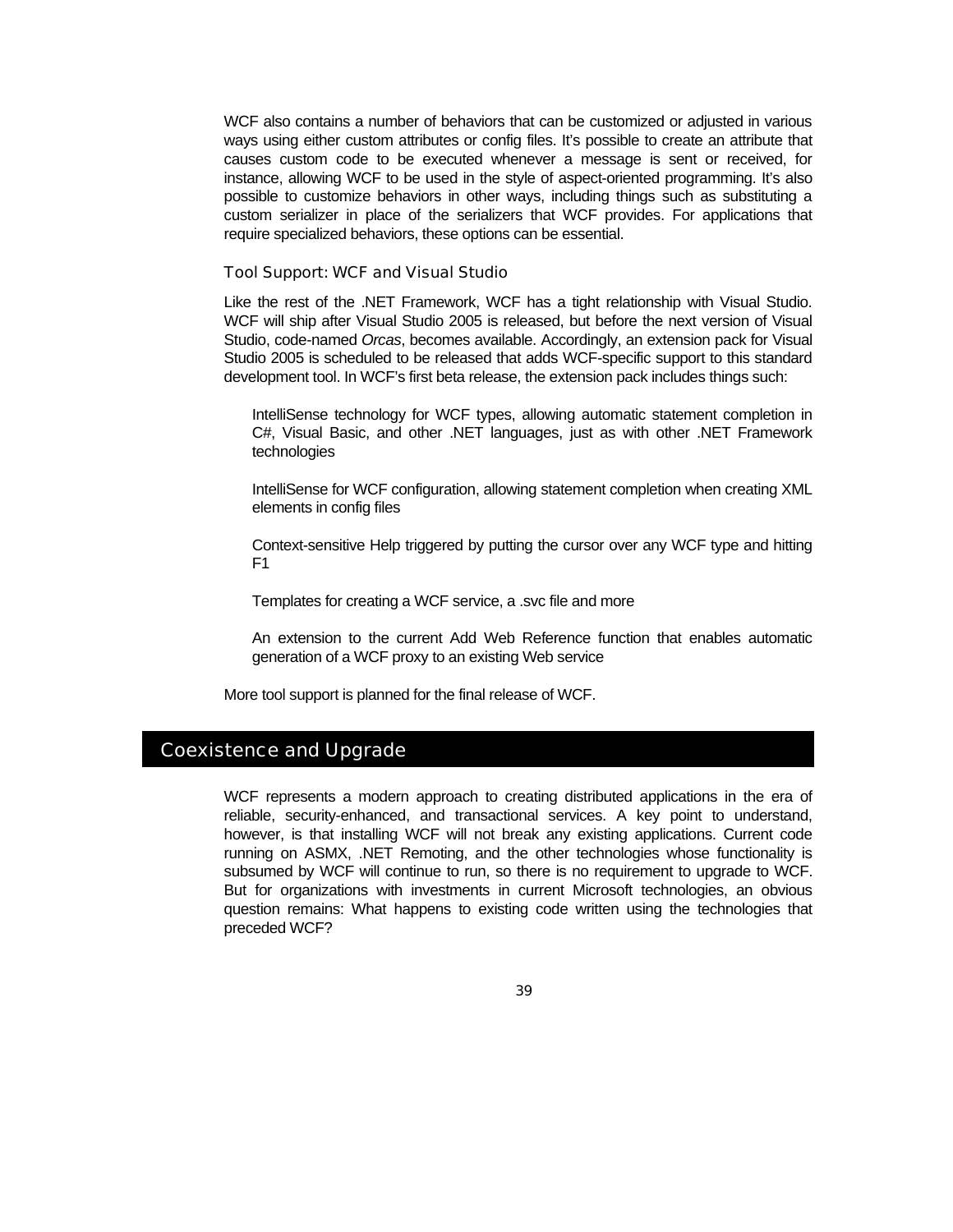For each of the current technologies whose future is deeply affected by the advent of WCF, developers need to understand two things: whether applications built on this technology will interoperate with applications built on WCF, and how much work it will be to port applications from this technology to the WCF environment. Here's a short description of how each technology addresses these issues:

*ASP.NET Web Services (ASMX)*: Web services built with ASMX will interoperate with WCF applications. Since ASP.NET Web services and WCF both support standard SOAP, this shouldn't be surprising. Moving existing ASP.NET Web services code to WCF will require some mechanical work, but should still be straightforward. The basic structure of the two technologies is quite similar, so for the most part only attributes and configuration files will need to be changed. Some advanced features, however, such as SOAP Extensions, will not be directly portable to WCF. Instead, they'll need to be rewritten using the extensibility options that WCF provides.

*.NET Remoting*: Applications built on .NET Remoting will not interoperate with applications built on WCF— their wire protocols aren't compatible. Moving existing .NET Remoting code to WCF will require some effort, but it will be possible. Anyone who has built custom .NET Remoting extensions, however, such as channels and sinks, will find that this code won't port to the new world. Similar extensions are possible in WCF, but the interfaces for doing it don't match those in .NET Remoting.

*Enterprise Services*: To allow an existing Enterprise Services application to interoperate with WCF clients (or other Web-services-based software), developers can identify exactly which interfaces in that application should be exposed. Using a WCF-supplied tool, service contracts can then be automatically created for those interfaces and exposed via WCF. For existing clients of Enterprise Services applications that are not built on the .NET Framework (and for other purely COMbased clients), a WCF moniker is provided to allow straightforward access to Web services. The effort required to port existing Enterprise Services applications to run directly on WCF will be similar to what's required to port ASMX applications. Much of the work, though not all of it, will be straightforward mechanical changes to attributes and namespaces.

*Web Services Enhancements*: WSE is Microsoft's tactical solution for implementing Web services applications that require some or all of the functions provided by the WS-\* specs. Applications built using WSE 1.0 and WSE 2.0 will not interoperate with applications built on WCF. However, applications built on WSE 3.0 will interoperate with WCF applications. For portability, the story is similar to the technologies already described: some amount of effort will be required to move existing code from WSE to WCF, although this effort will be minimized for applications that use the final WSE version.

*Microsoft Message Queuing*: Because WCF's queuing functions are built on MSMQ, queued applications built on WCF can interoperate with queued applications built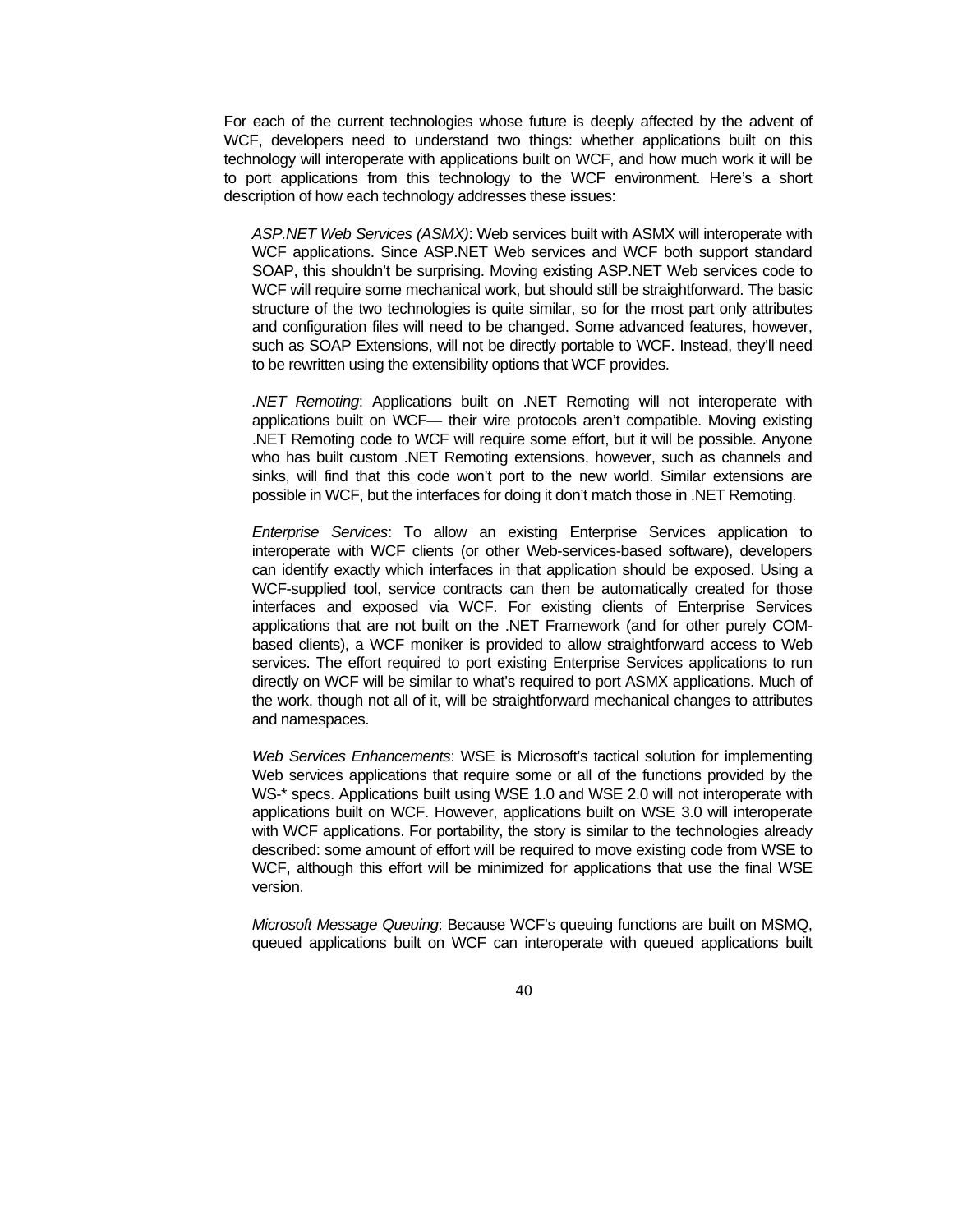directly on MSMQ. Porting applications from the System.Messaging namespace provided with the original .NET Framework will require some work, since this earlier interface is different from what WCF provides. Once WCF ships, developers should use it rather than System.Messaging to create most MSMQ-based applications.

To provide a concrete example of what moving to WCF entails, the following section shows how the RentalReservations class, including a transactional Reserve method, might have been defined using ASMX:

```
using System.Web.Services; 
class RentalReservations 
{ 
  [WebMethod] 
  public bool Check(int vehicleClass, int location, string dates) 
  { 
    bool availability; 
    // logic to check availability goes here 
    return availability; 
  } 
  [WebMethod(TransactionOption=TransactionOption.Required)] 
  private int Reserve(int vehicleClass, int location, 
                        string dates) 
  { 
    int confirmationNumber; 
    // logic to reserve rental car goes here 
    return confirmationNumber; 
  } 
  [WebMethod] 
  private bool Cancel(int confirmationNumber) 
  { 
    bool success;
```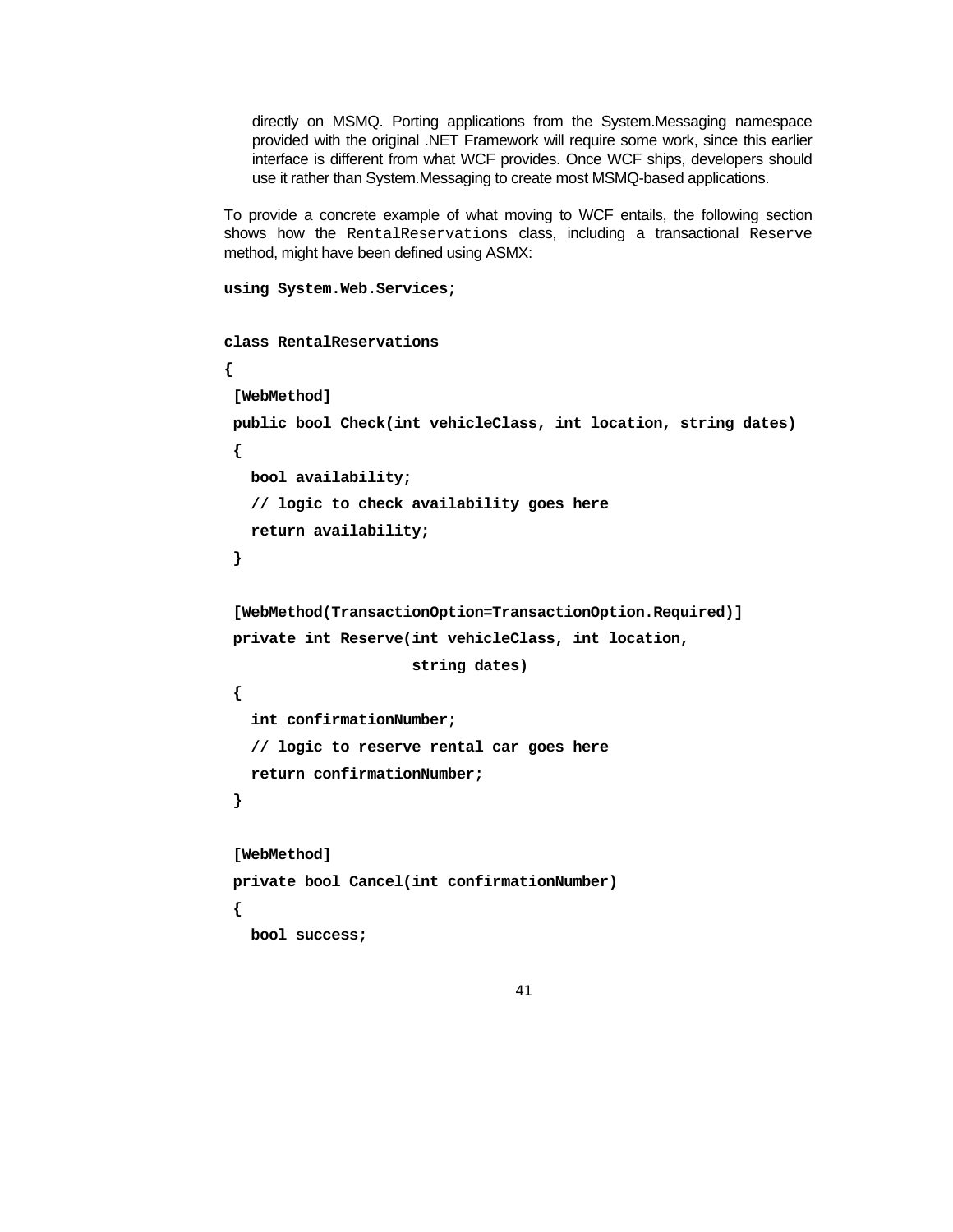```
 // logic to cancel reservation goes here 
    return success; 
  } 
  public int GetStats() 
  { 
    int numberOfReservations; 
    // logic to determine the current number of reservations goes 
here 
    return numberOfReservations; 
  } 
} 
Compare this with a WCF-based implementation of the same class: 
using System.ServiceModel; 
[ServiceContract(FormatMode=ContractFormatMode.XmlSerializer)] 
class RentalReservations 
{ 
  [OperationContract] 
  public bool Check(int vehicleClass, int location, string dates) 
  { 
    bool availability; 
    // logic to check availability goes here 
    return availability; 
  } 
  [OperationContract] 
  [OperationBehavior(AutoEnlistTransaction=true, 
                       AutoCompleteTransaction=true)]
```

```
42
```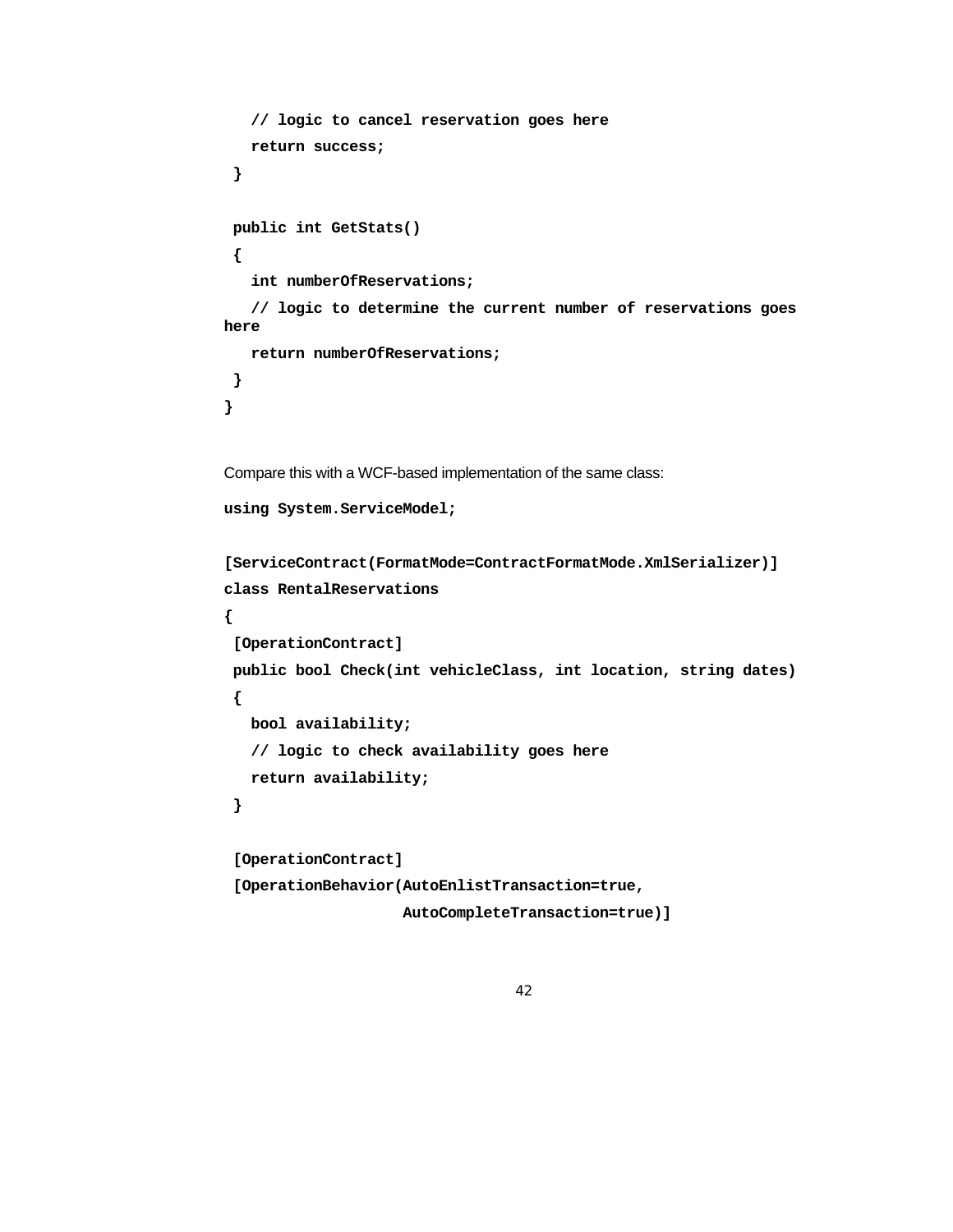```
 private int Reserve(int vehicleClass, int location, string 
dates) 
  { 
    int confirmationNumber; 
    // logic to reserve rental car goes here 
    return confirmationNumber; 
  } 
  [OperationContract] 
  private bool Cancel(int confirmationNumber) 
  { 
    bool success; 
    // logic to cancel reservation goes here 
    return success; 
  } 
  public int GetStats() 
  { 
    int numberOfReservations; 
    // logic to get the current number of reservations goes here 
    return numberOfReservations; 
  } 
}
```
The differences are simple:

The using statement references a different namespace;

The class is marked with ServiceContract (and due to a difference in serialization defaults, this attribute's FormatMode property must be set as shown);

The exposed operations use the OperationContract attribute rather than WebMethod;